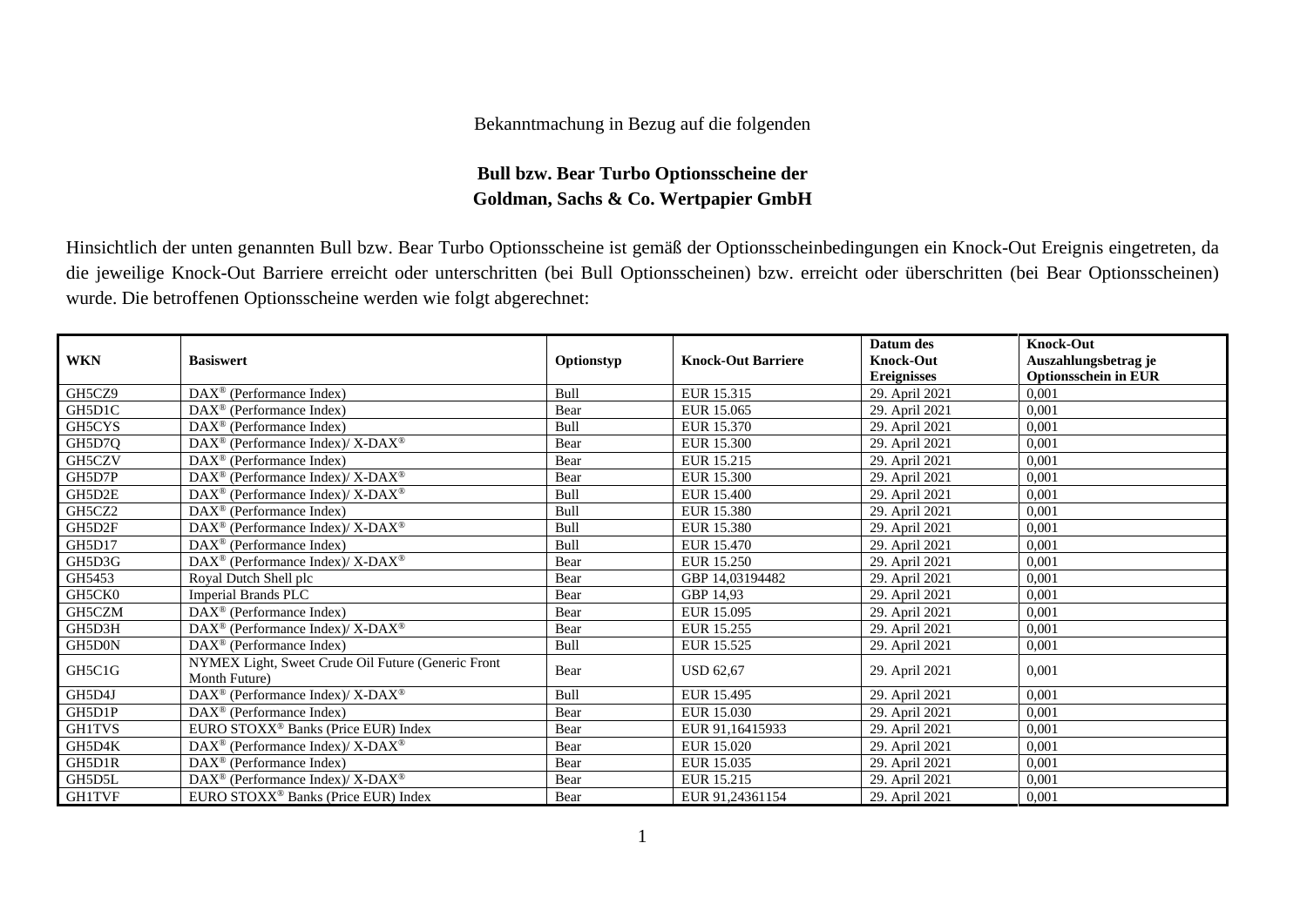|               |                                                                  |             |                           | Datum des          | <b>Knock-Out</b>            |
|---------------|------------------------------------------------------------------|-------------|---------------------------|--------------------|-----------------------------|
| <b>WKN</b>    | <b>Basiswert</b>                                                 | Optionstyp  | <b>Knock-Out Barriere</b> | <b>Knock-Out</b>   | Auszahlungsbetrag je        |
|               |                                                                  |             |                           | <b>Ereignisses</b> | <b>Optionsschein in EUR</b> |
| GH5D11        | $\overline{\text{DAX}}^{\textcircled{}}$ (Performance Index)     | Bull        | EUR 15.465                | 29. April 2021     | 0,001                       |
| GB4PKZ        | $CAC 40$ <sup>®</sup> Index                                      | Bear        | EUR 6.337,85              | 29. April 2021     | 0,001                       |
| GH5D5M        | $\text{DAX}^{\circledR}$ (Performance Index)/ X-DAX <sup>®</sup> | Bear        | EUR 15.090                | 29. April 2021     | 0,001                       |
| GH1TV5        | EURO STOXX <sup>®</sup> Banks (Price EUR) Index                  | Bear        | EUR 91,00525488           | 29. April 2021     | 0,001                       |
| GH5D0C        | $\overline{\text{DAX}}^{\textcircled{}}$ (Performance Index)     | Bear        | <b>EUR 15.080</b>         | 29. April 2021     | 0,001                       |
| GH0J9Z        | $AEX-Index^{\circledR}$                                          | Bear        | EUR 716,58630457          | 29. April 2021     | 0,001                       |
| GH5CS6        | HelloFresh SE                                                    | Bear        | <b>EUR 70,96</b>          | 29. April 2021     | 0,001                       |
| GH1DQL        | $CAC 40^{\circledast}$ Index                                     | Bear        | EUR 6.323,19              | 29. April 2021     | 0,001                       |
| GH5D1Y        | $\text{DAX}^{\circledR}$ (Performance Index)/ X-DAX <sup>®</sup> | Bull        | EUR 15.305                | 29. April 2021     | 0,001                       |
| GH5D1T        | DAX <sup>®</sup> (Performance Index)                             | Bull        | <b>EUR 15.410</b>         | 29. April 2021     | 0,001                       |
| GH5CSF        | HelloFresh SE                                                    | Bear        | EUR 71,31                 | 29. April 2021     | 0,001                       |
| <b>GH5D30</b> | DAX <sup>®</sup> (Performance Index)/ X-DAX <sup>®</sup>         | Bull        | EUR 15.470                | 29. April 2021     | 0,001                       |
| GH1DQQ        | CAC 40 <sup>®</sup> Index                                        | Bear        | EUR 6.328,35              | 29. April 2021     | 0,001                       |
| GH5CZQ        | $\text{DAX}^{\textcircled{p}}$ (Performance Index)               | Bear        | EUR 15.120                | 29. April 2021     | 0.001                       |
| GH5D31        | DAX <sup>®</sup> (Performance Index)/ X-DAX <sup>®</sup>         | Bull        | EUR 15.455                | 29. April 2021     | 0,001                       |
| <b>GH5D50</b> | DAX <sup>®</sup> (Performance Index)                             | Bull        | EUR 15.530                | 29. April 2021     | 0,001                       |
| GH4XVK        | Straumann Holding AG                                             | Bear        | CHF 1.272,56277244        | 29. April 2021     | 0,001                       |
| GH5BU3        | 1 Feinunze Platin, Feinheit mind. 0,9995                         | Bull        | <b>USD 1.228,634</b>      | 29. April 2021     | 0,001                       |
| GH2PK4        | Deutsche Bank AG                                                 | Bear        | EUR 11,43028061           | 29. April 2021     | 0,001                       |
| GH5D42        | DAX <sup>®</sup> (Performance Index)/ X-DAX <sup>®</sup>         | Bear        | EUR 15.155                | 29. April 2021     | 0,001                       |
| GH1TV7        | EURO STOXX <sup>®</sup> Banks (Price EUR) Index                  | Bear        | EUR 91,08470709           | 29. April 2021     | 0,001                       |
| GH5BU6        | 1 Feinunze Platin, Feinheit mind, 0.9995                         | Bull        | <b>USD 1.225,524</b>      | 29. April 2021     | 0.001                       |
| GH5D43        | $\text{DAX}^{\circledR}$ (Performance Index)/ X-DAX <sup>®</sup> | Bear        | EUR 15.160                | 29. April 2021     | 0,001                       |
| <b>GH3NHN</b> | Fuchs Petrolub SE                                                | Bear        | EUR 45,57125309           | 29. April 2021     | 0,001                       |
| GH543A        | Total S.A.                                                       | Bear        | EUR 37,80630007           | 29. April 2021     | 0,001                       |
| GH5CGS        | ENI S.p.A.                                                       | Bear        | EUR 9,75                  | 29. April 2021     | 0,001                       |
| GF6HCS        | Straumann Holding AG                                             | Bear        | CHF 1.263,92377126        | 29. April 2021     | 0,001                       |
| <b>GH5D09</b> | DAX <sup>®</sup> (Performance Index)                             | Bear        | EUR 15.145                | 29. April 2021     | 0,001                       |
| <b>GH545U</b> | ThyssenKrupp AG                                                  | Bear        | EUR 11,18893724           | 29. April 2021     | 0,001                       |
| GH5D54        | DAX <sup>®</sup> (Performance Index)/ X-DAX <sup>®</sup>         | Bear        | EUR 15.100                | 29. April 2021     | 0,001                       |
| GH5A32        | Ørsted A/S                                                       | Bull        | DKK 943,40680969          | 29. April 2021     | 0,001                       |
| GH5D1A        | $\overline{\text{DAX}^{\circledast}}$ (Performance Index)        | Bear        | <b>EUR 15.040</b>         | 29. April 2021     | 0,001                       |
| <b>GH541S</b> | Total S.A.                                                       | Bear        | EUR 38,17597056           | 29. April 2021     | 0,001                       |
| GH5BU4        | 1 Feinunze Platin, Feinheit mind. 0,9995                         | Bull        | USD 1.222,412             | 29. April 2021     | 0,001                       |
| GH546H        | ThyssenKrupp AG                                                  | Bear        | EUR 11,23888786           | 29. April 2021     | 0,001                       |
| GH5D55        | DAX <sup>®</sup> (Performance Index)/ X-DAX <sup>®</sup>         | Bear        | EUR 15.075                | 29. April 2021     | 0,001                       |
| GH5A24        | Ørsted A/S                                                       | <b>Bull</b> | DKK 953,31940297          | 29. April 2021     | 0,001                       |
| GH5D01        | $\overline{\text{DAX}}^{\textcircled{}}$ (Performance Index)     | Bear        | EUR 15.160                | 29. April 2021     | 0,001                       |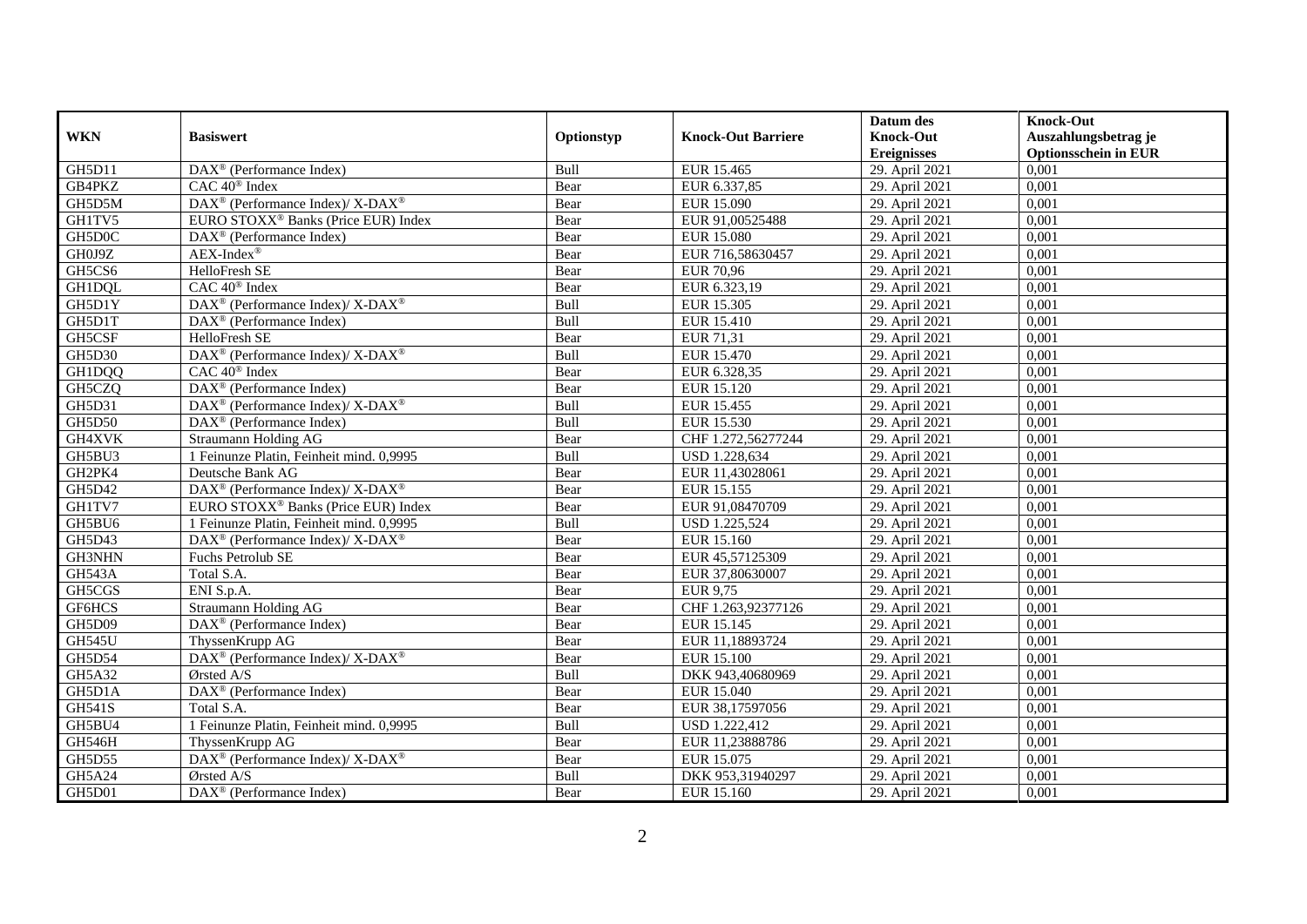|               |                                                                    |            |                           | Datum des          | <b>Knock-Out</b>            |
|---------------|--------------------------------------------------------------------|------------|---------------------------|--------------------|-----------------------------|
| <b>WKN</b>    | <b>Basiswert</b>                                                   | Optionstyp | <b>Knock-Out Barriere</b> | <b>Knock-Out</b>   | Auszahlungsbetrag je        |
|               |                                                                    |            |                           | <b>Ereignisses</b> | <b>Optionsschein in EUR</b> |
| <b>GH543W</b> | Total S.A.                                                         | Bear       | EUR 37,98613977           | 29. April 2021     | 0,001                       |
| GH5CTL        | HelloFresh SE                                                      | Bear       | EUR 71,66                 | 29. April 2021     | 0,001                       |
| GH5D34        | DAX <sup>®</sup> (Performance Index)/ X-DAX <sup>®</sup>           | Bull       | <b>EUR 15.480</b>         | 29. April 2021     | 0,001                       |
| GH5A0S        | Ørsted A/S                                                         | Bull       | DKK 933,50421902          | 29. April 2021     | 0,001                       |
| GH5D12        | DAX <sup>®</sup> (Performance Index)                               | Bull       | EUR 15.510                | 29. April 2021     | 0,001                       |
| GH5CFZ        | ENI S.p.A.                                                         | Bear       | EUR 9,51                  | 29. April 2021     | 0,001                       |
| GH5D35        | DAX <sup>®</sup> (Performance Index)/ X-DAX <sup>®</sup>           | Bull       | EUR 15.440                | 29. April 2021     | 0,001                       |
| GH5A2J        | Ørsted A/S                                                         | Bull       | DKK 958,2706983           | 29. April 2021     | 0,001                       |
| GH5D13        | DAX <sup>®</sup> (Performance Index)                               | Bull       | <b>EUR 15.520</b>         | 29. April 2021     | 0,001                       |
| GH5A3V        | Julius Baer Group Ltd                                              | Bear       | CHF 58,03292584           | 29. April 2021     | 0,001                       |
| GH5CG0        | ENI S.p.A.                                                         | Bear       | <b>EUR 9,69</b>           | 29. April 2021     | 0,001                       |
| GH5D46        | DAX <sup>®</sup> (Performance Index)/X-DAX <sup>®</sup>            | Bear       | EUR 15.170                | 29. April 2021     | 0,001                       |
| GH5D0V        | $\overline{\text{DAX}}^{\textcircled{}}$ (Performance Index)       | Bull       | <b>EUR 15.480</b>         | 29. April 2021     | 0,001                       |
| GH5A0A        | $O$ rsted A/S                                                      | Bull       | DKK 948,36810763          | 29. April 2021     | 0.001                       |
| GH5D47        | DAX <sup>®</sup> (Performance Index)/ X-DAX <sup>®</sup>           | Bear       | EUR 15.175                | 29. April 2021     | 0,001                       |
| GH5CJ3        | ENI S.p.A.                                                         | Bear       | EUR 9,39                  | 29. April 2021     | 0,001                       |
| GH5D0F        | DAX <sup>®</sup> (Performance Index)                               | Bull       | EUR 15.325                | 29. April 2021     | 0,001                       |
| GH5A15        | Ørsted A/S                                                         | Bull       | DKK 938,46551696          | 29. April 2021     | 0,001                       |
| <b>GH5D58</b> | DAX <sup>®</sup> (Performance Index)/ X-DAX <sup>®</sup>           | Bear       | EUR 14.970                | 29. April 2021     | 0,001                       |
| GH5D1G        | $\text{DAX}^{\textcircled{n}}$ (Performance Index)                 | Bear       | EUR 14.990                | 29. April 2021     | 0,001                       |
| GH5D59        | DAX <sup>®</sup> (Performance Index)/ X-DAX <sup>®</sup>           | Bear       | EUR 14.965                | 29. April 2021     | 0,001                       |
| GH5D0H        | $DAX^{\circledR}$ (Performance Index)                              | Bear       | EUR 15.255                | 29. April 2021     | 0,001                       |
| GH5CH9        | ENI S.p.A.                                                         | Bear       | <b>EUR 9,93</b>           | 29. April 2021     | 0,001                       |
| GH5D3A        | DAX <sup>®</sup> (Performance Index)/X-DAX <sup>®</sup>            | Bear       | EUR 15.225                | 29. April 2021     | 0,001                       |
| GC03L6        | EUR/JPY (WM-Fixing)                                                | Bear       | JPY 131,84407166          | 29. April 2021     | 0,001                       |
| GH5D1K        | DAX <sup>®</sup> (Performance Index)                               | Bear       | <b>EUR 15.010</b>         | 29. April 2021     | 0,001                       |
| GH5D3B        | DAX <sup>®</sup> (Performance Index)/ X-DAX <sup>®</sup>           | Bull       | EUR 15.415                | 29. April 2021     | 0,001                       |
| GH5CHA        | ENI S.p.A.                                                         | Bear       | <b>EUR 9,63</b>           | 29. April 2021     | 0,001                       |
| GH5D4C        | DAX <sup>®</sup> (Performance Index)/ X-DAX <sup>®</sup>           | Bear       | EUR 15.195                | 29. April 2021     | 0,001                       |
| GH5CKR        | ENI S.p.A.                                                         | Bear       | <b>EUR 9,99</b>           | 29. April 2021     | 0,001                       |
| GH5D4D        | DAX <sup>®</sup> (Performance Index)/ X-DAX <sup>®</sup>           | Bear       | <b>EUR 15.200</b>         | 29. April 2021     | 0,001                       |
| GH5CYQ        | DAX <sup>®</sup> (Performance Index)                               | Bull       | <b>EUR 15.300</b>         | 29. April 2021     | 0,001                       |
| GH5D5E        | DAX <sup>®</sup> (Performance Index)/ X-DAX <sup>®</sup>           | Bear       | <b>EUR 15.005</b>         | 29. April 2021     | 0,001                       |
| <b>GH3NKJ</b> | <b>BNP</b> Paribas S.A.                                            | Bear       | EUR 53,54478734           | 29. April 2021     | 0,001                       |
| GH5CYR        | $\text{DAX}^{\textcircled{n}}$ (Performance Index)                 | Bull       | EUR 15.415                | 29. April 2021     | 0,001                       |
| GH5D5F        | $\text{DAX}^{\circledast}$ (Performance Index)/ X-DAX <sup>®</sup> | Bear       | EUR 14.985                | 29. April 2021     | 0,001                       |
| GH5CGN        | ENI S.p.A.                                                         | Bear       | EUR 10,11                 | 29. April 2021     | 0,001                       |
| GH5CYT        | DAX <sup>®</sup> (Performance Index)                               | Bull       | EUR 15.310                | 29. April 2021     | 0,001                       |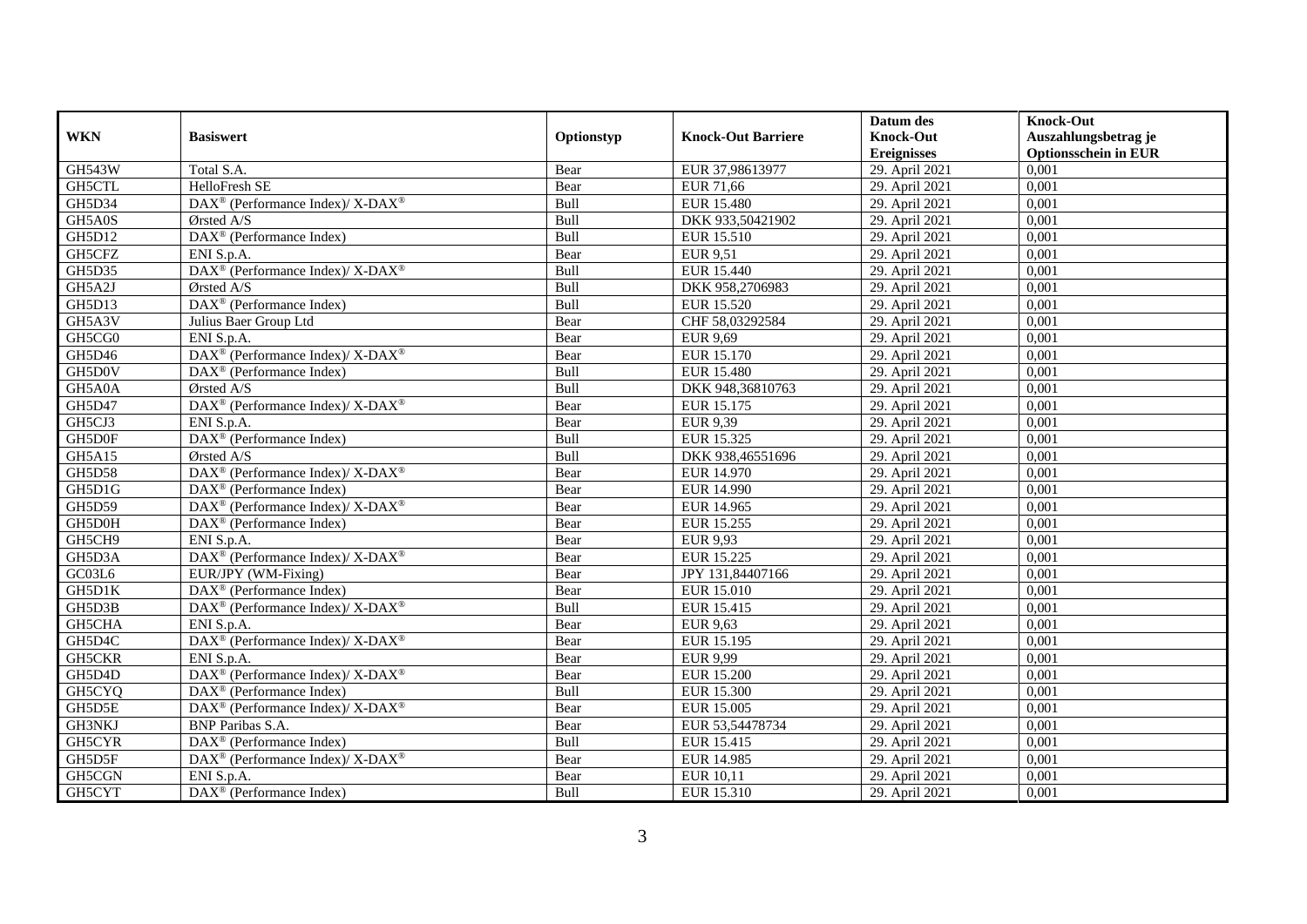|               |                                                             |            |                           | Datum des          | <b>Knock-Out</b>            |
|---------------|-------------------------------------------------------------|------------|---------------------------|--------------------|-----------------------------|
| <b>WKN</b>    | <b>Basiswert</b>                                            | Optionstyp | <b>Knock-Out Barriere</b> | <b>Knock-Out</b>   | Auszahlungsbetrag je        |
|               |                                                             |            |                           | <b>Ereignisses</b> | <b>Optionsschein in EUR</b> |
| GH5CFS        | ENI S.p.A.                                                  | Bear       | <b>EUR 9,45</b>           | 29. April 2021     | 0,001                       |
| <b>GH5CYP</b> | $\overline{\text{DAX}^{\otimes}}$ (Performance Index)       | Bull       | EUR 15.330                | 29. April 2021     | 0,001                       |
| GH5D2R        | DAX <sup>®</sup> (Performance Index)/ X-DAX <sup>®</sup>    | Bull       | EUR 15.345                | 29. April 2021     | 0,001                       |
| GH5CHW        | ENI S.p.A.                                                  | Bear       | <b>EUR 9,87</b>           | 29. April 2021     | 0,001                       |
| GH5CYW        | DAX <sup>®</sup> (Performance Index)                        | Bull       | EUR 15.320                | 29. April 2021     | 0,001                       |
| GH5D2S        | DAX <sup>®</sup> (Performance Index)/X-DAX <sup>®</sup>     | Bull       | EUR 15.340                | 29. April 2021     | 0.001                       |
| GH5CZA        | $\text{DAX}^{\textcircled{}}$ (Performance Index)           | Bull       | EUR 15.425                | 29. April 2021     | 0,001                       |
| GH5D2T        | DAX <sup>®</sup> (Performance Index)/X-DAX <sup>®</sup>     | Bull       | <b>EUR 15.500</b>         | 29. April 2021     | 0,001                       |
| GH5CZ0        | $DAX^{\circledR}$ (Performance Index)                       | Bull       | EUR 15.365                | 29. April 2021     | 0,001                       |
| GH5D3T        | DAX <sup>®</sup> (Performance Index)/X-DAX <sup>®</sup>     | Bull       | EUR 15.535                | 29. April 2021     | 0,001                       |
| GH5CZ1        | $\text{DAX}^{\textcircled{}}$ (Performance Index)           | Bull       | EUR 15.335                | 29. April 2021     | 0,001                       |
| GH5CHC        | ENI S.p.A.                                                  | Bear       | <b>EUR 9,81</b>           | 29. April 2021     | 0,001                       |
| GH5D3U        | DAX <sup>®</sup> (Performance Index)/ X-DAX <sup>®</sup>    | Bull       | EUR 15.435                | 29. April 2021     | 0,001                       |
| GH5CZ4        | $DAX^{\circledast}$ (Performance Index)                     | Bull       | EUR 15.440                | 29. April 2021     | 0,001                       |
| GH5D3V        | $DAX^{\circledast}$ (Performance Index)/ X-DAX <sup>®</sup> | Bull       | EUR 15.520                | 29. April 2021     | 0,001                       |
| GH5CHE        | ENI S.p.A.                                                  | Bear       | EUR 9,33                  | 29. April 2021     | 0,001                       |
| GH5CZ5        | DAX <sup>®</sup> (Performance Index)                        | Bull       | EUR 15.460                | 29. April 2021     | 0,001                       |
| GH5D4W        | DAX <sup>®</sup> (Performance Index)/X-DAX <sup>®</sup>     | Bear       | EUR 15.065                | 29. April 2021     | 0,001                       |
| GH5CZK        | $DAX^{\circledR}$ (Performance Index)                       | Bear       | <b>EUR 15.100</b>         | 29. April 2021     | 0,001                       |
| GH5D4X        | DAX <sup>®</sup> (Performance Index)/ X-DAX <sup>®</sup>    | Bear       | EUR 15.070                | 29. April 2021     | 0,001                       |
| GH5CZL        | DAX <sup>®</sup> (Performance Index)                        | Bear       | EUR 15.110                | 29. April 2021     | 0,001                       |
| GH5D2G        | DAX <sup>®</sup> (Performance Index)/ X-DAX <sup>®</sup>    | Bull       | EUR 15.375                | 29. April 2021     | 0,001                       |
| GH5CFY        | ENI S.p.A.                                                  | Bear       | EUR 9,57                  | 29. April 2021     | 0,001                       |
| GH5CYZ        | DAX <sup>®</sup> (Performance Index)                        | Bull       | <b>EUR 15.305</b>         | 29. April 2021     | 0,001                       |
| GH5D2H        | $DAX^{\circledast}$ (Performance Index)/ X-DAX <sup>®</sup> | Bull       | EUR 15.385                | 29. April 2021     | 0,001                       |
| GH5CYU        | $DAX^{\circledast}$ (Performance Index)                     | Bull       | EUR 15.395                | 29. April 2021     | 0,001                       |
| GH5D3J        | $DAX^{\circledast}$ (Performance Index)/ X-DAX <sup>®</sup> | Bear       | EUR 15.260                | 29. April 2021     | 0,001                       |
| GH5CYV        | $DAX^{\circledR}$ (Performance Index)                       | Bull       | EUR 15.345                | 29. April 2021     | 0.001                       |
| GH5D3K        | DAX <sup>®</sup> (Performance Index)/X-DAX <sup>®</sup>     | Bull       | EUR 15.565                | 29. April 2021     | 0,001                       |
| GH5CZ3        | $DAX^{\circledR}$ (Performance Index)                       | Bull       | EUR 15.360                | 29. April 2021     | 0,001                       |
| GH5D4L        | DAX <sup>®</sup> (Performance Index)/ X-DAX <sup>®</sup>    | Bear       | EUR 15.030                | 29. April 2021     | 0,001                       |
| GH5CZD        | $DAX^{\circledast}$ (Performance Index)                     | Bear       | EUR 15.070                | 29. April 2021     | 0.001                       |
| GH5D4M        | DAX <sup>®</sup> (Performance Index)/ X-DAX <sup>®</sup>    | Bear       | EUR 15.130                | 29. April 2021     | 0,001                       |
| GH5CZS        | DAX <sup>®</sup> (Performance Index)                        | Bear       | EUR 15.125                | 29. April 2021     | 0,001                       |
| GH5D5N        | $DAX^{\circledast}$ (Performance Index)/ X-DAX <sup>®</sup> | Bear       | EUR 15.010                | 29. April 2021     | 0,001                       |
| GH5CZT        | $DAX^{\circledast}$ (Performance Index)                     | Bear       | EUR 15.205                | 29. April 2021     | 0,001                       |
| GH5D5P        | DAX <sup>®</sup> (Performance Index)/ X-DAX <sup>®</sup>    | Bear       | EUR 15.035                | 29. April 2021     | 0,001                       |
| GH5CZE        | $\text{DAX}^{\circledast}$ (Performance Index)              | Bear       | EUR 15.170                | 29. April 2021     | 0,001                       |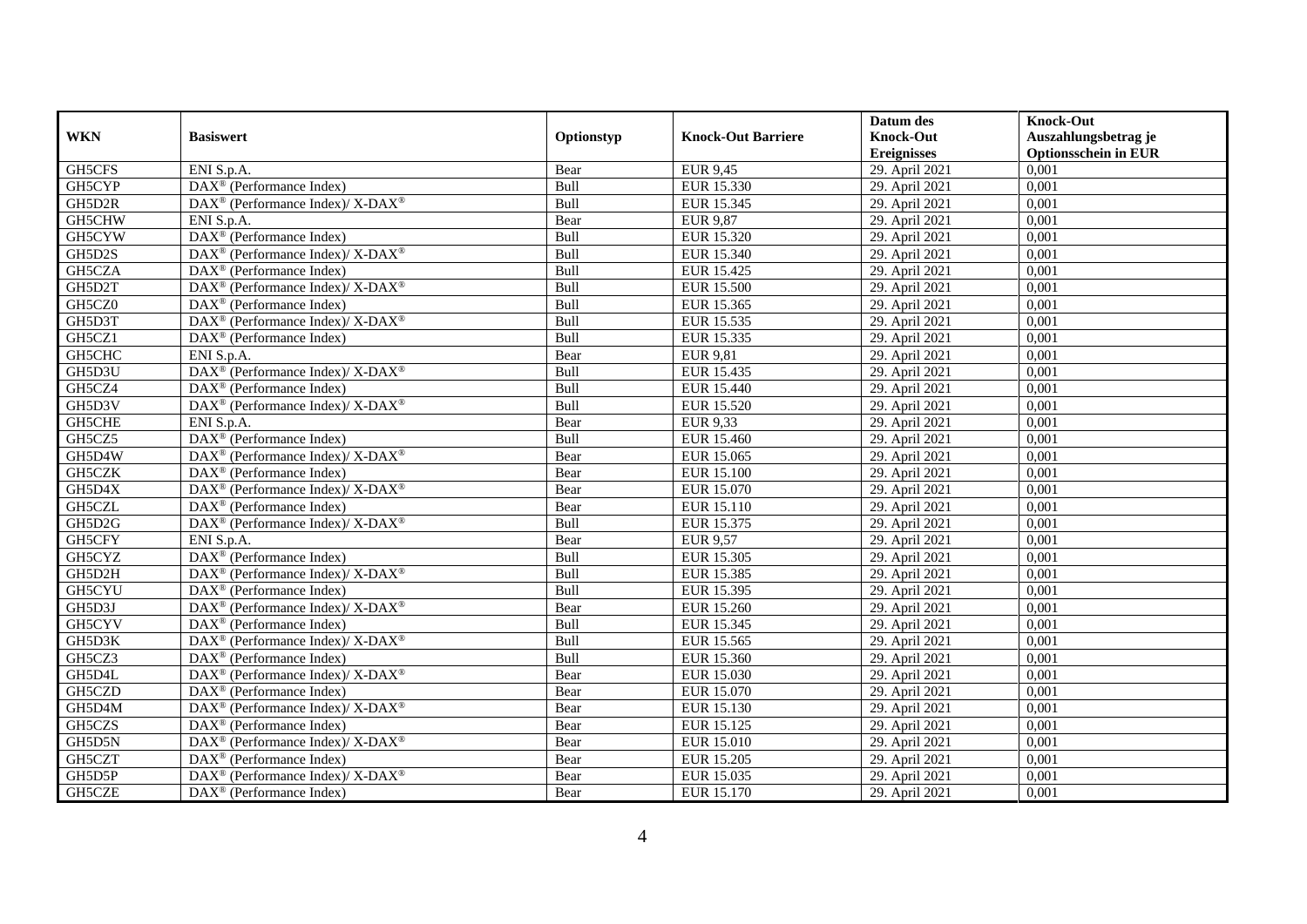|               |                                                                                         |             |                           | Datum des          | <b>Knock-Out</b>            |
|---------------|-----------------------------------------------------------------------------------------|-------------|---------------------------|--------------------|-----------------------------|
| <b>WKN</b>    | <b>Basiswert</b>                                                                        | Optionstyp  | <b>Knock-Out Barriere</b> | <b>Knock-Out</b>   | Auszahlungsbetrag je        |
|               |                                                                                         |             |                           | <b>Ereignisses</b> | <b>Optionsschein in EUR</b> |
| GH5CZF        | DAX <sup>®</sup> (Performance Index)                                                    | Bear        | EUR 15.075                | 29. April 2021     | 0,001                       |
| GH5D1S        | DAX <sup>®</sup> (Performance Index)/X-DAX <sup>®</sup>                                 | Bull        | EUR 15.325                | 29. April 2021     | 0,001                       |
| GH5CZ8        | $DAX^{\circledcirc}$ (Performance Index)                                                | Bull        | EUR 15.340                | 29. April 2021     | 0,001                       |
| GH5D2U        | DAX <sup>®</sup> (Performance Index)/ X-DAX <sup>®</sup>                                | Bull        | EUR 15.505                | 29. April 2021     | 0,001                       |
| GH5CZU        | DAX <sup>®</sup> (Performance Index)                                                    | Bear        | EUR 15.130                | 29. April 2021     | 0,001                       |
| GH5D2V        | $\text{DAX}^{\circledast}$ (Performance Index)/ $\overline{\text{X-DAX}^{\circledast}}$ | Bull        | <b>EUR 15.510</b>         | 29. April 2021     | 0,001                       |
| GH5CZR        | $DAX^{\circledR}$ (Performance Index)                                                   | Bull        | EUR 15.420                | 29. April 2021     | 0,001                       |
| GH5D3X        | DAX <sup>®</sup> (Performance Index)/ X-DAX <sup>®</sup>                                | Bear        | EUR 15.120                | 29. April 2021     | 0,001                       |
| GH5CZG        | $DAX^{\circledast}$ (Performance Index)                                                 | Bear        | <b>EUR 15.085</b>         | 29. April 2021     | 0,001                       |
| GH5D4Y        | DAX <sup>®</sup> (Performance Index)/ X-DAX <sup>®</sup>                                | Bear        | <b>EUR 15.080</b>         | 29. April 2021     | 0.001                       |
| GH5CZH        | DAX <sup>®</sup> (Performance Index)                                                    | Bull        | <b>EUR 15.405</b>         | 29. April 2021     | 0,001                       |
| GH5D4Z        | DAX <sup>®</sup> (Performance Index)/ X-DAX <sup>®</sup>                                | Bear        | <b>EUR 15.085</b>         | 29. April 2021     | 0,001                       |
| GH5CZJ        | $DAX^{\circledast}$ (Performance Index)                                                 | Bear        | EUR 15.090                | 29. April 2021     | 0,001                       |
| GH5D1U        | $DAX^{\circledcirc}$ (Performance Index)/X-DAX <sup>®</sup>                             | <b>Bull</b> | EUR 15.320                | 29. April 2021     | 0.001                       |
| GH5D0J        | DAX <sup>®</sup> (Performance Index)                                                    | Bull        | EUR 15.540                | 29. April 2021     | 0,001                       |
| GH5D1V        | DAX <sup>®</sup> (Performance Index)/ X-DAX <sup>®</sup>                                | Bull        | EUR 15.315                | 29. April 2021     | 0,001                       |
| GH5D0K        | $\text{DAX}^{\textcircled{}}$ (Performance Index)                                       | Bear        | EUR 15.260                | 29. April 2021     | 0,001                       |
| GH5D2X        | DAX <sup>®</sup> (Performance Index)/ X-DAX <sup>®</sup>                                | Bull        | EUR 15.485                | 29. April 2021     | 0,001                       |
| GH5D0L        | $DAX^{\circledast}$ (Performance Index)                                                 | Bull        | EUR 15.515                | 29. April 2021     | 0,001                       |
| GH5D3Y        | DAX <sup>®</sup> (Performance Index)/ X-DAX <sup>®</sup>                                | Bull        | EUR 15.525                | 29. April 2021     | 0,001                       |
| GH5CZN        | $DAX^{\circledast}$ (Performance Index)                                                 | Bear        | EUR 15.105                | 29. April 2021     | 0,001                       |
| GH5D3Z        | $DAX^{\circledast}$ (Performance Index)/ $\overline{X-DAX^{\circledast}}$               | Bull        | EUR 15.515                | 29. April 2021     | 0,001                       |
| GH5CZP        | $\text{DAX}^{\textcircled{}}$ (Performance Index)                                       | Bear        | EUR 15.115                | 29. April 2021     | 0,001                       |
| <b>GH5D51</b> | DAX <sup>®</sup> (Performance Index)/ X-DAX <sup>®</sup>                                | Bear        | <b>EUR 15.050</b>         | 29. April 2021     | 0,001                       |
| GH5D2D        | $\text{DAX}^{\circledR}$ (Performance Index)/ X-DAX <sup>®</sup>                        | Bull        | <b>EUR 15.405</b>         | 29. April 2021     | 0,001                       |
| GH5CZY        | DAX <sup>®</sup> (Performance Index)                                                    | Bear        | EUR 15.165                | 29. April 2021     | 0,001                       |
| GH5D3F        | DAX <sup>®</sup> (Performance Index)/ X-DAX <sup>®</sup>                                | Bear        | EUR 15.240                | 29. April 2021     | 0,001                       |
| GH5CZZ        | DAX <sup>®</sup> (Performance Index)                                                    | Bear        | EUR 15.155                | 29. April 2021     | 0,001                       |
| GH5D4G        | DAX <sup>®</sup> (Performance Index)/ X-DAX <sup>®</sup>                                | Bear        | EUR 15.205                | 29. April 2021     | 0,001                       |
| <b>GH5D02</b> | $DAX^{\circledast}$ (Performance Index)                                                 | Bear        | EUR 15.140                | 29. April 2021     | 0,001                       |
| GH5D4H        | DAX <sup>®</sup> (Performance Index)/ X-DAX <sup>®</sup>                                | Bear        | EUR 15.220                | 29. April 2021     | 0,001                       |
| GH5D03        | $DAX^{\circledast}$ (Performance Index)                                                 | Bear        | EUR 15.185                | 29. April 2021     | 0.001                       |
| GH5D5J        | DAX <sup>®</sup> (Performance Index)/X-DAX <sup>®</sup>                                 | Bear        | EUR 15.185                | 29. April 2021     | 0,001                       |
| GH5D0D        | $\overline{\text{DAX}^{\otimes}}$ (Performance Index)                                   | Bear        | EUR 15.240                | 29. April 2021     | 0,001                       |
| GH5D5K        | $DAX^{\circledast}$ (Performance Index)/ X-DAX <sup>®</sup>                             | Bear        | EUR 15.060                | 29. April 2021     | 0,001                       |
| GH5D08        | $DAX^{\circledast}$ (Performance Index)                                                 | Bear        | <b>EUR 15.220</b>         | 29. April 2021     | 0,001                       |
| GH5D2Y        | DAX <sup>®</sup> (Performance Index)/ X-DAX <sup>®</sup>                                | Bull        | EUR 15.475                | 29. April 2021     | 0,001                       |
| GH5D06        | $\text{DAX}^{\textcircled{}}$ (Performance Index)                                       | Bear        | EUR 15.195                | 29. April 2021     | 0,001                       |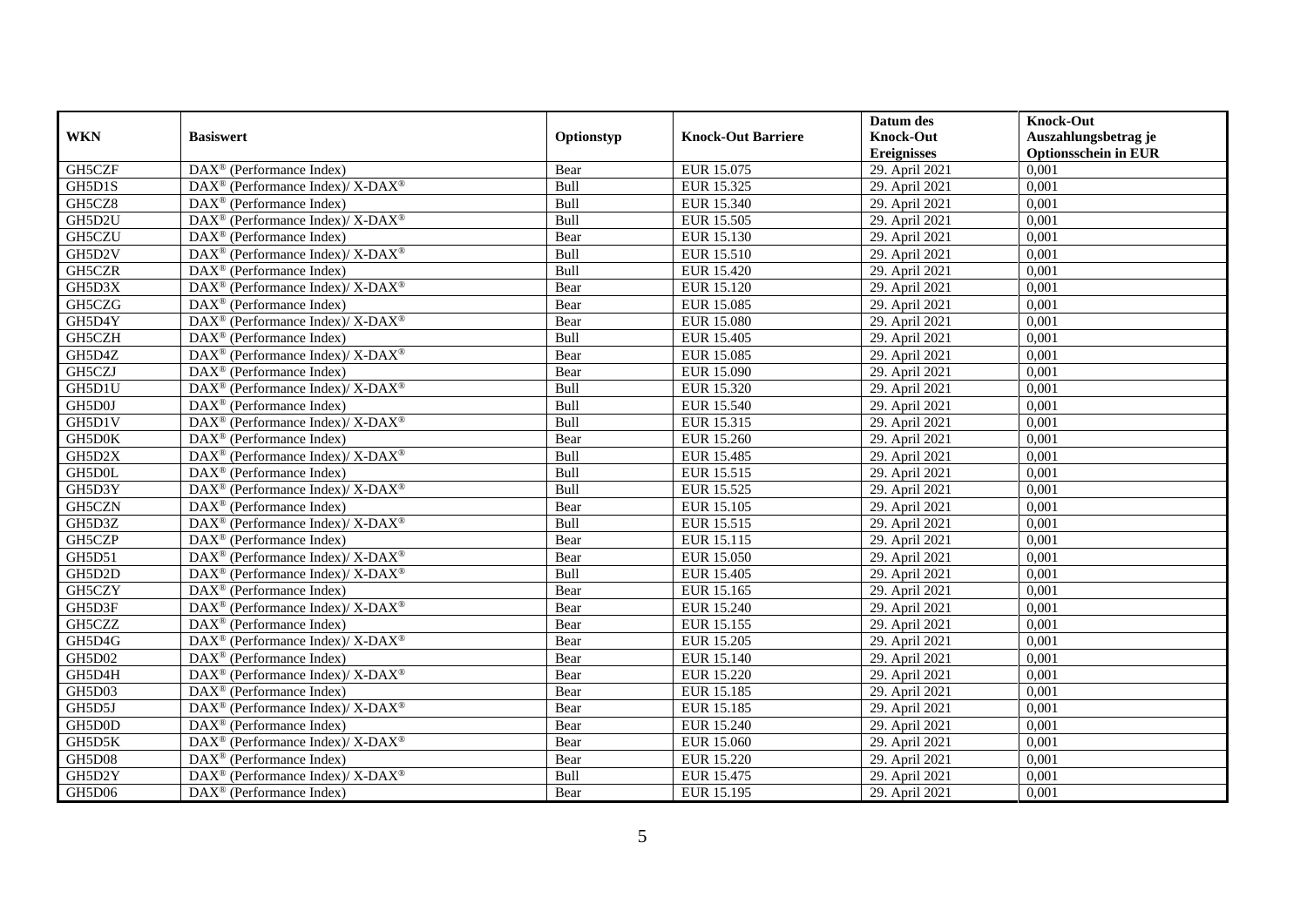|               |                                                                    |             |                           | Datum des          | <b>Knock-Out</b>            |
|---------------|--------------------------------------------------------------------|-------------|---------------------------|--------------------|-----------------------------|
| <b>WKN</b>    | <b>Basiswert</b>                                                   | Optionstyp  | <b>Knock-Out Barriere</b> | <b>Knock-Out</b>   | Auszahlungsbetrag je        |
|               |                                                                    |             |                           | <b>Ereignisses</b> | <b>Optionsschein in EUR</b> |
| GH5D2Z        | DAX <sup>®</sup> (Performance Index)/ X-DAX <sup>®</sup>           | Bull        | EUR 15.465                | 29. April 2021     | 0,001                       |
| GH5D07        | $\text{DAX}^{\textcircled{p}}$ (Performance Index)                 | Bear        | <b>EUR 15.200</b>         | 29. April 2021     | 0,001                       |
| <b>GH5D40</b> | $\text{DAX}^{\circledast}$ (Performance Index)/ X-DAX <sup>®</sup> | Bear        | EUR 15.135                | 29. April 2021     | 0,001                       |
| GH5D0P        | $\text{DAX}^{\textcircled{n}}$ (Performance Index)                 | Bull        | <b>EUR 15.500</b>         | 29. April 2021     | 0,001                       |
| GH5D41        | $\text{DAX}^{\circledR}$ (Performance Index)/ X-DAX <sup>®</sup>   | Bear        | EUR 15.140                | 29. April 2021     | 0,001                       |
| GH5D00        | $\text{DAX}^{\textcircled{n}}$ (Performance Index)                 | Bear        | EUR 15.175                | 29. April 2021     | 0,001                       |
| GH5D52        | DAX <sup>®</sup> (Performance Index)/ X-DAX <sup>®</sup>           | Bear        | EUR 15.095                | 29. April 2021     | 0,001                       |
| GH5CZW        | $\text{DAX}^{\textcircled{p}}$ (Performance Index)                 | Bear        | EUR 15.135                | 29. April 2021     | 0,001                       |
| GH5D53        | $\text{DAX}^{\circledR}$ (Performance Index)/ X-DAX <sup>®</sup>   | Bear        | EUR 15.105                | 29. April 2021     | 0,001                       |
| GH5CZX        | $DAX^{\circledcirc}$ (Performance Index)                           | <b>Bear</b> | <b>EUR 15.150</b>         | 29. April 2021     | 0,001                       |
| GH5D24        | DAX <sup>®</sup> (Performance Index)/ X-DAX <sup>®</sup>           | Bull        | EUR 15.310                | 29. April 2021     | 0,001                       |
| GH5D04        | DAX <sup>®</sup> (Performance Index)                               | Bear        | EUR 15.190                | 29. April 2021     | 0,001                       |
| GH5D36        | $\text{DAX}^{\circledast}$ (Performance Index)/ X-DAX <sup>®</sup> | Bull        | EUR 15.430                | 29. April 2021     | 0,001                       |
| <b>GH5D05</b> | $\text{DAX}^{\circledast}$ (Performance Index)                     | Bull        | EUR 15.550                | 29. April 2021     | 0,001                       |
| <b>GH5D48</b> | DAX <sup>®</sup> (Performance Index)/ X-DAX <sup>®</sup>           | Bear        | <b>EUR 15.180</b>         | 29. April 2021     | 0,001                       |
| GH5D0E        | DAX <sup>®</sup> (Performance Index)                               | Bear        | EUR 15.245                | 29. April 2021     | 0,001                       |
| GH5D49        | DAX <sup>®</sup> (Performance Index)/X-DAX <sup>®</sup>            | Bear        | EUR 15.165                | 29. April 2021     | 0,001                       |
| GH5D0U        | $DAX^{\circledR}$ (Performance Index)                              | Bull        | EUR 15.560                | 29. April 2021     | 0,001                       |
| GH5D5A        | $\text{DAX}^{\circledR}$ (Performance Index)/ X-DAX <sup>®</sup>   | Bear        | EUR 14.990                | 29. April 2021     | 0,001                       |
| GH5D0G        | $\text{DAX}^{\circledast}$ (Performance Index)                     | Bear        | EUR 15.250                | 29. April 2021     | 0,001                       |
| GH5D5B        | $\text{DAX}^{\circledR}$ (Performance Index)/ X-DAX <sup>®</sup>   | Bear        | EUR 14.975                | 29. April 2021     | 0,001                       |
| GH5D0A        | $\overline{\text{DAX}^{\otimes}}$ (Performance Index)              | Bear        | <b>EUR 15.225</b>         | 29. April 2021     | 0,001                       |
| GH5D2A        | DAX <sup>®</sup> (Performance Index)/ X-DAX <sup>®</sup>           | Bull        | EUR 15.410                | 29. April 2021     | 0,001                       |
| GH5D0B        | DAX <sup>®</sup> (Performance Index)                               | Bear        | EUR 15.230                | 29. April 2021     | 0,001                       |
| GH5D3C        | $\text{DAX}^{\circledast}$ (Performance Index)/ X-DAX <sup>®</sup> | Bear        | EUR 15.230                | 29. April 2021     | 0,001                       |
| GH5D0W        | $\text{DAX}^{\otimes}$ (Performance Index)                         | Bull        | EUR 15.435                | 29. April 2021     | 0,001                       |
| GH5D3D        | DAX <sup>®</sup> (Performance Index)/ X-DAX <sup>®</sup>           | Bear        | EUR 15.235                | 29. April 2021     | 0,001                       |
| GH5D0X        | $\text{DAX}^{\textcircled{p}}$ (Performance Index)                 | Bull        | EUR 15.445                | 29. April 2021     | 0.001                       |
| GH5D4E        | $DAX^{\circledcirc}$ (Performance Index)/ X-DAX <sup>®</sup>       | Bear        | EUR 15.210                | 29. April 2021     | 0,001                       |
| GH5D0S        | $DAX^{\circledR}$ (Performance Index)                              | Bull        | EUR 15.565                | 29. April 2021     | 0,001                       |
| GH5D4F        | $\text{DAX}^{\circledR}$ (Performance Index)/ X-DAX <sup>®</sup>   | Bear        | EUR 15.190                | 29. April 2021     | 0,001                       |
| GH5D0T        | $\text{DAX}^{\textcircled{n}}$ (Performance Index)                 | Bull        | EUR 15.490                | 29. April 2021     | 0.001                       |
| GH5D5H        | $\text{DAX}^{\circledR}$ (Performance Index)/ X-DAX <sup>®</sup>   | Bear        | <b>EUR 15.150</b>         | 29. April 2021     | 0,001                       |
| GH5D0Q        | DAX <sup>®</sup> (Performance Index)                               | Bear        | EUR 15.235                | 29. April 2021     | 0,001                       |
| <b>GH5D20</b> | $\text{DAX}^{\otimes}$ (Performance Index)/X-DAX <sup>®</sup>      | Bull        | EUR 15.300                | 29. April 2021     | 0,001                       |
| GH5D0R        | $\text{DAX}^{\circledast}$ (Performance Index)                     | Bull        | EUR 15.555                | 29. April 2021     | 0,001                       |
| GH5D32        | DAX <sup>®</sup> (Performance Index)/X-DAX <sup>®</sup>            | Bull        | EUR 15.460                | 29. April 2021     | 0,001                       |
| GH5D1L        | $\text{DAX}^{\textcircled{n}}$ (Performance Index)                 | Bear        | EUR 15.015                | 29. April 2021     | 0,001                       |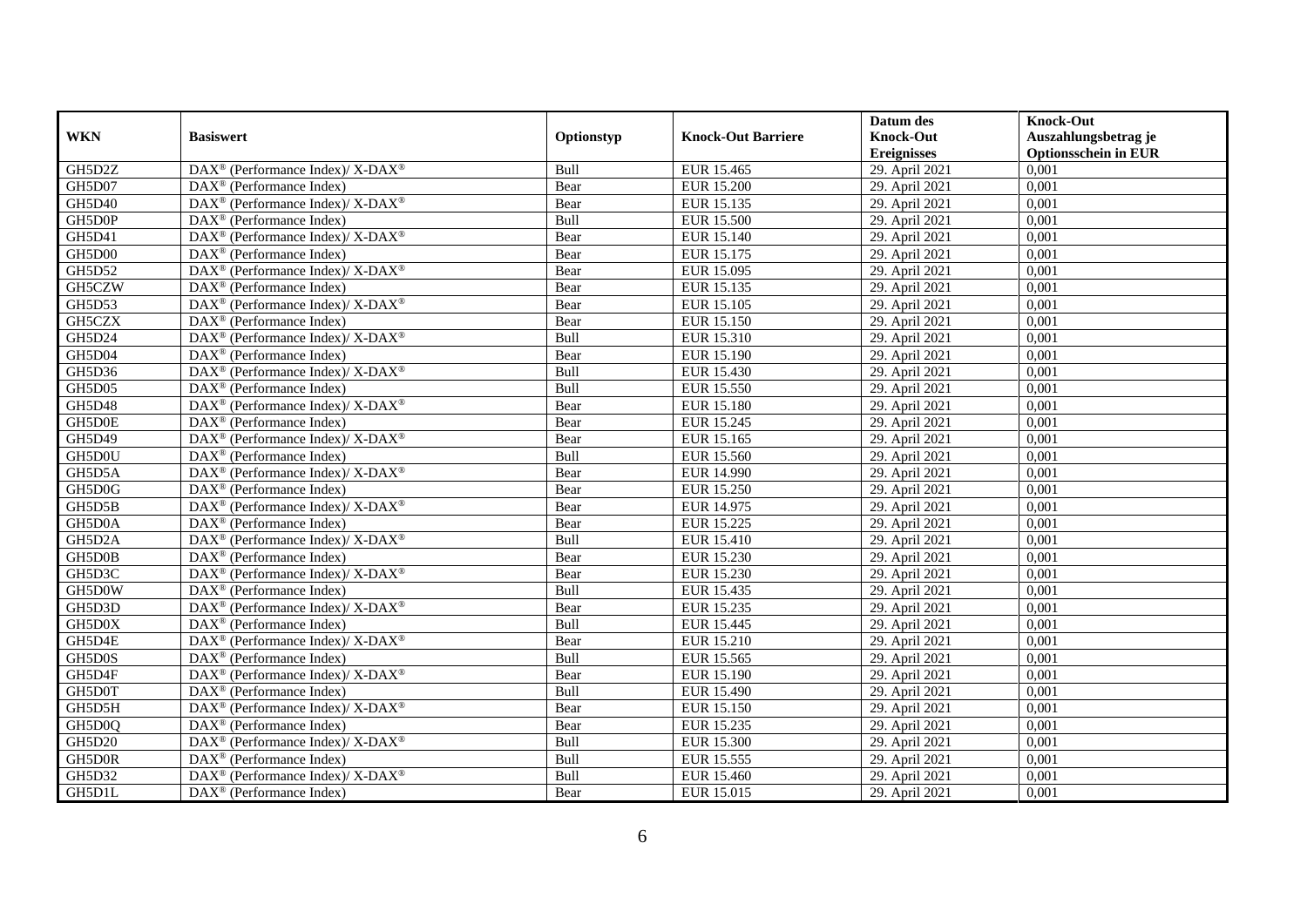|                  |                                                                                                                      |              |                           | Datum des                            | <b>Knock-Out</b>                     |
|------------------|----------------------------------------------------------------------------------------------------------------------|--------------|---------------------------|--------------------------------------|--------------------------------------|
| <b>WKN</b>       | <b>Basiswert</b>                                                                                                     | Optionstyp   | <b>Knock-Out Barriere</b> | <b>Knock-Out</b>                     | Auszahlungsbetrag je                 |
| GH5D33           | DAX <sup>®</sup> (Performance Index)/ X-DAX <sup>®</sup>                                                             | Bull         | EUR 15.445                | <b>Ereignisses</b><br>29. April 2021 | <b>Optionsschein in EUR</b><br>0,001 |
| <b>GH5D10</b>    | $DAX^{\circledR}$ (Performance Index)                                                                                | Bull         | EUR 15.475                | 29. April 2021                       | 0,001                                |
| GH5D44           | $DAX^{\circledast}$ (Performance Index)/ X-DAX <sup>®</sup>                                                          | Bear         | EUR 15.145                | 29. April 2021                       | 0,001                                |
|                  |                                                                                                                      | Bull         |                           |                                      |                                      |
| GH5D14           | $DAX^{\circledast}$ (Performance Index)<br>$DAX^{\circledast}$ (Performance Index)/ $\overline{X-DAX^{\circledast}}$ |              | EUR 15.505                | 29. April 2021                       | 0,001<br>0,001                       |
| GH5D45<br>GH5D15 | $DAX^{\circledR}$ (Performance Index)                                                                                | Bear<br>Bull | EUR 15.245<br>EUR 15.545  | 29. April 2021<br>29. April 2021     | 0,001                                |
|                  |                                                                                                                      |              |                           |                                      |                                      |
| GH5D56           | DAX <sup>®</sup> (Performance Index)/ X-DAX <sup>®</sup>                                                             | Bear         | EUR 15.115                | 29. April 2021                       | 0,001                                |
| GH5D1E           | $DAX^{\circledR}$ (Performance Index)                                                                                | Bear         | <b>EUR 15.000</b>         | 29. April 2021                       | 0,001                                |
| <b>GH5D57</b>    | $DAX^{\circledast}$ (Performance Index)/ $\overline{X-DAX^{\circledast}}$                                            | Bear         | <b>EUR 14.980</b>         | 29. April 2021                       | 0,001                                |
| GH5D1F           | $DAX^{\circledast}$ (Performance Index)                                                                              | Bull         | <b>EUR 15.400</b>         | 29. April 2021                       | 0,001                                |
| GH5D2J           | $DAX^{\circledast}$ (Performance Index)/ X-DAX <sup>®</sup>                                                          | Bull         | EUR 15.370                | 29. April 2021                       | 0,001                                |
| GH5D1B           | DAX <sup>®</sup> (Performance Index)                                                                                 | Bear         | EUR 15.050                | 29. April 2021                       | 0,001                                |
| GH5D2K           | $DAX^{\circledast}$ (Performance Index)/ X-DAX <sup>®</sup>                                                          | Bull         | EUR 15.360                | 29. April 2021                       | 0,001                                |
| GH5D18           | $DAX^{\circledR}$ (Performance Index)                                                                                | Bear         | EUR 15.045                | 29. April 2021                       | 0,001                                |
| GH5D3L           | DAX <sup>®</sup> (Performance Index)/ X-DAX <sup>®</sup>                                                             | Bull         | EUR 15.560                | 29. April 2021                       | 0,001                                |
| GH5D19           | DAX <sup>®</sup> (Performance Index)                                                                                 | Bear         | EUR 15.055                | 29. April 2021                       | 0,001                                |
| GH5D3M           | DAX <sup>®</sup> (Performance Index)/X-DAX <sup>®</sup>                                                              | Bull         | EUR 15.490                | 29. April 2021                       | 0,001                                |
| GH5D1Q           | $\overline{\text{DAX}^{\otimes}}$ (Performance Index)                                                                | Bear         | EUR 15.025                | 29. April 2021                       | 0,001                                |
| GH5D4N           | $\text{DAX}^{\circledast}$ (Performance Index)/ X-DAX <sup>®</sup>                                                   | Bear         | EUR 15.125                | 29. April 2021                       | 0,001                                |
| GH5D0Y           | $\text{DAX}^{\textcircled{}}$ (Performance Index)                                                                    | Bull         | EUR 15.430                | 29. April 2021                       | 0,001                                |
| GH5D4P           | DAX <sup>®</sup> (Performance Index)/ X-DAX <sup>®</sup>                                                             | Bear         | EUR 15.040                | 29. April 2021                       | 0,001                                |
| GH5D0Z           | $DAX^{\circledcirc}$ (Performance Index)                                                                             | Bull         | EUR 15.455                | 29. April 2021                       | 0,001                                |
| GH5D5Q           | DAX <sup>®</sup> (Performance Index)/X-DAX <sup>®</sup>                                                              | Bull         | EUR 15.335                | 29. April 2021                       | 0,001                                |
| GH5D16           | $DAX^{\circledR}$ (Performance Index)                                                                                | Bull         | EUR 15.495                | 29. April 2021                       | 0,001                                |
| GH5D5R           | DAX <sup>®</sup> (Performance Index)/X-DAX <sup>®</sup>                                                              | Bear         | EUR 15.110                | 29. April 2021                       | 0,001                                |
| <b>GH5D28</b>    | $\text{DAX}^{\textcircled{}}$ (Performance Index)                                                                    | Bear         | EUR 14.975                | 29. April 2021                       | 0,001                                |
| GH5D2L           | DAX <sup>®</sup> (Performance Index)/X-DAX <sup>®</sup>                                                              | Bull         | EUR 15.395                | 29. April 2021                       | 0,001                                |
| GH5D1H           | $DAX^{\circledast}$ (Performance Index)                                                                              | Bear         | EUR 14.995                | 29. April 2021                       | 0,001                                |
| GH5D2M           | DAX <sup>®</sup> (Performance Index)/ X-DAX <sup>®</sup>                                                             | Bull         | EUR 15.365                | 29. April 2021                       | 0,001                                |
| GH5D1W           | DAX <sup>®</sup> (Performance Index)                                                                                 | Bull         | EUR 15.355                | 29. April 2021                       | 0.001                                |
| GH5D3N           | DAX <sup>®</sup> (Performance Index)/ X-DAX <sup>®</sup>                                                             | Bull         | EUR 15.545                | 29. April 2021                       | 0,001                                |
| GH5D1X           | DAX <sup>®</sup> (Performance Index)                                                                                 | Bear         | <b>EUR 15.180</b>         | 29. April 2021                       | 0,001                                |
| GH5D1J           | $DAX^{\circledR}$ (Performance Index)                                                                                | Bear         | EUR 15.060                | 29. April 2021                       | 0,001                                |
| GH5D3P           | DAX <sup>®</sup> (Performance Index)/ X-DAX <sup>®</sup>                                                             | Bull         | <b>EUR 15.540</b>         | 29. April 2021                       | 0,001                                |
| GH5D1D           | DAX <sup>®</sup> (Performance Index)                                                                                 | Bear         | <b>EUR 14.985</b>         | 29. April 2021                       | 0,001                                |
| GH5D4Q           | $\text{DAX}^{\circledast}$ (Performance Index)/ X-DAX <sup>®</sup>                                                   | Bear         | EUR 15.015                | 29. April 2021                       | 0,001                                |
| GH5D2W           | DAX <sup>®</sup> (Performance Index)                                                                                 | Bull         | EUR 15.350                | 29. April 2021                       | 0,001                                |
| GH5D4R           | $DAX^{\circledast}$ (Performance Index)/ X-DAX <sup>®</sup>                                                          | Bear         | EUR 15.025                | 29. April 2021                       | 0,001                                |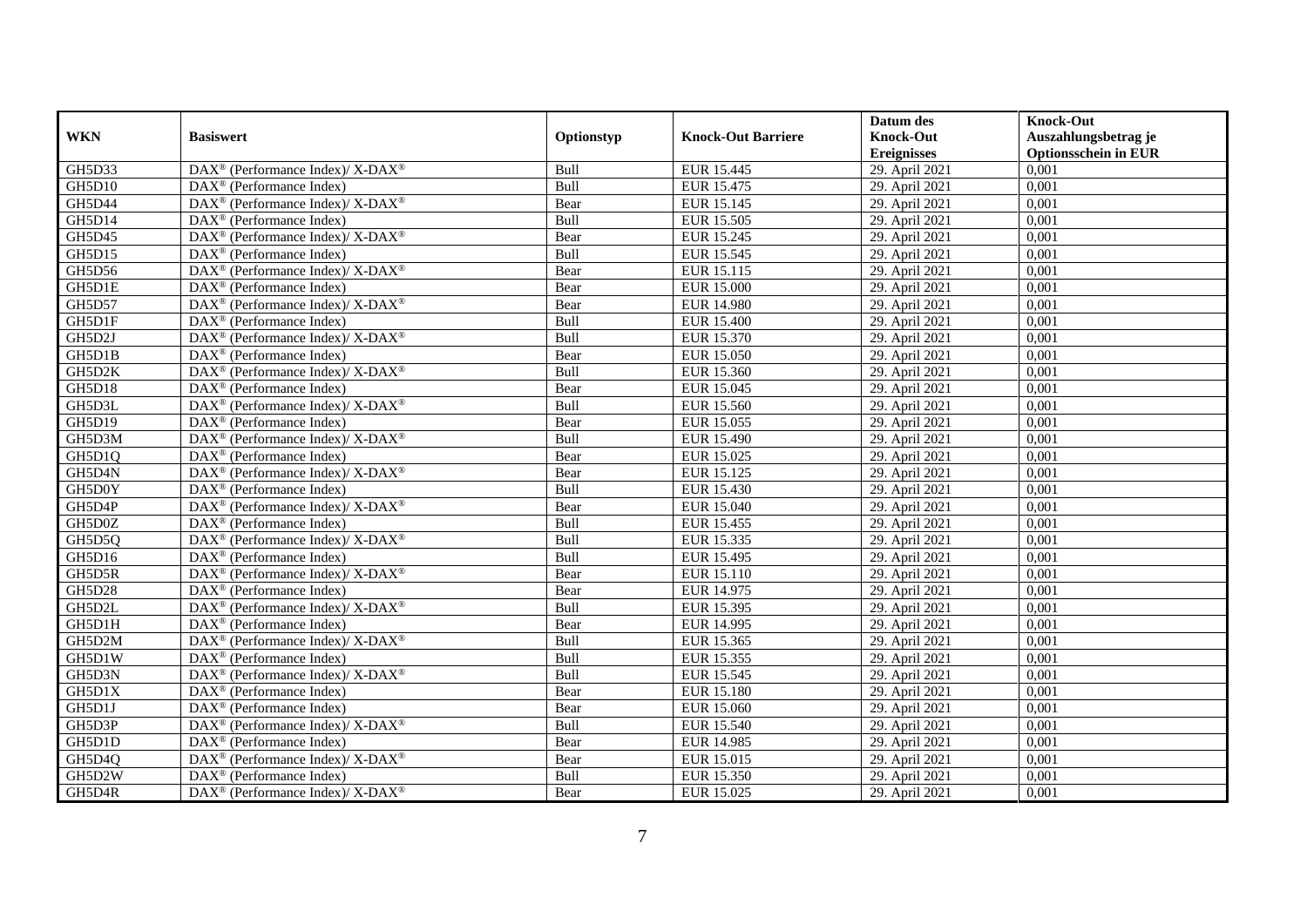|               |                                                                           |             |                           | Datum des          | <b>Knock-Out</b>            |
|---------------|---------------------------------------------------------------------------|-------------|---------------------------|--------------------|-----------------------------|
| <b>WKN</b>    | <b>Basiswert</b>                                                          | Optionstyp  | <b>Knock-Out Barriere</b> | <b>Knock-Out</b>   | Auszahlungsbetrag je        |
|               |                                                                           |             |                           | <b>Ereignisses</b> | <b>Optionsschein in EUR</b> |
| GH5D3W        | DAX <sup>®</sup> (Performance Index)                                      | Bull        | EUR 15.385                | 29. April 2021     | 0,001                       |
| GH5D5S        | DAX <sup>®</sup> (Performance Index)/ X-DAX <sup>®</sup>                  | Bull        | EUR 15.330                | 29. April 2021     | 0,001                       |
| GH5D1M        | $DAX^{\circledcirc}$ (Performance Index)                                  | Bear        | EUR 15.020                | 29. April 2021     | 0,001                       |
| GH5D1N        | $DAX^{\circledcirc}$ (Performance Index)                                  | Bear        | EUR 15.005                | 29. April 2021     | 0.001                       |
| GH5D38        | $DAX^{\circledast}$ (Performance Index)/ $\overline{X-DAX^{\circledast}}$ | Bull        | EUR 15.420                | 29. April 2021     | 0,001                       |
| GH5D2P        | $\text{DAX}^{\textcircled{}}$ (Performance Index)                         | Bull        | EUR 15.390                | 29. April 2021     | 0,001                       |
| GH5D39        | DAX <sup>®</sup> (Performance Index)/ X-DAX <sup>®</sup>                  | Bull        | EUR 15.425                | 29. April 2021     | 0,001                       |
| GH5D4S        | $DAX^{\circledast}$ (Performance Index)                                   | Bull        | EUR 15.535                | 29. April 2021     | 0,001                       |
| GH5D4A        | DAX <sup>®</sup> (Performance Index)/ X-DAX <sup>®</sup>                  | Bull        | EUR 15.355                | 29. April 2021     | 0,001                       |
| GH5D26        | DAX <sup>®</sup> (Performance Index)                                      | Bear        | EUR 14.980                | 29. April 2021     | 0,001                       |
| GH5D4B        | $DAX^{\circledast}$ (Performance Index)/ $\overline{X-DAX^{\circledast}}$ | Bull        | EUR 15.555                | 29. April 2021     | 0,001                       |
| <b>GH5D27</b> | $\overline{\text{DAX}^{\otimes}}$ (Performance Index)                     | Bear        | EUR 14.970                | 29. April 2021     | 0,001                       |
| GH5D5C        | DAX <sup>®</sup> (Performance Index)/ X-DAX <sup>®</sup>                  | Bear        | EUR 14.995                | 29. April 2021     | 0,001                       |
| GH5D2C        | $DAX^{\circledcirc}$ (Performance Index)                                  | Bull        | EUR 15.485                | 29. April 2021     | 0,001                       |
| GH5D5D        | DAX <sup>®</sup> (Performance Index)/ X-DAX <sup>®</sup>                  | Bear        | <b>EUR 15.000</b>         | 29. April 2021     | 0,001                       |
| GH5D3E        | $DAX^{\circledast}$ (Performance Index)                                   | Bear        | EUR 14.965                | 29. April 2021     | 0,001                       |
| GH5D5G        | DAX <sup>®</sup> (Performance Index)                                      | Bull        | EUR 15.450                | 29. April 2021     | 0,001                       |
| GH5D2N        | DAX <sup>®</sup> (Performance Index)/ X-DAX <sup>®</sup>                  | <b>Bull</b> | EUR 15.390                | 29. April 2021     | 0,001                       |
| GH5D4V        | $\text{DAX}^{\textcircled{}}$ (Performance Index)                         | Bear        | EUR 15.210                | 29. April 2021     | 0,001                       |
| GH5D2Q        | DAX <sup>®</sup> (Performance Index)/ X-DAX <sup>®</sup>                  | Bull        | EUR 15.350                | 29. April 2021     | 0,001                       |
| <b>GH5D37</b> | DAX <sup>®</sup> (Performance Index)                                      | Bull        | EUR 15.375                | 29. April 2021     | 0,001                       |
| GH5D3Q        | DAX <sup>®</sup> (Performance Index)/ X-DAX <sup>®</sup>                  | Bull        | <b>EUR 15.450</b>         | 29. April 2021     | 0,001                       |
| GH5D3R        | DAX <sup>®</sup> (Performance Index)/X-DAX <sup>®</sup>                   | Bull        | <b>EUR 15.550</b>         | 29. April 2021     | 0,001                       |
| GH5D3S        | DAX <sup>®</sup> (Performance Index)/ X-DAX <sup>®</sup>                  | Bull        | EUR 15.530                | 29. April 2021     | 0,001                       |
| GH5D4T        | $DAX^{\circledcirc}$ (Performance Index)/X-DAX <sup>®</sup>               | Bear        | EUR 15.045                | 29. April 2021     | 0.001                       |
| GH5D4U        | DAX <sup>®</sup> (Performance Index)/ X-DAX <sup>®</sup>                  | Bear        | EUR 15.055                | 29. April 2021     | 0,001                       |
| GH4XVN        | Straumann Holding AG                                                      | Bear        | CHF 1.294,21950468        | 29. April 2021     | 0,001                       |
| GH5CS9        | HelloFresh SE                                                             | Bear        | EUR 72,01                 | 29. April 2021     | 0,001                       |
| GH55XS        | Airbus SE                                                                 | Bear        | EUR 102,2718724           | 29. April 2021     | 0,001                       |
| GH0J8X        | $AEX-Index^{\circledR}$                                                   | Bear        | EUR 717,2501283           | 29. April 2021     | 0,001                       |
| <b>GH1TVT</b> | EURO STOXX® Banks (Price EUR) Index                                       | Bear        | EUR 91,40251597           | 29. April 2021     | 0,001                       |
| GH1TV9        | EURO STOXX <sup>®</sup> Banks (Price EUR) Index                           | Bear        | EUR 91,3329953            | 29. April 2021     | 0.001                       |
| <b>GH547V</b> | MTU Aero Engines AG                                                       | Bear        | EUR 205,18709965          | 29. April 2021     | 0,001                       |
| GH55XP        | Airbus SE                                                                 | Bear        | EUR 102,75150599          | 29. April 2021     | 0,001                       |
| GH164B        | Nokia Oyj                                                                 | Bear        | EUR 3,70374306            | 29. April 2021     | 0,001                       |
| GH4XUY        | SBM Offshore N.V.                                                         | Bear        | EUR 14,47977712           | 29. April 2021     | 0,001                       |
| GH164X        | Nokia Oyj                                                                 | Bear        | EUR 3,96053592            | 29. April 2021     | 0,001                       |
| <b>GH164M</b> | Nokia Oyj                                                                 | Bear        | EUR 3,84201614            | 29. April 2021     | 0,001                       |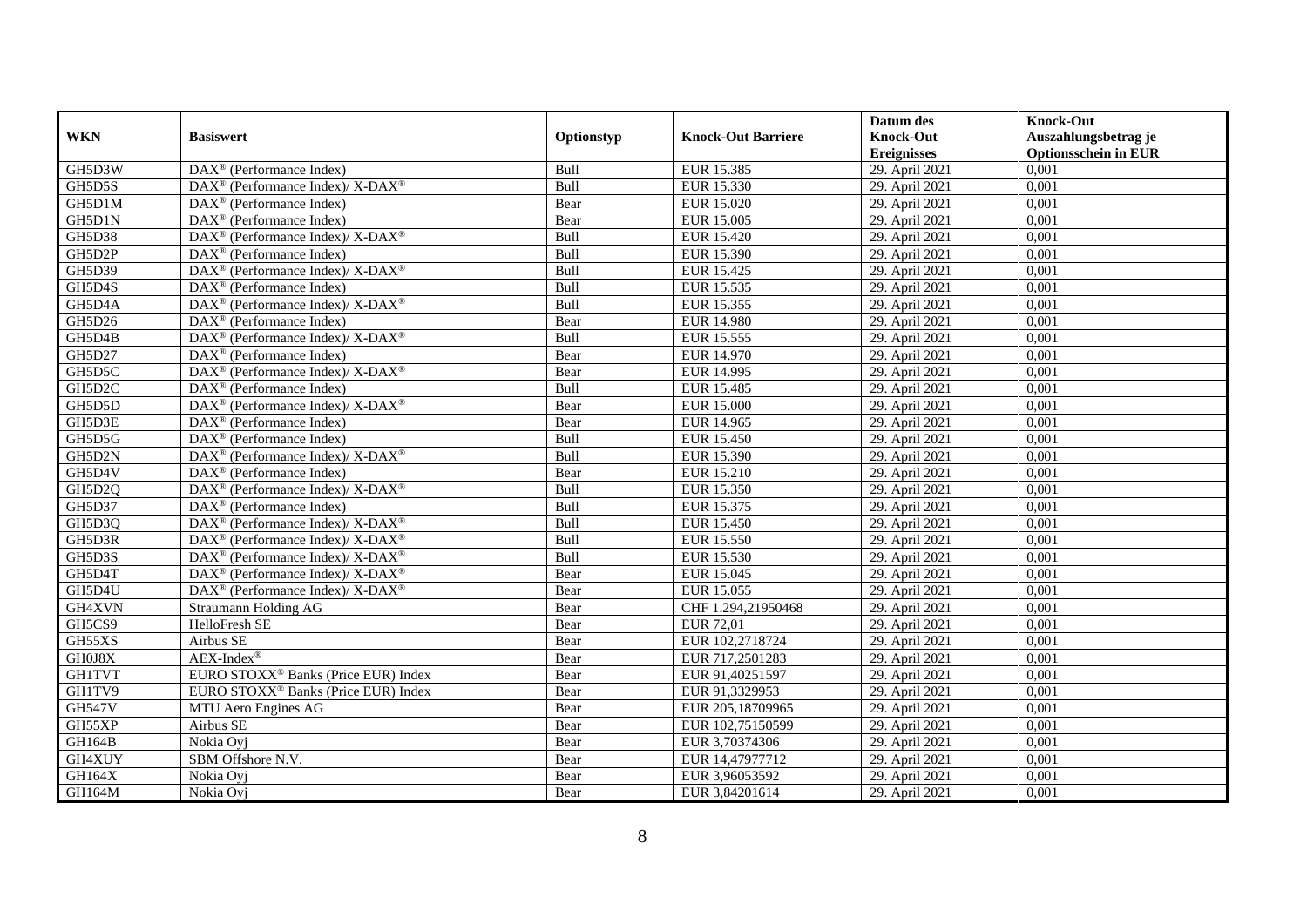|               |                                                                                         |             |                           | Datum des          | <b>Knock-Out</b>            |
|---------------|-----------------------------------------------------------------------------------------|-------------|---------------------------|--------------------|-----------------------------|
| <b>WKN</b>    | <b>Basiswert</b>                                                                        | Optionstyp  | <b>Knock-Out Barriere</b> | <b>Knock-Out</b>   | Auszahlungsbetrag je        |
|               |                                                                                         |             |                           | <b>Ereignisses</b> | <b>Optionsschein in EUR</b> |
| GH164P        | Nokia Oyj                                                                               | Bear        | EUR 3,88152277            | 29. April 2021     | 0,001                       |
| GH5CJN        | Lloyds Banking Group plc                                                                | Bear        | GBP 0,44                  | 29. April 2021     | 0,001                       |
| <b>GH165R</b> | Nokia Ovi                                                                               | Bear        | EUR 3,86176943            | 29. April 2021     | 0,001                       |
| GH5CJP        | Lloyds Banking Group plc                                                                | Bear        | GBP 0,45                  | 29. April 2021     | 0,001                       |
| GH5CJQ        | Lloyds Banking Group plc                                                                | Bear        | GBP 0,45                  | 29. April 2021     | 0,001                       |
| <b>GH164D</b> | Nokia Oyj                                                                               | Bear        | EUR 3,73337304            | 29. April 2021     | 0,001                       |
| GH164Q        | Nokia Ovi                                                                               | Bear        | EUR 3,90127602            | 29. April 2021     | 0,001                       |
| GH164R        | Nokia Oyj                                                                               | Bear        | EUR 3,94078267            | 29. April 2021     | 0,001                       |
| GH164T        | Nokia Ovi                                                                               | Bear        | EUR 3,92102937            | 29. April 2021     | 0,001                       |
| GH163W        | Nokia Oyj                                                                               | Bear        | EUR 3,99016591            | 29. April 2021     | 0,001                       |
| <b>GH163X</b> | Nokia Oyi                                                                               | Bear        | EUR 4,03954913            | 29. April 2021     | 0.001                       |
| GH1665        | Nokia Oyi                                                                               | Bear        | EUR 3,75312633            | 29. April 2021     | 0,001                       |
| <b>GH164E</b> | Nokia Ovi                                                                               | Bear        | EUR 3,77287963            | 29. April 2021     | 0,001                       |
| GH164G        | Nokia Ovi                                                                               | Bear        | EUR 3,72349639            | 29. April 2021     | 0,001                       |
| GH164H        | Nokia Ovi                                                                               | Bear        | EUR 3,8123862             | 29. April 2021     | 0,001                       |
| GH164J        | Nokia Ovi                                                                               | Bear        | EUR 3,79263292            | 29. April 2021     | 0,001                       |
| GH164L        | Nokia Oyi                                                                               | Bear        | EUR 3,82226289            | 29. April 2021     | 0,001                       |
| GH4XVL        | Straumann Holding AG                                                                    | Bear        | CHF 1.315.85625839        | 29. April 2021     | 0,001                       |
| GH5D1Z        | $\text{DAX}^{\circledast}$ (Performance Index)/ $\overline{\text{X-DAX}^{\circledast}}$ | Bull        | EUR 15.295                | 29. April 2021     | 0,001                       |
| GH42GC        | UCB S.A.                                                                                | Bull        | EUR 77,92280345           | 29. April 2021     | 0,001                       |
| GH5D23        | $\text{DAX}^{\circledR}$ (Performance Index)/ X-DAX <sup>®</sup>                        | Bull        | <b>EUR 15.290</b>         | 29. April 2021     | 0,001                       |
| <b>GH545N</b> | Société Générale S.A.                                                                   | Bear        | EUR 23,91635338           | 29. April 2021     | 0,001                       |
| <b>GH547T</b> | MTU Aero Engines AG                                                                     | Bear        | EUR 206,15623577          | 29. April 2021     | 0,001                       |
| GF5FGQ        | Capgemini SE                                                                            | Bear        | EUR 154,21084026          | 29. April 2021     | 0,001                       |
| GF0B5N        | Swisscom AG                                                                             | Bear        | CHF 494,54486314          | 29. April 2021     | 0.001                       |
| GF6LB4        | Fresenius SE & Co KGaA                                                                  | Bear        | EUR 40,14674173           | 29. April 2021     | 0,001                       |
| GH5CZC        | DAX <sup>®</sup> (Performance Index)                                                    | Bull        | EUR 15.295                | 29. April 2021     | 0,001                       |
| GH5D0M        | $\overline{\text{DAX}^{\otimes}}$ (Performance Index)                                   | Bull        | <b>EUR 15.290</b>         | 29. April 2021     | 0,001                       |
| GH45D6        | Unilever PLC                                                                            | Bear        | GBP 42,13955137           | 29. April 2021     | 0,001                       |
| GH5CZB        | DAX <sup>®</sup> (Performance Index)                                                    | Bull        | <b>EUR 15.280</b>         | 29. April 2021     | 0,001                       |
| GH5D25        | $\text{DAX}^{\circledR}$ (Performance Index)/ X-DAX <sup>®</sup>                        | Bull        | <b>EUR 15.280</b>         | 29. April 2021     | 0,001                       |
| GH5CZ7        | $\text{DAX}^{\textcircled{p}}$ (Performance Index)                                      | <b>Bull</b> | EUR 15.285                | 29. April 2021     | 0.001                       |
| <b>GH5D21</b> | $\text{DAX}^{\textcircled{\tiny{\textcircled{\tiny \dag}}}}$ (Performance Index)/X-DAX® | Bull        | <b>EUR 15.285</b>         | 29. April 2021     | 0,001                       |
| GH4K1M        | Porsche Automobil Holding SE                                                            | Bull        | EUR 88,64350449           | 29. April 2021     | 0,001                       |
| GH4FQ9        | Volkswagen AG                                                                           | Bull        | EUR 221,66128106          | 29. April 2021     | 0,001                       |
| GH5A6M        | Volkswagen AG                                                                           | Bull        | EUR 220,24183565          | 29. April 2021     | 0,001                       |
| GH4FQK        | Volkswagen AG                                                                           | Bull        | EUR 218,77553614          | 29. April 2021     | 0,001                       |
| GH5CZ6        | DAX <sup>®</sup> (Performance Index)                                                    | Bull        | EUR 15.265                | 29. April 2021     | 0,001                       |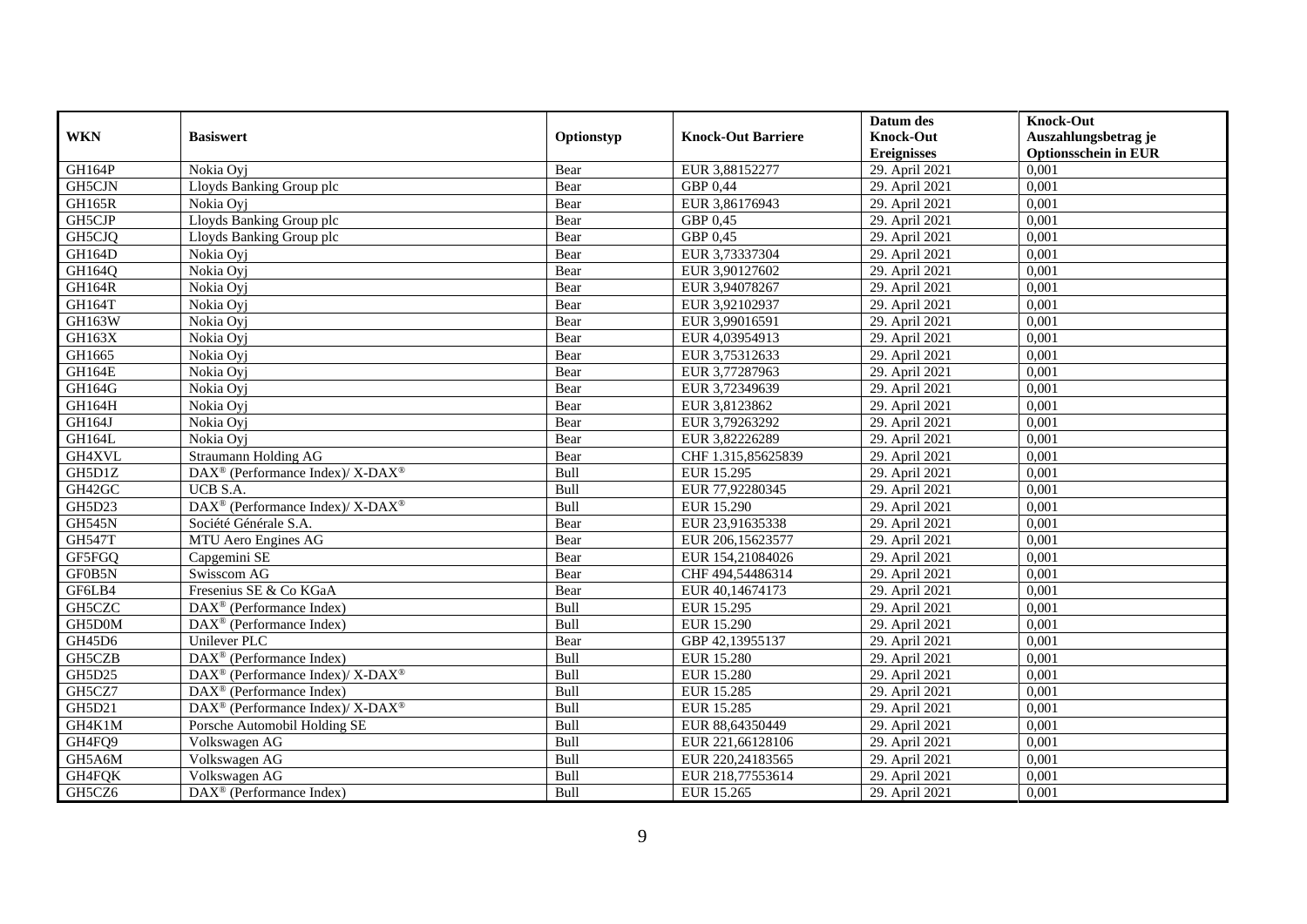|               |                                                          |            |                           | Datum des          | <b>Knock-Out</b>            |
|---------------|----------------------------------------------------------|------------|---------------------------|--------------------|-----------------------------|
| <b>WKN</b>    | <b>Basiswert</b>                                         | Optionstyp | <b>Knock-Out Barriere</b> | <b>Knock-Out</b>   | Auszahlungsbetrag je        |
|               |                                                          |            |                           | <b>Ereignisses</b> | <b>Optionsschein in EUR</b> |
| <b>GH5D22</b> | DAX <sup>®</sup> (Performance Index)/ X-DAX <sup>®</sup> | Bull       | EUR 15.275                | 29. April 2021     | 0,001                       |
| GH5A6U        | Volkswagen AG                                            | Bull       | EUR 216,79118019          | 29. April 2021     | 0,001                       |
| GH5A59        | Kone OYJ                                                 | Bull       | EUR 67,10088261           | 29. April 2021     | 0,001                       |
| GH5CYX        | DAX <sup>®</sup> (Performance Index)                     | Bull       | EUR 15.270                | 29. April 2021     | 0,001                       |
| GH5D29        | DAX <sup>®</sup> (Performance Index)/X-DAX <sup>®</sup>  | Bull       | <b>EUR 15.270</b>         | 29. April 2021     | 0,001                       |
| GH4K1N        | Porsche Automobil Holding SE                             | Bull       | EUR 88,16272615           | 29. April 2021     | 0,001                       |
| GH5CYY        | $\overline{\text{DAX}^{\otimes}}$ (Performance Index)    | Bull       | EUR 15.275                | 29. April 2021     | 0,001                       |
| GH5D2B        | DAX <sup>®</sup> (Performance Index)/X-DAX <sup>®</sup>  | Bull       | EUR 15.265                | 29. April 2021     | 0,001                       |
| GH4K1U        | Porsche Automobil Holding SE                             | Bull       | EUR 87,69196406           | 29. April 2021     | 0,001                       |
| GH5435        | ENI S.p.A.                                               | Bear       | EUR 10,30880388           | 29. April 2021     | 0,001                       |
| GH0J8Z        | $AEX-Index^{\circledR}$                                  | Bear       | EUR 718,57777583          | 29. April 2021     | 0,001                       |
| <b>GH1DQN</b> | CAC 40 <sup>®</sup> Index                                | Bear       | EUR 6.345,17              | 29. April 2021     | 0,001                       |
| <b>GH0JAM</b> | $AEX-Index^{\circledR}$                                  | Bear       | EUR 717,8842286           | 29. April 2021     | 0.001                       |
| <b>GH1TVG</b> | EURO STOXX <sup>®</sup> Banks (Price EUR) Index          | Bear       | EUR 91,65080418           | 29. April 2021     | 0,001                       |
| GH1DQT        | $CAC 40^{\circledR}$ Index                               | Bear       | EUR 6.351,56              | 29. April 2021     | 0,001                       |
| <b>GH1TVA</b> | EURO STOXX <sup>®</sup> Banks (Price EUR) Index          | Bear       | EUR 91,57135201           | 29. April 2021     | 0,001                       |
| <b>GH1TVB</b> | EURO STOXX <sup>®</sup> Banks (Price EUR) Index          | Bear       | EUR 91,72032488           | 29. April 2021     | 0,001                       |
| GM2BQ5        | EURO STOXX 50 <sup>®</sup> Index (Price EUR)             | Bear       | EUR 4.030.75665011        | 29. April 2021     | 0,001                       |
| <b>GH1TXQ</b> | EURO STOXX <sup>®</sup> Banks (Price EUR) Index          | Bear       | EUR 91,48196825           | 29. April 2021     | 0,001                       |
| GH4T69        | Dassault Systemes S.A.                                   | Bear       | EUR 197,38874308          | 29. April 2021     | 0,001                       |
| GH3NKP        | Industria de Diseno Textil, S.A. (Inditex)               | Bear       | EUR 29,79625608           | 29. April 2021     | 0,001                       |
| GH3A7N        | Capgemini SE                                             | Bear       | EUR 155,25438442          | 29. April 2021     | 0,001                       |
| GH5CSC        | HelloFresh SE                                            | Bear       | EUR 72,71                 | 29. April 2021     | 0,001                       |
| GF4H98        | Deutsche Bank AG                                         | Bear       | EUR 11,49144905           | 29. April 2021     | 0,001                       |
| GH4K1Q        | Porsche Automobil Holding SE                             | Bull       | EUR 87,20116951           | 29. April 2021     | 0,001                       |
| GH3NNP        | Edenred S.A.                                             | Bear       | EUR 48,31686886           | 29. April 2021     | 0,001                       |
| <b>GH545X</b> | ThyssenKrupp AG                                          | Bear       | EUR 11,29882858           | 29. April 2021     | 0,001                       |
| <b>GH5CSE</b> | HelloFresh SE                                            | Bear       | <b>EUR 72,36</b>          | 29. April 2021     | 0.001                       |
| GF0B5P        | Swisscom AG                                              | Bear       | CHF 501,25393492          | 29. April 2021     | 0,001                       |
| GH4ML3        | Crédit Agricole S.A.                                     | Bear       | EUR 12,8222171            | 29. April 2021     | 0,001                       |
| <b>GF0AZN</b> | Fresenius SE & Co KGaA                                   | Bear       | EUR 40,2792177            | 29. April 2021     | 0,001                       |
| <b>GH390G</b> | ING Groep N.V.                                           | Bear       | EUR 10,75280349           | 29. April 2021     | 0.001                       |
| GH54BB        | Shop Apotheke Europe NV                                  | Bear       | EUR 188,211               | 29. April 2021     | 0,001                       |
| GH45CG        | Lonza Group AG                                           | Bear       | CHF 569,29270837          | 29. April 2021     | 0,001                       |
| <b>GH1WAW</b> | Beiersdorf AG                                            | Bear       | EUR 94,90506522           | 29. April 2021     | 0,001                       |
| <b>GH544K</b> | British American Tobacco plc.                            | Bull       | GBP 26,4708291            | 29. April 2021     | 0,001                       |
| GH5CSG        | HelloFresh SE                                            | Bear       | <b>EUR 73,06</b>          | 29. April 2021     | 0,001                       |
| GH2PK5        | Deutsche Bank AG                                         | Bear       | EUR 11,61863737           | 29. April 2021     | 0,001                       |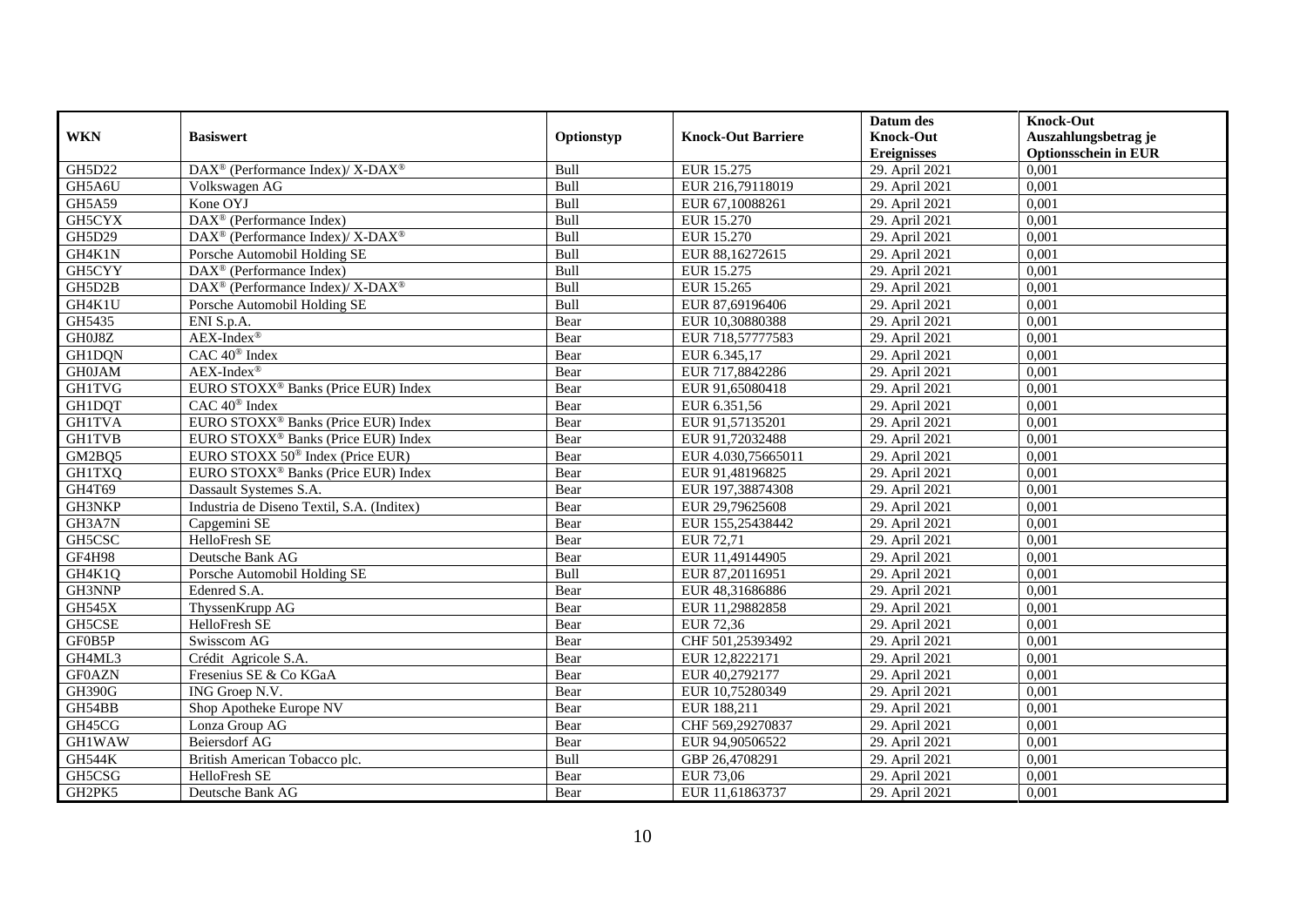|               | <b>Basiswert</b>                                           |            | <b>Knock-Out Barriere</b> | Datum des                              | <b>Knock-Out</b>                                    |
|---------------|------------------------------------------------------------|------------|---------------------------|----------------------------------------|-----------------------------------------------------|
| <b>WKN</b>    |                                                            | Optionstyp |                           | <b>Knock-Out</b><br><b>Ereignisses</b> | Auszahlungsbetrag je<br><b>Optionsschein in EUR</b> |
| GH5462        | ThyssenKrupp AG                                            | Bear       | EUR 11,3487792            | 29. April 2021                         | 0,001                                               |
| GH4MQ6        | LVMH Moët Hennessy Louis Vuitton SE                        | Bear       | EUR 639,05291247          | 29. April 2021                         | 0,001                                               |
| GH4JT2        | Cancom SE                                                  | Bear       | EUR 52,37266964           | 29. April 2021                         | 0,001                                               |
| <b>GH542N</b> | STMicroelectronics N.V.                                    | Bear       | EUR 33,28061461           | 29. April 2021                         | 0,001                                               |
| GH5BU8        | 1 Feinunze Platin, Feinheit mind. 0,9995                   | Bull       | USD 1.219,302             | 29. April 2021                         | 0,001                                               |
| GH2K44        | ADYEN N.V.                                                 | Bear       | EUR 2.138,72606518        | 29. April 2021                         | 0,001                                               |
| GH0J90        | $AEX-Index^{\circledR}$                                    | Bear       | EUR 719,2316917           | 29. April 2021                         | 0,001                                               |
| GH3RVZ        | Commerzbank AG                                             | Bear       | EUR 5,37071804            | 29. April 2021                         | 0,001                                               |
| GH4JWV        | <b>Standard Chartered PLC</b>                              | Bear       | GBP 5,18859532            | 29. April 2021                         | 0,001                                               |
| GH5A0X        | $\mathcal{O}$ rsted A/S                                    | Bull       | DKK 928,55292369          | 29. April 2021                         | 0,001                                               |
| GH45DQ        | HSBC Holdings plc                                          | Bear       | GBP 4,54954109            | 29. April 2021                         | 0,001                                               |
| GH5A4K        | Kone OYJ                                                   | Bull       | EUR 66,42077232           | 29. April 2021                         | 0,001                                               |
| <b>GH1TVH</b> | EURO STOXX <sup>®</sup> Banks (Price EUR) Index            | Bear       | EUR 91,88916087           | 29. April 2021                         | 0.001                                               |
| GH3RWR        | Commerzbank AG                                             | Bear       | EUR 5,42053918            | 29. April 2021                         | 0,001                                               |
| GF8FZF        | EUR/JPY (WM-Fixing)                                        | Bear       | JPY 132,16232214          | 29. April 2021                         | 0,001                                               |
| GH3A0M        | <b>NESTE OYJ</b>                                           | Bear       | EUR 53,92079063           | 29. April 2021                         | 0,001                                               |
| GH3RW7        | Commerzbank AG                                             | Bear       | EUR 5,4006107             | 29. April 2021                         | 0,001                                               |
| GC9GH4        | Amundi SA                                                  | Bear       | EUR 75,34751639           | 29. April 2021                         | 0.001                                               |
| GH5A1M        | Ørsted A/S                                                 | Bull       | DKK 923,58162311          | 29. April 2021                         | 0,001                                               |
| GH3A0N        | <b>NESTE OYJ</b>                                           | Bear       | EUR 54,53703724           | 29. April 2021                         | 0,001                                               |
| GH3RW5        | Commerzbank AG                                             | Bear       | EUR 5,45043185            | 29. April 2021                         | 0,001                                               |
| GH5A1Z        | Ørsted A/S                                                 | Bull       | DKK 918,63032778          | 29. April 2021                         | 0,001                                               |
| <b>GH1TVC</b> | EURO STOXX <sup>®</sup> Banks (Price EUR) Index            | Bear       | EUR 91,96861311           | 29. April 2021                         | 0.001                                               |
| GH5BUC        | 1 Feinunze Platin, Feinheit mind. 0,9995                   | Bull       | <b>USD 1.213,081</b>      | 29. April 2021                         | 0,001                                               |
| GH5BU7        | 1 Feinunze Platin, Feinheit mind. 0,9995                   | Bull       | USD 1.216,189             | 29. April 2021                         | 0,001                                               |
| GH3RW4        | Commerzbank AG                                             | Bear       | EUR 5,47036027            | 29. April 2021                         | 0.001                                               |
| GH3A0R        | <b>NESTE OYJ</b>                                           | Bear       | EUR 55,15328382           | 29. April 2021                         | 0,001                                               |
| <b>GH1TVJ</b> | EURO STOXX <sup>®</sup> Banks (Price EUR) Index            | Bear       | EUR 92,04806533           | 29. April 2021                         | 0.001                                               |
| GH3A0S        | <b>NESTE OYJ</b>                                           | Bear       | EUR 55,76953044           | 29. April 2021                         | 0,001                                               |
| <b>GH1TVK</b> | EURO STOXX <sup>®</sup> Banks (Price EUR) Index            | Bear       | EUR 92,12751753           | 29. April 2021                         | 0,001                                               |
| GH3N2U        | ICE Brent Crude Oil Future (Generic Front Month<br>Future) | Bear       | <b>USD 67,83</b>          | 29. April 2021                         | 0,001                                               |
| GH1640        | Nokia Ovi                                                  | Bear       | EUR 4,12843898            | 29. April 2021                         | 0,001                                               |
| GH4XTG        | National Grid plc                                          | Bull       | GBP 8,88677008            | 29. April 2021                         | 0,001                                               |
| <b>GH390J</b> | ING Groep N.V.                                             | Bear       | EUR 10,81254128           | 29. April 2021                         | 0,001                                               |
| GH5461        | ThyssenKrupp AG                                            | Bear       | EUR 11,40871994           | 29. April 2021                         | 0,001                                               |
| <b>GH560S</b> | ICE Brent Crude Oil Future (Generic Front Month<br>Future) | Bear       | <b>USD 68,36</b>          | 29. April 2021                         | 0,001                                               |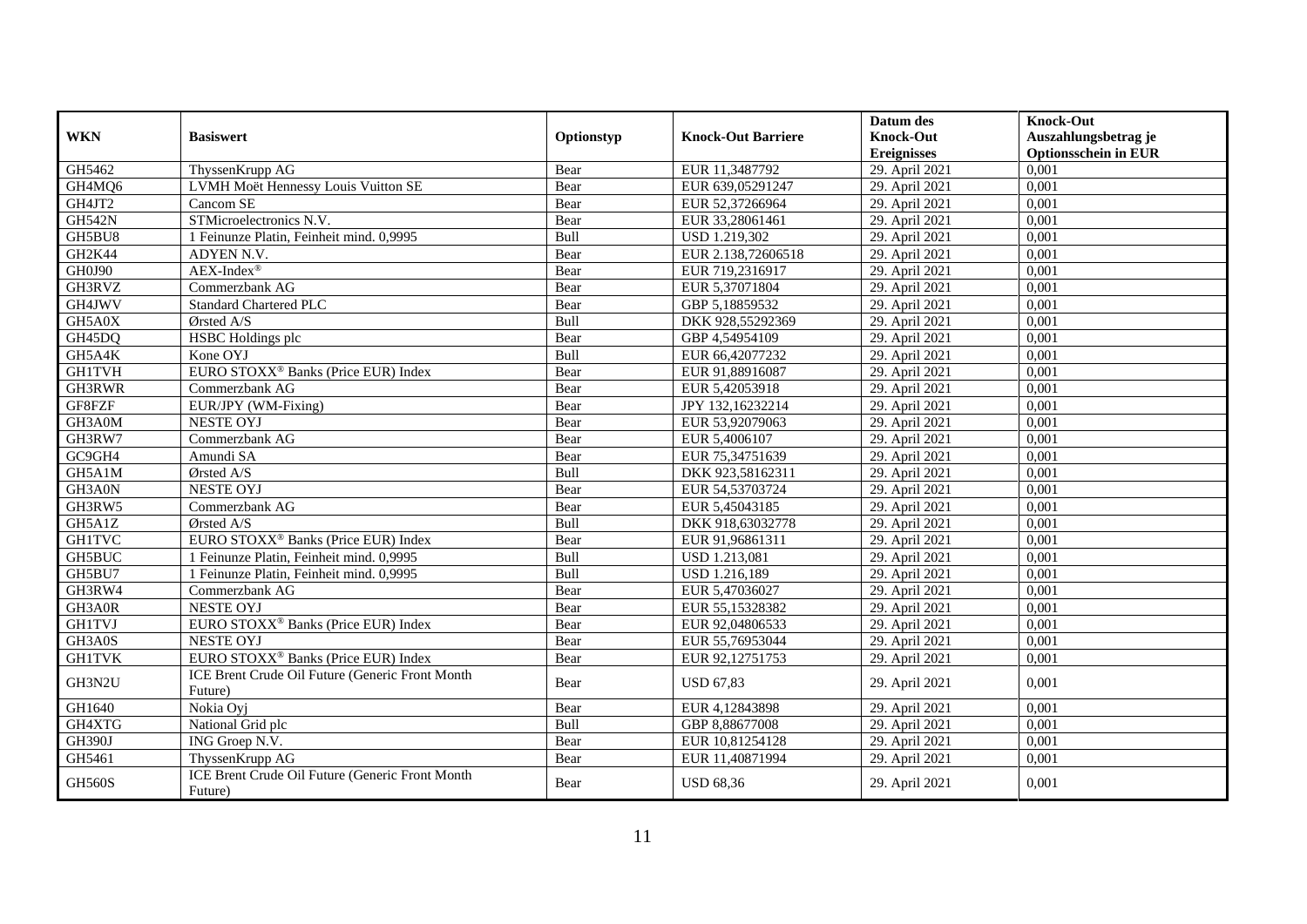| <b>WKN</b>          | <b>Basiswert</b>                                                    | Optionstyp | <b>Knock-Out Barriere</b> | Datum des<br><b>Knock-Out</b> | <b>Knock-Out</b><br>Auszahlungsbetrag je |
|---------------------|---------------------------------------------------------------------|------------|---------------------------|-------------------------------|------------------------------------------|
|                     |                                                                     |            |                           | <b>Ereignisses</b>            | <b>Optionsschein in EUR</b>              |
| GH5CTT              | <b>TUI AG</b>                                                       | Bull       | <b>EUR 4,95</b>           | 29. April 2021                | 0,001                                    |
| GH3NKK              | <b>BNP</b> Paribas S.A.                                             | Bear       | EUR 54,02277691           | 29. April 2021                | 0,001                                    |
| <b>GH1TVL</b>       | EURO STOXX <sup>®</sup> Banks (Price EUR) Index                     | Bear       | EUR 92,20696977           | 29. April 2021                | 0,001                                    |
| <b>GH1TVM</b>       | EURO STOXX <sup>®</sup> Banks (Price EUR) Index                     | Bear       | EUR 92,29635352           | 29. April 2021                | 0,001                                    |
| GH3CDP              | NYMEX Light, Sweet Crude Oil Future (Generic Front<br>Month Future) | Bear       | <b>USD 64,95</b>          | 29. April 2021                | 0,001                                    |
| GH3CDN              | NYMEX Light, Sweet Crude Oil Future (Generic Front<br>Month Future) | Bear       | <b>USD 65.45</b>          | 29. April 2021                | 0.001                                    |
| <b>GH560C</b>       | 1 Feinunze Platin, Feinheit mind. 0,9995                            | Bull       | USD 1.201,943             | 29. April 2021                | 0,001                                    |
| GH5BU9              | 1 Feinunze Platin, Feinheit mind. 0,9995                            | Bull       | USD 1.209,967             | 29. April 2021                | 0,001                                    |
| <b>GH5BUB</b>       | 1 Feinunze Platin, Feinheit mind. 0,9995                            | Bull       | USD 1.206,857             | 29. April 2021                | 0,001                                    |
| GH5460              | ThyssenKrupp AG                                                     | Bear       | EUR 11,45867053           | 29. April 2021                | 0,001                                    |
| GH4PF9              | 10-Year U.S. Treasury Note Future (Generic Front<br>Month Future)   | Bull       | <b>USD 131,64</b>         | 29. April 2021                | 0,001                                    |
| GH3RW2              | Commerzbank AG                                                      | Bear       | EUR 5,50025299            | 29. April 2021                | 0,001                                    |
| GH4QNN              | S&P 500 <sup>®</sup> Index                                          | Bear       | <b>USD 4.212,5</b>        | 29. April 2021                | 0,001                                    |
| GH4QNP              | S&P 500 <sup>®</sup> Index                                          | Bear       | <b>USD 4.212,5</b>        | 29. April 2021                | 0,001                                    |
| GH1GH9              | Align Technology, Inc.                                              | Bear       | USD 644,78521652          | 29. April 2021                | 0.001                                    |
| <b>GH4XLU</b>       | NASDAQ-100 Index®                                                   | Bear       | <b>USD 14.050</b>         | 29. April 2021                | 0,001                                    |
| <b>GH1PWS</b>       | Archer-Daniels-Midland Company                                      | Bear       | USD 63,5097006            | 29. April 2021                | 0,001                                    |
| GH4BQF              | Charter Communications, Inc.                                        | Bear       | USD 660,85469082          | 29. April 2021                | 0,001                                    |
| GH <sub>2</sub> A0T | American International Group, Inc.                                  | Bear       | USD 48,96733338           | 29. April 2021                | 0,001                                    |
| GH4XLV              | NASDAO-100 Index®                                                   | Bear       | <b>USD 14.050</b>         | 29. April 2021                | 0.001                                    |
| GH4QNL              | S&P 500 <sup>®</sup> Index                                          | Bear       | <b>USD 4.217,5</b>        | 29. April 2021                | 0,001                                    |
| GH1GH7              | Align Technology, Inc.                                              | Bear       | USD 638,18824113          | 29. April 2021                | 0,001                                    |
| GH51M8              | S&P 500 <sup>®</sup> Index                                          | Bear       | USD 4.217,13761022        | 29. April 2021                | 0,001                                    |
| GH4QNM              | S&P 500 <sup>®</sup> Index                                          | Bear       | <b>USD 4.217,5</b>        | 29. April 2021                | 0,001                                    |
| GH1GH5              | Align Technology, Inc.                                              | Bear       | USD 631,55176289          | 29. April 2021                | 0,001                                    |
| GH4ML4              | Crédit Agricole S.A.                                                | Bear       | EUR 12,98187116           | 29. April 2021                | 0,001                                    |
| GH1WF3              | EURO STOXX <sup>®</sup> Banks (Price EUR) Index                     | Bear       | EUR 92,44322845           | 29. April 2021                | 0,001                                    |
| GH4BMY              | Schlumberger N.V. (Schlumberger Limited)                            | Bear       | USD 27,85308184           | 29. April 2021                | 0,001                                    |
| GH4PE1              | S&P 500 <sup>®</sup> Index                                          | Bear       | <b>USD 4.207,5</b>        | 29. April 2021                | 0,001                                    |
| GH1WF4              | EURO STOXX <sup>®</sup> Banks (Price EUR) Index                     | Bear       | EUR 92,55250792           | 29. April 2021                | 0,001                                    |
| GH2OH2              | S&P 500 <sup>®</sup> Index                                          | Bear       | <b>USD 4.210</b>          | 29. April 2021                | 0,001                                    |
| GH4PE2              | S&P 500 <sup>®</sup> Index                                          | Bear       | <b>USD 4.207,5</b>        | 29. April 2021                | 0,001                                    |
| GH4PE3              | S&P 500 <sup>®</sup> Index                                          | Bear       | <b>USD 4.202,5</b>        | 29. April 2021                | 0,001                                    |
| GH4PE4              | S&P 500 <sup>®</sup> Index                                          | Bear       | <b>USD 4.202,5</b>        | 29. April 2021                | 0,001                                    |
| GH55XK              | Medtronic, PLC                                                      | Bear       | USD 132,18550559          | 29. April 2021                | 0,001                                    |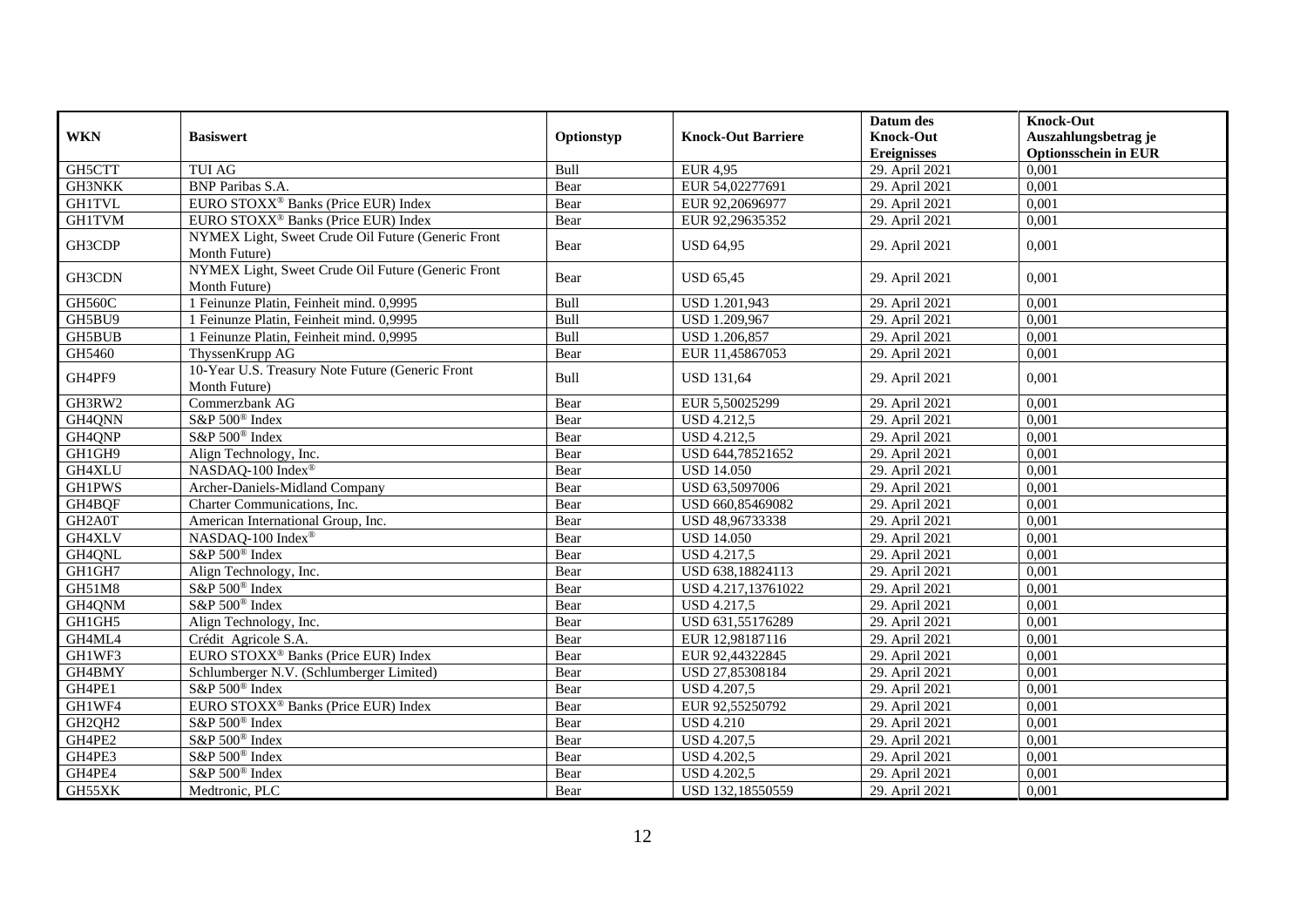|               |                                                 |            |                           | Datum des          | <b>Knock-Out</b>            |
|---------------|-------------------------------------------------|------------|---------------------------|--------------------|-----------------------------|
| <b>WKN</b>    | <b>Basiswert</b>                                | Optionstyp | <b>Knock-Out Barriere</b> | <b>Knock-Out</b>   | Auszahlungsbetrag je        |
|               |                                                 |            |                           | <b>Ereignisses</b> | <b>Optionsschein in EUR</b> |
| GH4GAS        | S&P 500 <sup>®</sup> Index                      | Bear       | <b>USD 4.215</b>          | 29. April 2021     | 0,001                       |
| GH3H6R        | <b>Regions Financial Corporation</b>            | Bear       | USD 21,80476142           | 29. April 2021     | 0,001                       |
| GH4BSA        | Pioneer Natural Resources Co                    | Bear       | USD 159,08903737          | 29. April 2021     | 0,001                       |
| <b>GH1TYX</b> | Aflac, Inc.                                     | Bear       | USD 54,50620198           | 29. April 2021     | 0,001                       |
| GH4PCJ        | NASDAQ-100 Index®                               | Bear       | <b>USD 14.070</b>         | 29. April 2021     | 0,001                       |
| GH47SA        | HP Inc.                                         | Bear       | USD 34,86126847           | 29. April 2021     | 0,001                       |
| GH5CPW        | NIO Inc                                         | Bull       | <b>USD 41,02</b>          | 29. April 2021     | 0,001                       |
| GH5A12        | BioNTech SE - ADR                               | Bear       | USD 183,60911963          | 29. April 2021     | 0,001                       |
| GH5D7V        | S&P 500 <sup>®</sup> Index                      | Bear       | <b>USD 4.192,5</b>        | 29. April 2021     | 0,001                       |
| GH4GAT        | S&P 500 <sup>®</sup> Index                      | Bear       | <b>USD 4.215</b>          | 29. April 2021     | 0,001                       |
| GH4PCK        | NASDAQ-100 Index®                               | Bear       | <b>USD 14.070</b>         | 29. April 2021     | 0,001                       |
| GH4VP9        | <b>Newmont Corporation</b>                      | Bull       | USD 63,25274606           | 29. April 2021     | 0,001                       |
| GH5A1Q        | BioNTech SE - ADR                               | Bear       | USD 181,01026443          | 29. April 2021     | 0,001                       |
| GH5D7Y        | S&P 500 <sup>®</sup> Index                      | Bear       | <b>USD 4.190</b>          | 29. April 2021     | 0.001                       |
| GH4GAU        | S&P 500 <sup>®</sup> Index                      | Bear       | <b>USD 4.205</b>          | 29. April 2021     | 0,001                       |
| GH4PCL        | NASDAQ-100 Index®                               | Bear       | <b>USD 14.060</b>         | 29. April 2021     | 0,001                       |
| GH4VPA        | <b>Newmont Corporation</b>                      | Bull       | USD 62,82231907           | 29. April 2021     | 0,001                       |
| <b>GH55U3</b> | EOG Resources Inc.                              | Bear       | USD 76,70617771           | 29. April 2021     | 0,001                       |
| GH5D7Z        | S&P 500 <sup>®</sup> Index                      | Bear       | USD 4.187,5               | 29. April 2021     | 0,001                       |
| GH5CHT        | Wells Fargo & Company                           | Bear       | <b>USD 45,24</b>          | 29. April 2021     | 0,001                       |
| GH4GAV        | S&P 500 <sup>®</sup> Index                      | Bear       | <b>USD 4.205</b>          | 29. April 2021     | 0,001                       |
| GH47QE        | NetEase Inc ADR                                 | Bear       | USD 116,40570155          | 29. April 2021     | 0,001                       |
| GH4PCM        | NASDAO-100 Index®                               | Bear       | <b>USD 14.060</b>         | 29. April 2021     | 0,001                       |
| GH5D66        | Dow Jones Industrial Average <sup>®</sup> Index | Bear       | <b>USD 34.000</b>         | 29. April 2021     | 0,001                       |
| <b>GH5D80</b> | S&P 500 <sup>®</sup> Index                      | Bear       | <b>USD 4.187,5</b>        | 29. April 2021     | 0,001                       |
| GH5CFG        | Citigroup Inc.                                  | Bear       | <b>USD 73,45</b>          | 29. April 2021     | 0,001                       |
| GH5416        | JPMorgan Chase & Co.                            | Bear       | USD 153,46756894          | 29. April 2021     | 0,001                       |
| GH55T9        | Chevron Corporation                             | Bear       | USD 106,68573769          | 29. April 2021     | 0,001                       |
| GH4XWE        | Northern Trust Corporation                      | Bear       | USD 112,91321999          | 29. April 2021     | 0,001                       |
| GH5D7W        | S&P 500 <sup>®</sup> Index                      | Bear       | <b>USD 4.192,5</b>        | 29. April 2021     | 0,001                       |
| GH5D67        | Dow Jones Industrial Average® Index             | Bear       | <b>USD 34.000</b>         | 29. April 2021     | 0,001                       |
| GH5D6Z        | NASDAQ-100 Index®                               | Bear       | <b>USD 13.980</b>         | 29. April 2021     | 0,001                       |
| GH5A1B        | BioNTech SE - ADR                               | Bear       | USD 181,87988136          | 29. April 2021     | 0,001                       |
| GH48TH        | S&P 500 <sup>®</sup> Index                      | Bear       | <b>USD 4.210</b>          | 29. April 2021     | 0,001                       |
| GH45D7        | <b>Comcast Corporation</b>                      | Bear       | USD 55,73937903           | 29. April 2021     | 0,001                       |
| GH5D7X        | S&P 500 <sup>®</sup> Index                      | Bear       | <b>USD 4.190</b>          | 29. April 2021     | 0,001                       |
| GH5D6A        | Dow Jones Industrial Average® Index             | Bull       | <b>USD 33.950</b>         | 29. April 2021     | 0,001                       |
| <b>GF0AYR</b> | Williams Companies Inc.                         | Bear       | USD 24,55216255           | 29. April 2021     | 0,001                       |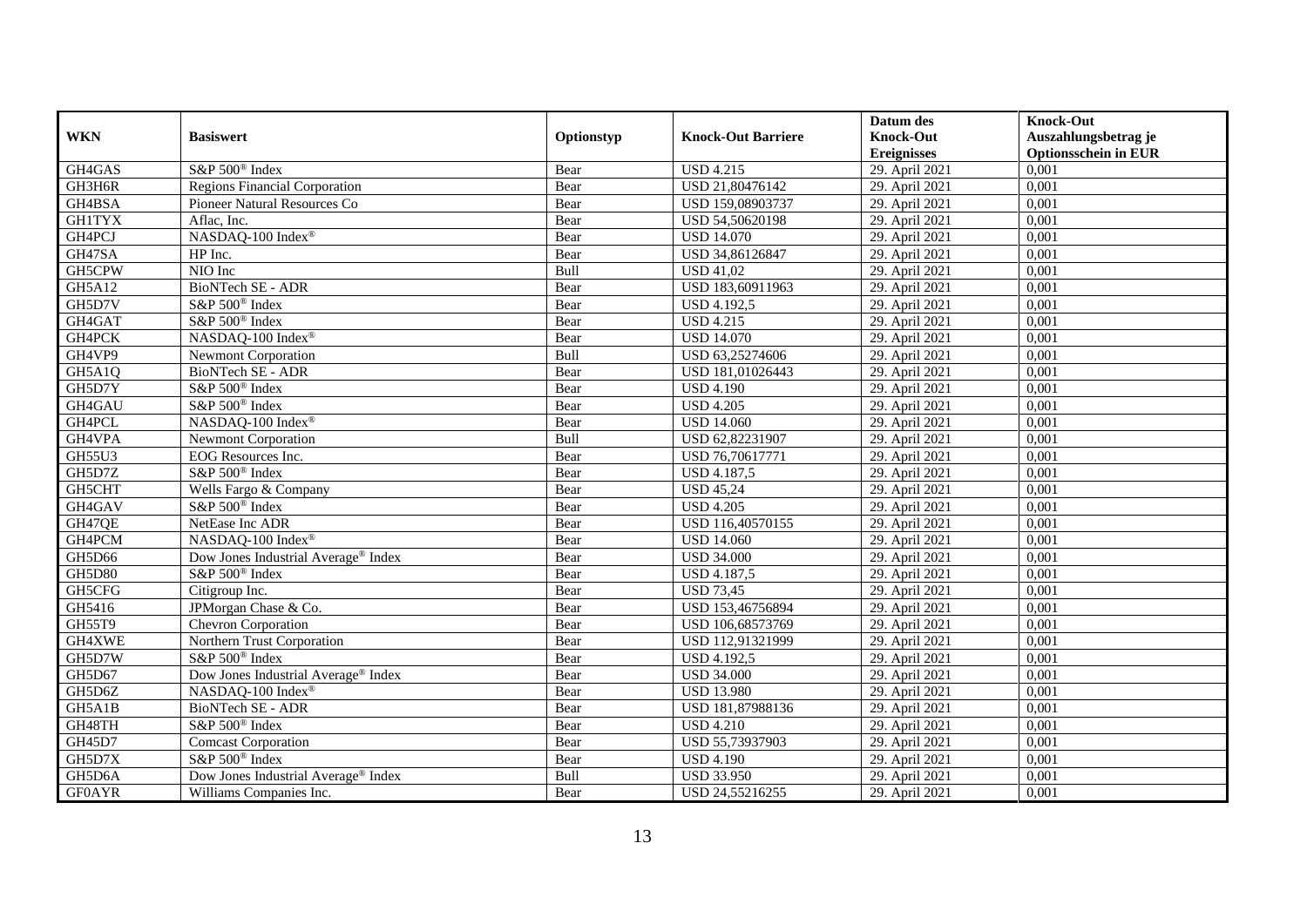|               |                                                   |            |                           | Datum des          | <b>Knock-Out</b>            |
|---------------|---------------------------------------------------|------------|---------------------------|--------------------|-----------------------------|
| <b>WKN</b>    | <b>Basiswert</b>                                  | Optionstyp | <b>Knock-Out Barriere</b> | <b>Knock-Out</b>   | Auszahlungsbetrag je        |
|               |                                                   |            |                           | <b>Ereignisses</b> | <b>Optionsschein in EUR</b> |
| <b>GH5D70</b> | NASDAQ-100 Index®                                 | Bear       | <b>USD 13.970</b>         | 29. April 2021     | 0,001                       |
| GH5A1D        | <b>BioNTech SE - ADR</b>                          | Bear       | USD 177,5617835           | 29. April 2021     | 0,001                       |
| GH3UK7        | Trip.com Group Limited                            | Bear       | USD 41,16257497           | 29. April 2021     | 0,001                       |
| GH3H45        | <b>Discover Financial Services</b>                | Bear       | USD 113,10317003          | 29. April 2021     | 0,001                       |
| GF4H23        | Amazon.com, Inc.                                  | Bear       | USD 3.512,37525526        | 29. April 2021     | 0,001                       |
| GH5D6B        | Dow Jones Industrial Average <sup>®</sup> Index   | Bull       | <b>USD 33.950</b>         | 29. April 2021     | 0,001                       |
| GH5D71        | NASDAQ-100 Index®                                 | Bear       | <b>USD 13.970</b>         | 29. April 2021     | 0,001                       |
| GH3UK3        | Wells Fargo & Company                             | Bear       | USD 45,83941296           | 29. April 2021     | 0,001                       |
| <b>GH541X</b> | JPMorgan Chase & Co.                              | Bear       | USD 154,21721515          | 29. April 2021     | 0,001                       |
| GH5D6G        | Dow Jones Industrial Average <sup>®</sup> Index   | Bull       | <b>USD 33.900</b>         | 29. April 2021     | 0,001                       |
| GH5D6Q        | NASDAQ-100 Index®                                 | Bear       | <b>USD 14.020</b>         | 29. April 2021     | 0,001                       |
| GF7VQC        | NASDAQ-100 Index®                                 | Bear       | <b>USD 14.068,71</b>      | 29. April 2021     | 0,001                       |
| GH5D6R        | NASDAQ-100 Index®                                 | Bear       | <b>USD 14.020</b>         | 29. April 2021     | 0,001                       |
| GH3412        | Lululemon Athletica Inc.                          | Bear       | USD 342,3572137           | 29. April 2021     | 0,001                       |
| GA9121        | S&P 500 <sup>®</sup> Index                        | Bear       | USD 4.215,448             | 29. April 2021     | 0,001                       |
| GH5D6H        | Dow Jones Industrial Average® Index               | Bull       | <b>USD 33.900</b>         | 29. April 2021     | 0,001                       |
| GH55TX        | EOG Resources Inc.                                | Bear       | USD 75,45689144           | 29. April 2021     | 0,001                       |
| GH5D6L        | NASDAO-100 Index®                                 | Bear       | <b>USD 14.040</b>         | 29. April 2021     | 0,001                       |
| GH5D6C        | Dow Jones Industrial Average® Index               | Bull       | <b>USD 33.940</b>         | 29. April 2021     | 0,001                       |
| GH5A19        | <b>BioNTech SE - ADR</b>                          | Bear       | USD 179,28102616          | 29. April 2021     | 0,001                       |
| GF9QQU        | S&P 500 <sup>®</sup> Index                        | Bear       | USD 4.210,82052995        | 29. April 2021     | 0,001                       |
| GH4BPA        | Waste Management, Inc.                            | Bear       | USD 137,0066898           | 29. April 2021     | 0,001                       |
| GH51JP        | Facebook, Inc.                                    | Bear       | USD 312,30260131          | 29. April 2021     | 0,001                       |
| GH5CGP        | Lockheed Martin Corporation                       | Bear       | <b>USD 377,39</b>         | 29. April 2021     | 0,001                       |
| GH5D6M        | NASDAQ-100 Index®                                 | Bear       | <b>USD 14.040</b>         | 29. April 2021     | 0,001                       |
| GH5A2L        | Cognizant Technology Solutions Corporation        | Bear       | USD 80,61672887           | 29. April 2021     | 0,001                       |
| GH5D6D        | Dow Jones Industrial Average® Index               | Bull       | <b>USD 33.940</b>         | 29. April 2021     | 0,001                       |
| GH5A29        | <b>BioNTech SE - ADR</b>                          | Bear       | USD 180,1506431           | 29. April 2021     | 0,001                       |
| GH5D6W        | NASDAQ-100 Index®                                 | Bear       | <b>USD 13.990</b>         | 29. April 2021     | 0,001                       |
| GH5CH4        | Wells Fargo & Company                             | Bear       | <b>USD 45,56</b>          | 29. April 2021     | 0,001                       |
| GH5A2P        | <b>Cognizant Technology Solutions Corporation</b> | Bear       | USD 81,13651435           | 29. April 2021     | 0,001                       |
| GH5D64        | Dow Jones Industrial Average® Index               | Bear       | <b>USD 34.020</b>         | 29. April 2021     | 0.001                       |
| GH1TU6        | Moderna Inc                                       | Bear       | USD 185,97778401          | 29. April 2021     | 0,001                       |
| GH5D6X        | NASDAQ-100 Index®                                 | Bear       | <b>USD 13.990</b>         | 29. April 2021     | 0,001                       |
| <b>GH5A04</b> | BioNTech SE - ADR                                 | Bear       | USD 182,7395027           | 29. April 2021     | 0,001                       |
| GH5D65        | Dow Jones Industrial Average <sup>®</sup> Index   | Bear       | <b>USD 34.020</b>         | 29. April 2021     | 0,001                       |
| GF78P7        | S&P 500 <sup>®</sup> Index                        | Bear       | USD 4.205,38075894        | 29. April 2021     | 0,001                       |
| GH5D6Y        | NASDAQ-100 Index®                                 | Bear       | <b>USD 13.980</b>         | 29. April 2021     | 0,001                       |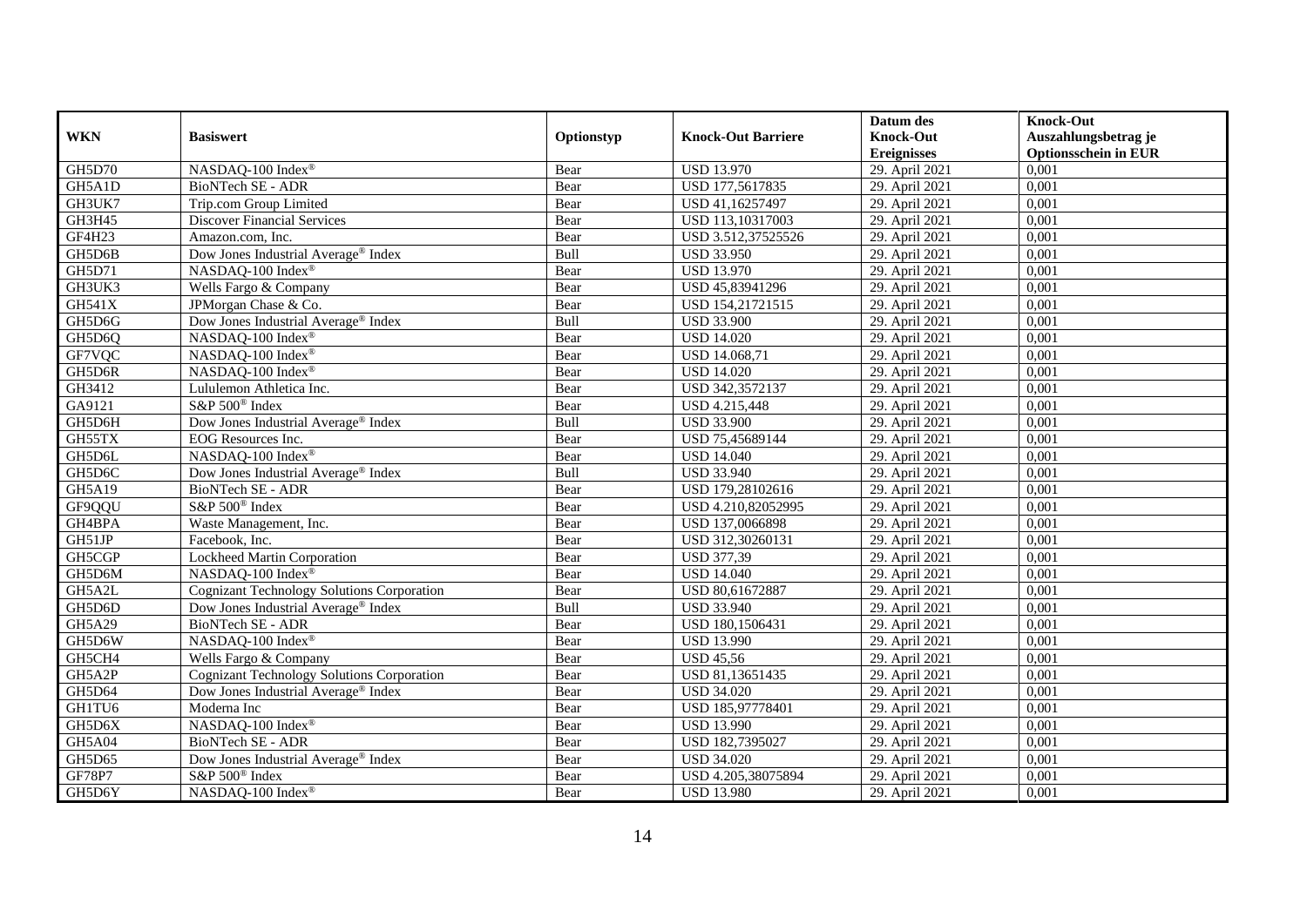|               |                                                 |            |                           | Datum des          | <b>Knock-Out</b>            |
|---------------|-------------------------------------------------|------------|---------------------------|--------------------|-----------------------------|
| <b>WKN</b>    | <b>Basiswert</b>                                | Optionstyp | <b>Knock-Out Barriere</b> | <b>Knock-Out</b>   | Auszahlungsbetrag je        |
|               |                                                 |            |                           | <b>Ereignisses</b> | <b>Optionsschein in EUR</b> |
| GH4BSC        | Morgan Stanley                                  | Bear       | USD 83,1294374            | 29. April 2021     | 0,001                       |
| GH5CG6        | United Parcel Service, Inc.                     | Bear       | <b>USD 198,88</b>         | 29. April 2021     | 0,001                       |
| GH5A1X        | BioNTech SE - ADR                               | Bear       | USD 178,42140483          | 29. April 2021     | 0,001                       |
| GH5D68        | Dow Jones Industrial Average <sup>®</sup> Index | Bull       | <b>USD 33.980</b>         | 29. April 2021     | 0,001                       |
| GH5D6U        | NASDAQ-100 Index®                               | Bear       | <b>USD 14.000</b>         | 29. April 2021     | 0,001                       |
| GH4BWB        | Facebook, Inc.                                  | Bear       | USD 319,30502194          | 29. April 2021     | 0,001                       |
| GH2K7Y        | Ameriprise Financial Inc.                       | Bear       | USD 258,59187277          | 29. April 2021     | 0,001                       |
| GH5D69        | Dow Jones Industrial Average <sup>®</sup> Index | Bull       | <b>USD 33.980</b>         | 29. April 2021     | 0,001                       |
| GH5D6V        | NASDAQ-100 Index <sup>®</sup>                   | Bear       | <b>USD 14.000</b>         | 29. April 2021     | 0,001                       |
| GH5CH2        | United Parcel Service, Inc.                     | Bear       | <b>USD 197,66</b>         | 29. April 2021     | 0,001                       |
| GH5D6J        | Dow Jones Industrial Average® Index             | Bull       | <b>USD 33.880</b>         | 29. April 2021     | 0,001                       |
| GH1WG7        | Amazon.com, Inc.                                | Bear       | USD 3.494,41996399        | 29. April 2021     | 0,001                       |
| GH5D6S        | NASDAQ-100 Index®                               | Bear       | <b>USD 14.010</b>         | 29. April 2021     | 0,001                       |
| GH4BLR        | <b>QUALCOMM</b> Incorporated                    | Bear       | USD 142,693452            | 29. April 2021     | 0.001                       |
| GH5D6T        | NASDAQ-100 Index®                               | Bear       | <b>USD 14.010</b>         | 29. April 2021     | 0,001                       |
| GH5D6K        | Dow Jones Industrial Average <sup>®</sup> Index | Bull       | <b>USD 33.880</b>         | 29. April 2021     | 0,001                       |
| GH5D6N        | NASDAQ-100 Index®                               | Bear       | <b>USD 14.030</b>         | 29. April 2021     | 0,001                       |
| GH36Q2        | <b>QUALCOMM</b> Incorporated                    | Bear       | USD 140,82658277          | 29. April 2021     | 0,001                       |
| GH5D6E        | Dow Jones Industrial Average® Index             | Bull       | <b>USD 33.920</b>         | 29. April 2021     | 0,001                       |
| GH5D6P        | NASDAQ-100 Index®                               | Bear       | <b>USD 14.030</b>         | 29. April 2021     | 0,001                       |
| GH5D6F        | Dow Jones Industrial Average <sup>®</sup> Index | Bull       | <b>USD 33.920</b>         | 29. April 2021     | 0,001                       |
| GH1G4W        | Apple Inc.                                      | Bear       | USD 136,05768463          | 29. April 2021     | 0,001                       |
| GH4BWC        | Facebook, Inc.                                  | Bear       | USD 331,62165697          | 29. April 2021     | 0,001                       |
| GH4BWD        | Facebook, Inc.                                  | Bear       | USD 328,54000495          | 29. April 2021     | 0,001                       |
| GH4BWF        | Facebook, Inc.                                  | Bear       | USD 330,07584446          | 29. April 2021     | 0,001                       |
| GC83EH        | Facebook, Inc.                                  | Bear       | USD 326,56818642          | 29. April 2021     | 0,001                       |
| GH4BP0        | <b>QUALCOMM</b> Incorporated                    | Bear       | USD 143,55112862          | 29. April 2021     | 0,001                       |
| <b>GH1ZST</b> | Apple Inc.                                      | Bear       | USD 136,78594446          | 29. April 2021     | 0,001                       |
| GF6B8M        | Facebook, Inc.                                  | Bear       | USD 322,3020985           | 29. April 2021     | 0,001                       |
| GH51L8        | Facebook, Inc.                                  | Bear       | USD 315,33961199          | 29. April 2021     | 0,001                       |
| GF67AA        | Facebook, Inc.                                  | Bear       | USD 317,24891146          | 29. April 2021     | 0,001                       |
| GH3X7F        | The Charles Schwab Corporation                  | Bear       | USD 70,45166176           | 29. April 2021     | 0,001                       |
| GH4MS9        | Facebook, Inc.                                  | Bear       | USD 324,48092373          | 29. April 2021     | 0,001                       |
| GH4BRL        | <b>QUALCOMM</b> Incorporated                    | Bear       | USD 141,83577542          | 29. April 2021     | 0,001                       |
| GH51L2        | Facebook, Inc.                                  | Bear       | USD 313,82110665          | 29. April 2021     | 0,001                       |
| GH4BLN        | <b>QUALCOMM</b> Incorporated                    | Bear       | USD 144,40880523          | 29. April 2021     | 0,001                       |
| GH55ZQ        | 1 Feinunze Platin, Feinheit mind. 0,9995        | Bull       | USD 1.186,727             | 29. April 2021     | 0,001                       |
| GH1H9G        | <b>Bank of America Corporation</b>              | Bear       | USD 40,71094403           | 29. April 2021     | 0,001                       |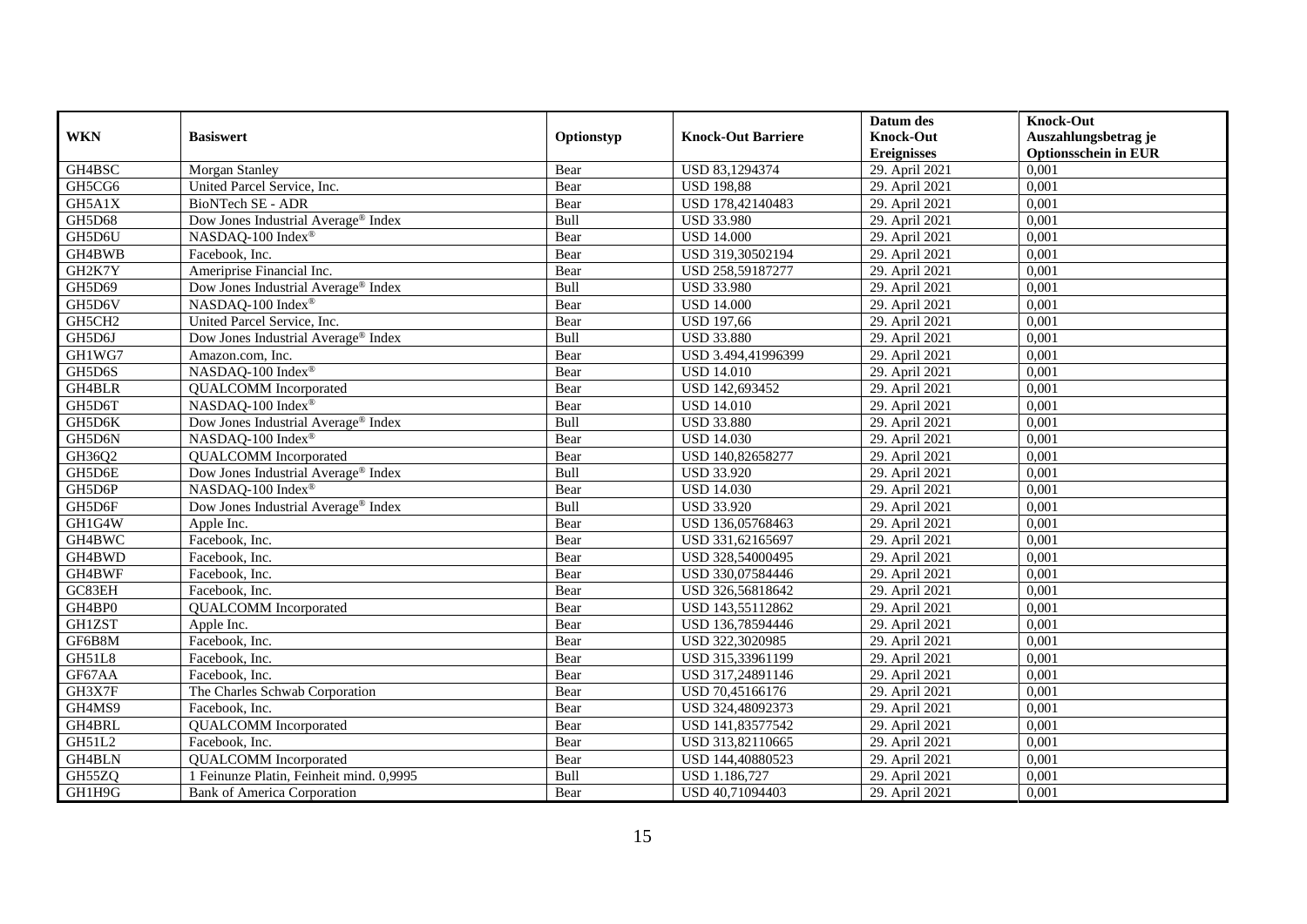|               |                                                                  |            |                           | Datum des          | <b>Knock-Out</b>            |
|---------------|------------------------------------------------------------------|------------|---------------------------|--------------------|-----------------------------|
| <b>WKN</b>    | <b>Basiswert</b>                                                 | Optionstyp | <b>Knock-Out Barriere</b> | <b>Knock-Out</b>   | Auszahlungsbetrag je        |
|               |                                                                  |            |                           | <b>Ereignisses</b> | <b>Optionsschein in EUR</b> |
| GH4VQL        | <b>Bank of America Corporation</b>                               | Bear       | USD 40,40275355           | 29. April 2021     | 0,001                       |
| GH4VTE        | <b>Bank of America Corporation</b>                               | Bear       | USD 40,88243006           | 29. April 2021     | 0,001                       |
| GH4VLL        | <b>Bank of America Corporation</b>                               | Bear       | USD 40,64259181           | 29. April 2021     | 0,001                       |
| GH55YJ        | 1 Feinunze Platin, Feinheit mind. 0,9995                         | Bull       | USD 1.198,899             | 29. April 2021     | 0,001                       |
| GH59EG        | 1 Feinunze Gold, Feinheit mind. 0,995, LBMA                      | Bull       | USD 1.758,88025347        | 29. April 2021     | 0,001                       |
| GH55ZA        | 1 Feinunze Silber, Feinheit mind. 0,999                          | Bull       | USD 25,80313685           | 29. April 2021     | 0,001                       |
| GH54CD        | 1 Feinunze Gold, Feinheit mind. 0,995, LBMA                      | Bull       | USD 1.757,83031942        | 29. April 2021     | 0,001                       |
| <b>GH560G</b> | 1 Feinunze Platin, Feinheit mind. 0,9995                         | Bull       | USD 1.180,639             | 29. April 2021     | 0,001                       |
| GH55ZF        | 1 Feinunze Platin, Feinheit mind. 0,9995                         | Bull       | USD 1.192,813             | 29. April 2021     | 0,001                       |
| GH5ACL        | $DAX^{\otimes}$ (Performance Index)                              | Bull       | <b>EUR 15.150</b>         | 29. April 2021     | 0,001                       |
| GH55ZM        | 1 Feinunze Platin, Feinheit mind. 0,9995                         | Bull       | <b>USD 1.189,77</b>       | 29. April 2021     | 0,001                       |
| GH5ACM        | $\overline{\text{DAX}}^{\textcircled{}}$ (Performance Index)     | Bull       | <b>EUR 15.150</b>         | 29. April 2021     | 0,001                       |
| GH5CPZ        | NIO Inc                                                          | Bull       | <b>USD 40.19</b>          | 29. April 2021     | 0,001                       |
| GH5433        | British American Tobacco plc.                                    | Bull       | GBP 26,24064798           | 29. April 2021     | 0,001                       |
| GH5D7R        | DAX <sup>®</sup> (Performance Index)/X-DAX <sup>®</sup>          | Bull       | <b>EUR 15.200</b>         | 29. April 2021     | 0,001                       |
| GH47S1        | Northrop Grumman Corporation                                     | Bear       | USD 350,57171993          | 29. April 2021     | 0,001                       |
| GH5A2R        | <b>Cognizant Technology Solutions Corporation</b>                | Bear       | USD 81,6662957            | 29. April 2021     | 0,001                       |
| GH55ZT        | 1 Feinunze Silber, Feinheit mind. 0.999                          | Bull       | USD 25,73690218           | 29. April 2021     | 0,001                       |
| GH5CGR        | AutoZone Inc.                                                    | Bear       | <b>USD 1.474,77</b>       | 29. April 2021     | 0,001                       |
| <b>GH58A7</b> | DAX <sup>®</sup> (Performance Index)                             | Bull       | <b>EUR 15.180</b>         | 29. April 2021     | 0,001                       |
| GH5CPU        | NIO Inc                                                          | Bull       | <b>USD 40,81</b>          | 29. April 2021     | 0,001                       |
| <b>GH1KPM</b> | AbbVie Inc.                                                      | Bear       | USD 112,58845103          | 29. April 2021     | 0,001                       |
| GH5D7S        | $\text{DAX}^{\circledR}$ (Performance Index)/ X-DAX <sup>®</sup> | Bull       | <b>EUR 15.200</b>         | 29. April 2021     | 0,001                       |
| GH55Z5        | 1 Feinunze Platin, Feinheit mind. 0,9995                         | Bull       | USD 1.183,682             | 29. April 2021     | 0,001                       |
| GH5464        | ThyssenKrupp AG                                                  | Bear       | EUR 11,50862116           | 29. April 2021     | 0,001                       |
| GH3NQC        | DXC Technology Company                                           | Bear       | USD 32,55475057           | 29. April 2021     | 0,001                       |
| <b>GH58A8</b> | $\overline{\text{DAX}^{\otimes}}$ (Performance Index)            | Bull       | <b>EUR 15.180</b>         | 29. April 2021     | 0,001                       |
| GH5CPV        | NIO Inc                                                          | Bull       | <b>USD 40.4</b>           | 29. April 2021     | 0.001                       |
| GH55ZH        | 1 Feinunze Platin, Feinheit mind. 0,9995                         | Bull       | <b>USD 1.195,854</b>      | 29. April 2021     | 0,001                       |
| GH58AB        | $DAX^{\otimes}$ (Performance Index)                              | Bull       | EUR 15.175                | 29. April 2021     | 0,001                       |
| GH4VPB        | <b>Newmont Corporation</b>                                       | Bull       | USD 62,40190203           | 29. April 2021     | 0,001                       |
| GH5CPY        | NIO Inc                                                          | Bull       | <b>USD 40.61</b>          | 29. April 2021     | 0.001                       |
| GF02WF        | O'Reilly Automotive Inc.                                         | Bear       | USD 542,52684813          | 29. April 2021     | 0,001                       |
| GH58AC        | $\overline{\text{DAX}^{\otimes}(\text{Performance Index})}$      | Bull       | EUR 15.175                | 29. April 2021     | 0,001                       |
| GH58AH        | $\text{DAX}^{\textcircled{n}}$ (Performance Index)               | Bull       | EUR 15.170                | 29. April 2021     | 0,001                       |
| GH58AJ        | DAX <sup>®</sup> (Performance Index)                             | Bull       | EUR 15.170                | 29. April 2021     | 0,001                       |
| GH5ACC        | $\text{DAX}^{\otimes}$ (Performance Index)                       | Bull       | <b>EUR 15.180</b>         | 29. April 2021     | 0,001                       |
| GH5ACD        | $\text{DAX}^{\textcircled{n}}$ (Performance Index)               | Bull       | EUR 15.160                | 29. April 2021     | 0,001                       |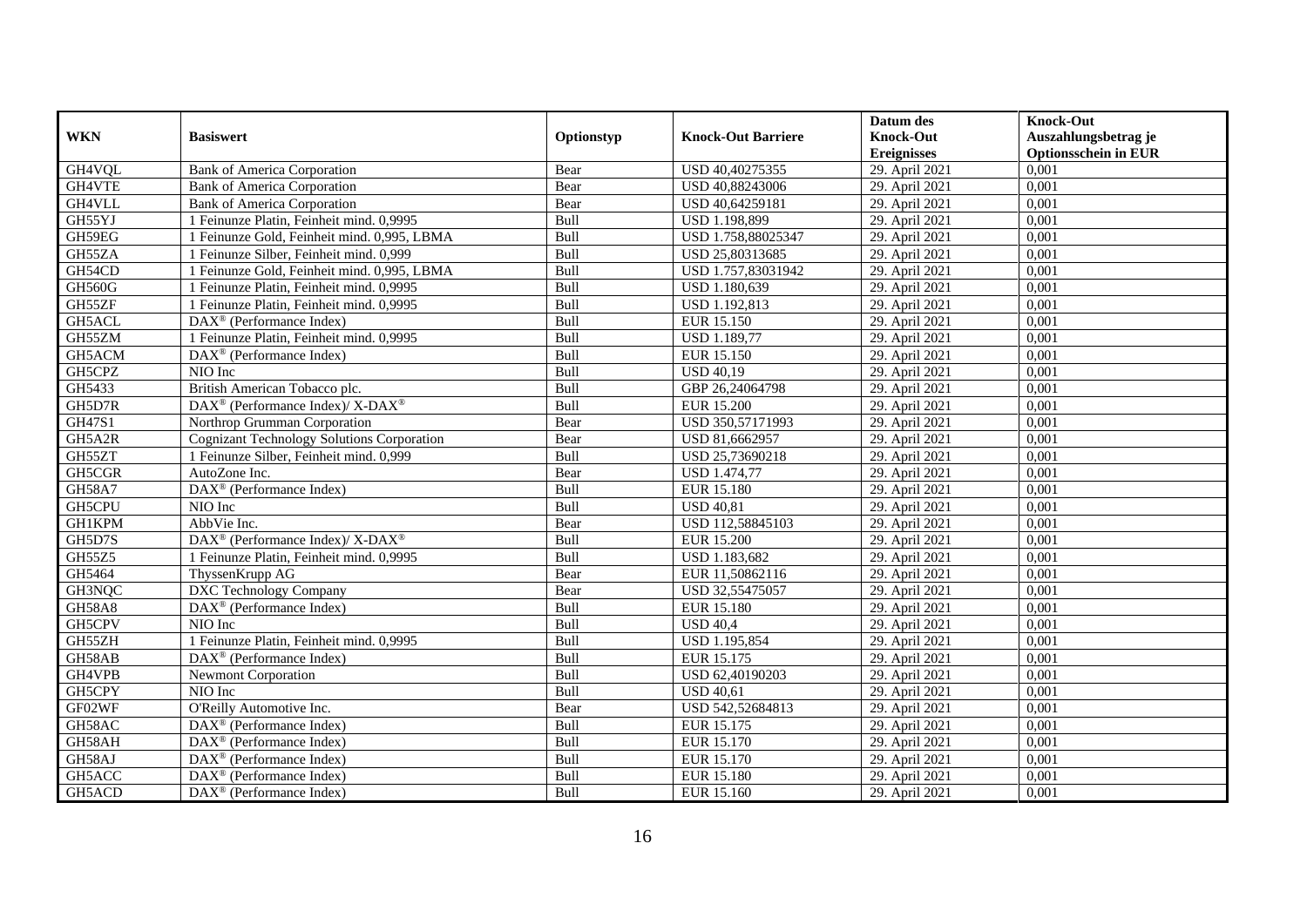|               |                                                               |             |                           | Datum des          | <b>Knock-Out</b>            |
|---------------|---------------------------------------------------------------|-------------|---------------------------|--------------------|-----------------------------|
| <b>WKN</b>    | <b>Basiswert</b>                                              | Optionstyp  | <b>Knock-Out Barriere</b> | <b>Knock-Out</b>   | Auszahlungsbetrag je        |
|               |                                                               |             |                           | <b>Ereignisses</b> | <b>Optionsschein in EUR</b> |
| GH5ACE        | DAX <sup>®</sup> (Performance Index)                          | Bull        | EUR 15.160                | 29. April 2021     | 0,001                       |
| GH5ACF        | $\text{DAX}^{\textcircled{n}}$ (Performance Index)            | Bull        | EUR 15.160                | 29. April 2021     | 0,001                       |
| GH5ACG        | DAX <sup>®</sup> (Performance Index)                          | Bull        | EUR 15.160                | 29. April 2021     | 0,001                       |
| GH5ACH        | $\text{DAX}^{\otimes}$ (Performance Index)                    | Bull        | EUR 15.160                | 29. April 2021     | 0,001                       |
| <b>GH58A9</b> | DAX <sup>®</sup> (Performance Index)                          | Bull        | EUR 15.175                | 29. April 2021     | 0,001                       |
| GH58AA        | $\text{DAX}^{\textcircled{p}}$ (Performance Index)            | Bull        | EUR 15.175                | 29. April 2021     | 0,001                       |
| GH5ACJ        | $DAX^{\otimes}$ (Performance Index)                           | Bull        | <b>EUR 15.150</b>         | 29. April 2021     | 0,001                       |
| GH5ACK        | DAX <sup>®</sup> (Performance Index)                          | Bull        | EUR 15.150                | 29. April 2021     | 0,001                       |
| GH58AD        | $\text{DAX}^{\textcircled{n}}$ (Performance Index)            | Bull        | EUR 15.175                | 29. April 2021     | 0,001                       |
| GH58AE        | $\text{DAX}^{\otimes}$ (Performance Index)                    | Bull        | EUR 15.170                | 29. April 2021     | 0,001                       |
| GH5ACN        | $\text{DAX}^{\textcircled{n}}$ (Performance Index)            | Bull        | EUR 15.150                | 29. April 2021     | 0.001                       |
| GH58AF        | DAX <sup>®</sup> (Performance Index)                          | Bull        | EUR 15.170                | 29. April 2021     | 0,001                       |
| GH58AG        | DAX <sup>®</sup> (Performance Index)                          | Bull        | EUR 15.170                | 29. April 2021     | 0,001                       |
| GH5ACP        | DAX <sup>®</sup> (Performance Index)                          | Bull        | EUR 15.130                | 29. April 2021     | 0,001                       |
| GH5D72        | NASDAQ-100 Index <sup>®</sup>                                 | Bull        | <b>USD 13.960</b>         | 29. April 2021     | 0,001                       |
| GH5D73        | NASDAQ-100 Index®                                             | Bull        | <b>USD 13.960</b>         | 29. April 2021     | 0,001                       |
| GH53X2        | $\overline{\text{DAX}^{\textcircled{a}}}$ (Performance Index) | Bull        | EUR 15.140                | 29. April 2021     | 0,001                       |
| GH5D74        | NASDAO-100 Index®                                             | Bull        | <b>USD 13.950</b>         | 29. April 2021     | 0,001                       |
| GH53X6        | DAX <sup>®</sup> (Performance Index)                          | Bull        | EUR 15.140                | 29. April 2021     | 0,001                       |
| GH5D75        | NASDAQ-100 Index®                                             | Bull        | <b>USD 13.950</b>         | 29. April 2021     | 0,001                       |
| <b>GH53X7</b> | DAX <sup>®</sup> (Performance Index)                          | Bull        | <b>EUR 15.140</b>         | 29. April 2021     | 0,001                       |
| GH5D76        | NASDAQ-100 Index®                                             | Bull        | <b>USD 13.940</b>         | 29. April 2021     | 0,001                       |
| GH53XC        | $\overline{\text{DAX}^{\otimes}}$ (Performance Index)         | Bull        | EUR 15.130                | 29. April 2021     | 0,001                       |
| <b>GH53X8</b> | DAX <sup>®</sup> (Performance Index)                          | Bull        | EUR 15.140                | 29. April 2021     | 0,001                       |
| <b>GH5D77</b> | NASDAO-100 Index <sup>®</sup>                                 | Bull        | <b>USD 13.940</b>         | 29. April 2021     | 0.001                       |
| GH5CQ1        | NIO Inc                                                       | Bull        | <b>USD 39,77</b>          | 29. April 2021     | 0,001                       |
| GH53X9        | DAX <sup>®</sup> (Performance Index)                          | Bull        | EUR 15.130                | 29. April 2021     | 0,001                       |
| GH544J        | Charter Communications, Inc.                                  | Bear        | USD 672,60167894          | 29. April 2021     | 0,001                       |
| GH51GQ        | Shop Apotheke Europe NV                                       | Bull        | EUR 176,202               | 29. April 2021     | 0,001                       |
| GH5CPX        | NIO Inc                                                       | Bull        | <b>USD 39,98</b>          | 29. April 2021     | 0,001                       |
| GH53X4        | DAX <sup>®</sup> (Performance Index)                          | Bull        | EUR 15.140                | 29. April 2021     | 0,001                       |
| GH55Y2        | Siemens AG                                                    | <b>Bull</b> | EUR 139,54948536          | 29. April 2021     | 0.001                       |
| GH4K1B        | Porsche Automobil Holding SE                                  | Bull        | EUR 86,73040739           | 29. April 2021     | 0,001                       |
| GH5CHZ        | United Parcel Service, Inc.                                   | Bear        | <b>USD 200,11</b>         | 29. April 2021     | 0,001                       |
| GH53X5        | DAX <sup>®</sup> (Performance Index)                          | Bull        | EUR 15.140                | 29. April 2021     | 0,001                       |
| GH3H5W        | Capital One Financial Corporation                             | Bear        | USD 148,63395205          | 29. April 2021     | 0,001                       |
| GH53XB        | DAX <sup>®</sup> (Performance Index)                          | Bull        | EUR 15.130                | 29. April 2021     | 0,001                       |
| GH3GWW        | UCB S.A.                                                      | Bull        | EUR 77,50702558           | 29. April 2021     | 0,001                       |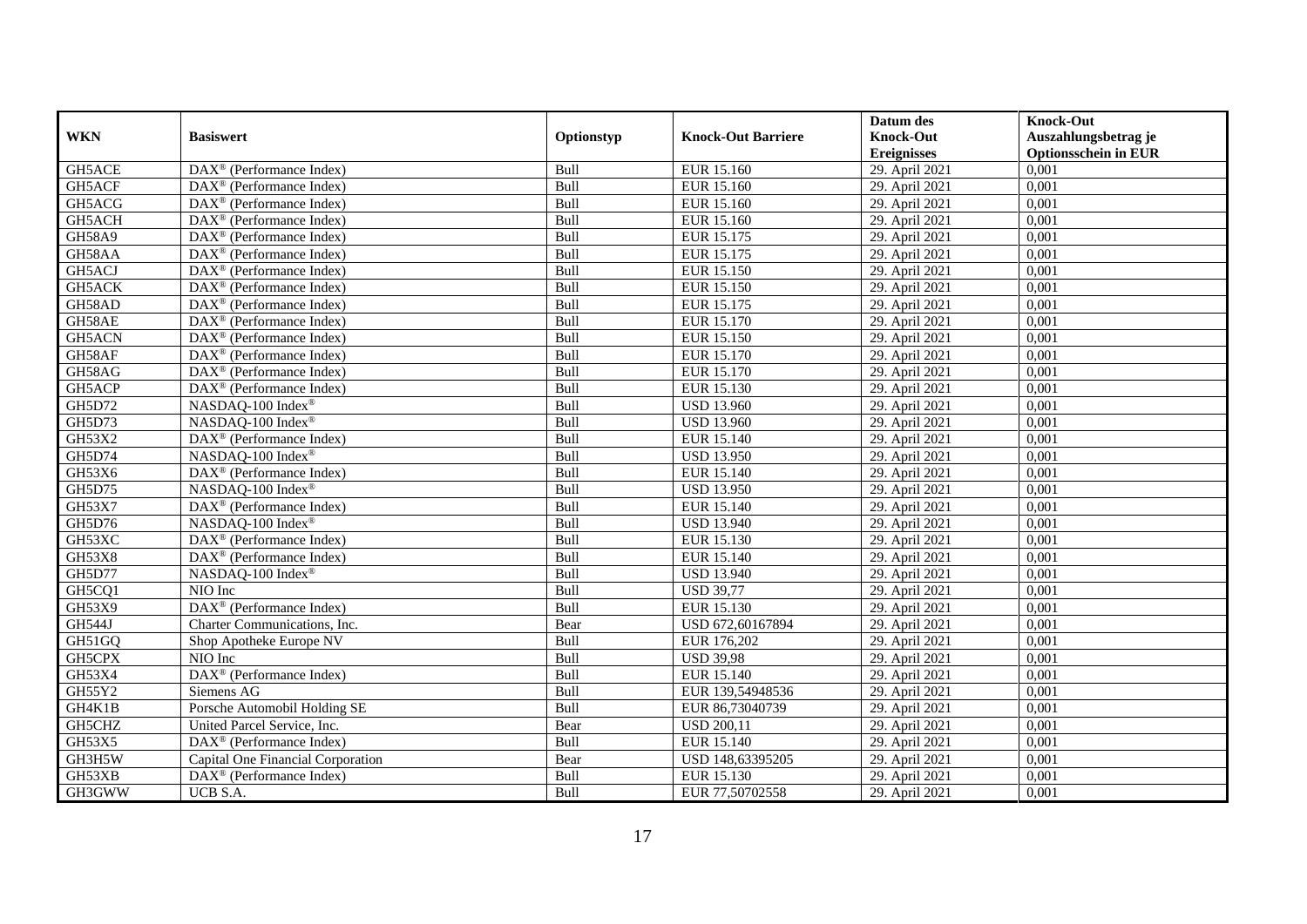|            |                                                                  |            |                           | Datum des          | <b>Knock-Out</b>            |
|------------|------------------------------------------------------------------|------------|---------------------------|--------------------|-----------------------------|
| <b>WKN</b> | <b>Basiswert</b>                                                 | Optionstyp | <b>Knock-Out Barriere</b> | <b>Knock-Out</b>   | Auszahlungsbetrag je        |
|            |                                                                  |            |                           | <b>Ereignisses</b> | <b>Optionsschein in EUR</b> |
| GH5CQ0     | NIO Inc                                                          | Bull       | <b>USD 39,57</b>          | 29. April 2021     | 0,001                       |
| GH33YF     | Merck & Co., Inc.                                                | Bull       | USD 73,1714008            | 29. April 2021     | 0,001                       |
| GH45D8     | <b>Comcast Corporation</b>                                       | Bear       | USD 56,46715305           | 29. April 2021     | 0,001                       |
| GH5CMT     | Plug Power Inc                                                   | Bull       | <b>USD 28,45</b>          | 29. April 2021     | 0,001                       |
| GH51GV     | Shop Apotheke Europe NV                                          | Bull       | EUR 175,241               | 29. April 2021     | 0,001                       |
| GH58AP     | DAX <sup>®</sup> (Performance Index)                             | Bull       | <b>EUR 15.100</b>         | 29. April 2021     | 0,001                       |
| GH5CQ5     | NIO Inc                                                          | Bull       | <b>USD 39,36</b>          | 29. April 2021     | 0,001                       |
| GH53XJ     | DAX <sup>®</sup> (Performance Index)                             | Bull       | EUR 15.125                | 29. April 2021     | 0,001                       |
| GH39XD     | Swiss Re AG                                                      | Bull       | CHF 82,49089219           | 29. April 2021     | 0,001                       |
| GH5CMU     | Plug Power Inc                                                   | Bull       | <b>USD 28,59</b>          | 29. April 2021     | 0,001                       |
| GH56DR     | DAX <sup>®</sup> (Performance Index)                             | Bull       | EUR 15.090                | 29. April 2021     | 0,001                       |
| GH4T7E     | Illinois Tool Works Inc.                                         | Bear       | USD 231,40527162          | 29. April 2021     | 0,001                       |
| GH4K4L     | Bayerische Motoren Werke AG (BMW)                                | Bull       | EUR 83,47828636           | 29. April 2021     | 0,001                       |
| GH58AQ     | DAX <sup>®</sup> (Performance Index)                             | Bull       | EUR 15.100                | 29. April 2021     | 0,001                       |
| GH53XK     | DAX <sup>®</sup> (Performance Index)                             | Bull       | EUR 15.120                | 29. April 2021     | 0,001                       |
| GH5CQ4     | NIO Inc                                                          | Bull       | <b>USD 39,15</b>          | 29. April 2021     | 0,001                       |
| GH56FE     | $\text{DAX}^{\circledR}$ (Performance Index)/ X-DAX <sup>®</sup> | Bull       | EUR 15.100                | 29. April 2021     | 0,001                       |
| GH4K0Y     | Porsche Automobil Holding SE                                     | Bull       | EUR 86,24962906           | 29. April 2021     | 0,001                       |
| GH56DS     | $\overline{\text{DAX}}^{\textcircled{}}$ (Performance Index)     | Bull       | EUR 15.090                | 29. April 2021     | 0,001                       |
| GH5CGK     | Cadence Design Systems Inc.                                      | Bear       | <b>USD 134,26</b>         | 29. April 2021     | 0,001                       |
| GH5A6S     | Volkswagen AG                                                    | Bull       | EUR 215,6409617           | 29. April 2021     | 0,001                       |
| GH51FW     | Shop Apotheke Europe NV                                          | Bull       | EUR 174,281               | 29. April 2021     | 0,001                       |
| GH58AM     | $\overline{\text{DAX}^{\otimes}}$ (Performance Index)            | Bull       | EUR 15.100                | 29. April 2021     | 0,001                       |
| GH53XV     | DAX <sup>®</sup> (Performance Index)                             | Bull       | EUR 15.110                | 29. April 2021     | 0,001                       |
| GH4TC3     | DAX <sup>®</sup> (Performance Index)/ X-DAX <sup>®</sup>         | Bull       | EUR 15.085,61058935       | 29. April 2021     | 0,001                       |
| GH5AA5     | Dow Jones Industrial Average® Index                              | Bull       | <b>USD 33.800</b>         | 29. April 2021     | 0,001                       |
| GH47Q7     | Peloton Interactive Inc.                                         | Bull       | USD 98,67759698           | 29. April 2021     | 0,001                       |
| GH56FF     | $DAX^{\circledast}$ (Performance Index)/ X-DAX <sup>®</sup>      | Bull       | EUR 15.100                | 29. April 2021     | 0.001                       |
| GH56DT     | $\text{DAX}^{\textcircled{D}}$ (Performance Index)               | Bull       | EUR 15.090                | 29. April 2021     | 0,001                       |
| GH5CMW     | Plug Power Inc                                                   | Bull       | <b>USD 28,74</b>          | 29. April 2021     | 0,001                       |
| GH58AN     | DAX <sup>®</sup> (Performance Index)                             | Bull       | <b>EUR 15.100</b>         | 29. April 2021     | 0,001                       |
| GH53XW     | DAX <sup>®</sup> (Performance Index)                             | Bull       | EUR 15.110                | 29. April 2021     | 0.001                       |
| GH300P     | Talanx AG                                                        | Bull       | EUR 35,01156045           | 29. April 2021     | 0,001                       |
| GH5AA6     | Dow Jones Industrial Average® Index                              | Bull       | <b>USD 33.800</b>         | 29. April 2021     | 0,001                       |
| GH56DU     | $\text{DAX}^{\textcircled{n}}$ (Performance Index)               | Bull       | <b>EUR 15.090</b>         | 29. April 2021     | 0,001                       |
| GH5ADX     | DAX <sup>®</sup> (Performance Index)/ X-DAX <sup>®</sup>         | Bull       | EUR 15.100                | 29. April 2021     | 0,001                       |
| GH5CN2     | <b>TUI AG</b>                                                    | Bull       | <b>EUR 4,92</b>           | 29. April 2021     | 0,001                       |
| GH53XX     | $\overline{\text{DAX}}^{\textcircled{}}$ (Performance Index)     | Bull       | EUR 15.090                | 29. April 2021     | 0,001                       |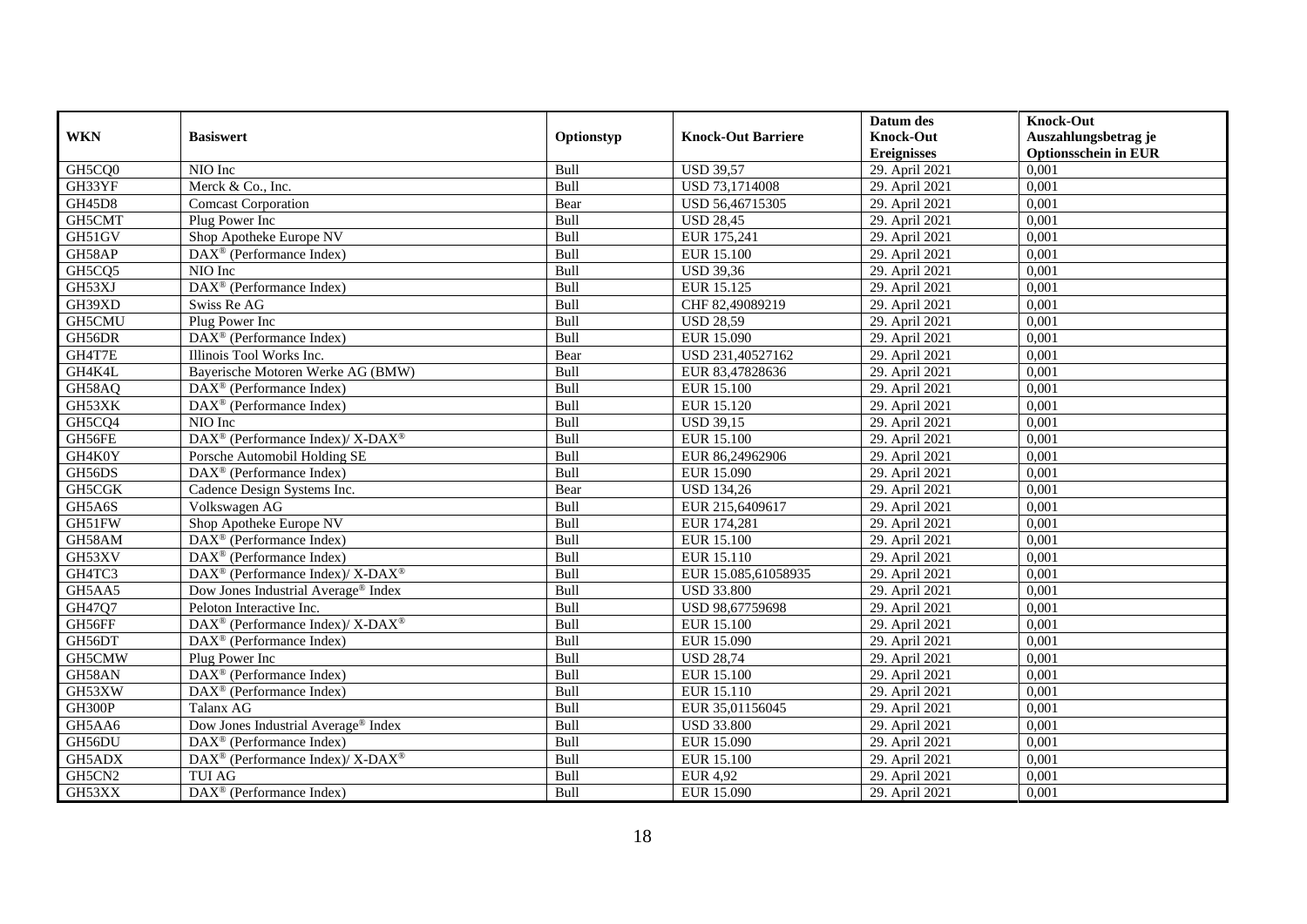|            |                                                              |            |                           | Datum des          | <b>Knock-Out</b>            |
|------------|--------------------------------------------------------------|------------|---------------------------|--------------------|-----------------------------|
| <b>WKN</b> | <b>Basiswert</b>                                             | Optionstyp | <b>Knock-Out Barriere</b> | <b>Knock-Out</b>   | Auszahlungsbetrag je        |
|            |                                                              |            |                           | <b>Ereignisses</b> | <b>Optionsschein in EUR</b> |
| GH1H0P     | Prosus NV                                                    | Bull       | EUR 90,86795127           | 29. April 2021     | 0,001                       |
| GH58AK     | DAX <sup>®</sup> (Performance Index)                         | Bull       | <b>EUR 15.100</b>         | 29. April 2021     | 0,001                       |
| GH4VPE     | <b>Newmont Corporation</b>                                   | Bull       | USD 61,97147506           | 29. April 2021     | 0,001                       |
| GH56DV     | DAX <sup>®</sup> (Performance Index)                         | Bull       | EUR 15.090                | 29. April 2021     | 0,001                       |
| GH53XD     | $\overline{\text{DAX}}^{\textcircled{}}$ (Performance Index) | Bull       | EUR 15.125                | 29. April 2021     | 0,001                       |
| GH58AL     | DAX <sup>®</sup> (Performance Index)                         | Bull       | <b>EUR 15.100</b>         | 29. April 2021     | 0,001                       |
| GH4BWM     | <b>RWE AG</b>                                                | Bull       | EUR 31,65539433           | 29. April 2021     | 0,001                       |
| GH53XL     | DAX <sup>®</sup> (Performance Index)                         | Bull       | EUR 15.120                | 29. April 2021     | 0,001                       |
| GH53XM     | DAX <sup>®</sup> (Performance Index)                         | Bull       | EUR 15.120                | 29. April 2021     | 0,001                       |
| GH5CN4     | <b>TUI AG</b>                                                | Bull       | <b>EUR 4,85</b>           | 29. April 2021     | 0,001                       |
| GH53XG     | DAX <sup>®</sup> (Performance Index)                         | Bull       | EUR 15.125                | 29. April 2021     | 0,001                       |
| GH5CP5     | <b>TUI AG</b>                                                | Bull       | <b>EUR 4,9</b>            | 29. April 2021     | 0,001                       |
| GH53XH     | DAX <sup>®</sup> (Performance Index)                         | Bull       | EUR 15.125                | 29. April 2021     | 0,001                       |
| GH53XN     | DAX <sup>®</sup> (Performance Index)                         | Bull       | EUR 15.120                | 29. April 2021     | 0.001                       |
| GH5CTA     | <b>TUI AG</b>                                                | Bull       | <b>EUR 4,87</b>           | 29. April 2021     | 0,001                       |
| GH53XP     | $\overline{\text{DAX}^{\otimes}}$ (Performance Index)        | Bull       | EUR 15.120                | 29. April 2021     | 0,001                       |
| GH53XQ     | DAX <sup>®</sup> (Performance Index)                         | Bull       | EUR 15.120                | 29. April 2021     | 0,001                       |
| GH53XR     | DAX <sup>®</sup> (Performance Index)                         | Bull       | EUR 15.110                | 29. April 2021     | 0,001                       |
| GH53XE     | $\text{DAX}^{\textcircled{n}}$ (Performance Index)           | Bull       | EUR 15.125                | 29. April 2021     | 0,001                       |
| GH53XF     | $\text{DAX}^{\otimes}$ (Performance Index)                   | Bull       | EUR 15.125                | 29. April 2021     | 0,001                       |
| GH53XS     | DAX <sup>®</sup> (Performance Index)                         | Bull       | EUR 15.110                | 29. April 2021     | 0,001                       |
| GH53XT     | $\text{DAX}^{\textcircled{p}}$ (Performance Index)           | Bull       | EUR 15.110                | 29. April 2021     | 0,001                       |
| GH53XU     | $\overline{\text{DAX}}^{\textcirc}$ (Performance Index)      | Bull       | EUR 15.110                | 29. April 2021     | 0,001                       |
| GH5A26     | Lululemon Athletica Inc.                                     | Bear       | USD 344,91723685          | 29. April 2021     | 0,001                       |
| GH5CGC     | Lockheed Martin Corporation                                  | Bear       | <b>USD 379,66</b>         | 29. April 2021     | 0,001                       |
| GH5ADD     | NASDAQ-100 Index®                                            | Bull       | <b>USD 13.880</b>         | 29. April 2021     | 0,001                       |
| GH5ADE     | NASDAQ-100 Index®                                            | Bull       | <b>USD 13.880</b>         | 29. April 2021     | 0,001                       |
| GH5ADB     | NASDAQ-100 Index®                                            | Bull       | <b>USD 13.890</b>         | 29. April 2021     | 0,001                       |
| GH5ADC     | NASDAQ-100 Index®                                            | Bull       | <b>USD 13.890</b>         | 29. April 2021     | 0,001                       |
| GH5CRZ     | NIO Inc                                                      | Bull       | <b>USD 38,94</b>          | 29. April 2021     | 0,001                       |
| GH47Q9     | Peloton Interactive Inc.                                     | Bull       | USD 97,5115991            | 29. April 2021     | 0,001                       |
| GH4VPC     | <b>Newmont Corporation</b>                                   | Bull       | USD 61,55105799           | 29. April 2021     | 0,001                       |
| GH5B7E     | Netflix, Inc.                                                | Bull       | USD 500,90448737          | 29. April 2021     | 0,001                       |
| GH5CJ7     | United Parcel Service, Inc.                                  | Bear       | <b>USD 201,33</b>         | 29. April 2021     | 0,001                       |
| GH5D81     | S&P 500 <sup>®</sup> Index                                   | Bull       | <b>USD 4.185</b>          | 29. April 2021     | 0,001                       |
| GH5ADF     | NASDAQ-100 Index®                                            | Bull       | <b>USD 13.870</b>         | 29. April 2021     | 0,001                       |
| GH5CMZ     | Plug Power Inc                                               | Bull       | <b>USD 28,3</b>           | 29. April 2021     | 0,001                       |
| GH5D82     | S&P 500 <sup>®</sup> Index                                   | Bull       | <b>USD 4.185</b>          | 29. April 2021     | 0,001                       |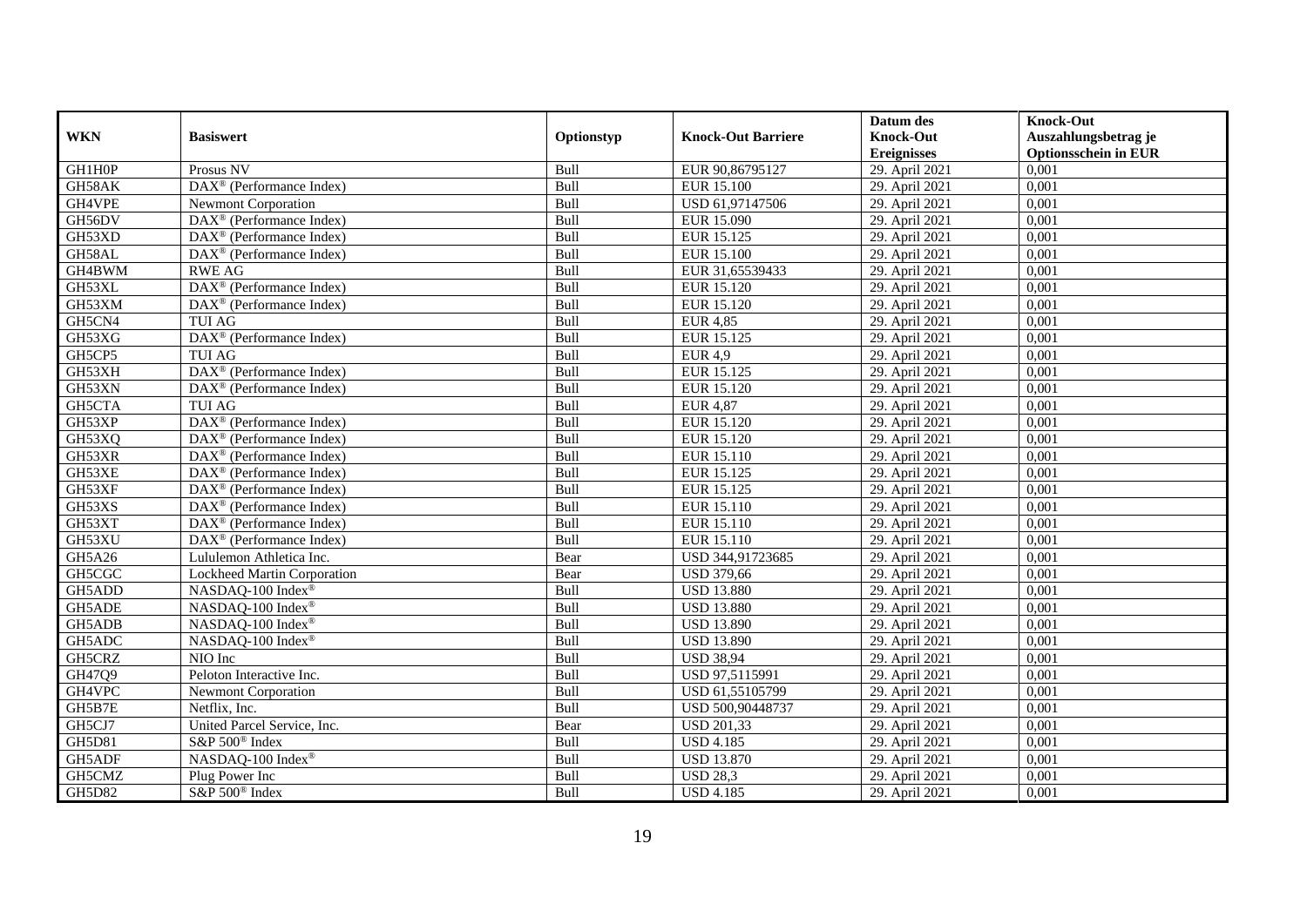|               |                                                                          |            |                           | Datum des          | <b>Knock-Out</b>            |
|---------------|--------------------------------------------------------------------------|------------|---------------------------|--------------------|-----------------------------|
| <b>WKN</b>    | <b>Basiswert</b>                                                         | Optionstyp | <b>Knock-Out Barriere</b> | <b>Knock-Out</b>   | Auszahlungsbetrag je        |
|               |                                                                          |            |                           | <b>Ereignisses</b> | <b>Optionsschein in EUR</b> |
| GH5ADG        | NASDAQ-100 Index®                                                        | Bull       | <b>USD 13.870</b>         | 29. April 2021     | 0,001                       |
| GH5CQ2        | $\overline{N}$ IO Inc                                                    | Bull       | <b>USD 38,74</b>          | 29. April 2021     | 0,001                       |
| <b>GH5D83</b> | S&P 500 <sup>®</sup> Index                                               | Bull       | <b>USD 4.182,5</b>        | 29. April 2021     | 0,001                       |
| GH5AA7        | Dow Jones Industrial Average <sup>®</sup> Index                          | Bull       | <b>USD 33.780</b>         | 29. April 2021     | 0,001                       |
| GH5ADN        | NASDAQ-100 Index®                                                        | Bull       | <b>USD 13.840</b>         | 29. April 2021     | 0,001                       |
| GH5D84        | S&P 500 <sup>®</sup> Index                                               | Bull       | USD 4.182,5               | 29. April 2021     | 0,001                       |
| GH5CN0        | Plug Power Inc                                                           | Bull       | <b>USD 28,01</b>          | 29. April 2021     | 0,001                       |
| GH4BYQ        | Tesla Inc                                                                | Bull       | USD 671,14649885          | 29. April 2021     | 0,001                       |
| GH5ADH        | NASDAQ-100 Index®                                                        | Bull       | <b>USD 13.860</b>         | 29. April 2021     | 0,001                       |
| GH5AA8        | Dow Jones Industrial Average <sup>®</sup> Index                          | Bull       | <b>USD 33.780</b>         | 29. April 2021     | 0,001                       |
| GH5D85        | S&P 500 <sup>®</sup> Index                                               | Bull       | <b>USD 4.180</b>          | 29. April 2021     | 0,001                       |
| GH5CN3        | Plug Power Inc                                                           | Bull       | <b>USD 28,15</b>          | 29. April 2021     | 0,001                       |
| GH5ADJ        | NASDAQ-100 Index®                                                        | Bull       | <b>USD 13.860</b>         | 29. April 2021     | 0,001                       |
| GH5D86        | S&P 500 <sup>®</sup> Index                                               | Bull       | <b>USD 4.180</b>          | 29. April 2021     | 0,001                       |
| GH5AA9        | Dow Jones Industrial Average® Index                                      | Bull       | <b>USD 33.750</b>         | 29. April 2021     | 0,001                       |
| GH5ADK        | NASDAQ-100 Index®                                                        | Bull       | <b>USD 13.850</b>         | 29. April 2021     | 0,001                       |
| <b>GH5D87</b> | S&P 500 <sup>®</sup> Index                                               | Bull       | <b>USD 4.177,5</b>        | 29. April 2021     | 0,001                       |
| GH5AAA        | Dow Jones Industrial Average® Index                                      | Bull       | <b>USD 33.750</b>         | 29. April 2021     | 0,001                       |
| GH5ADL        | NASDAQ-100 Index®                                                        | Bull       | <b>USD 13.850</b>         | 29. April 2021     | 0,001                       |
| <b>GH5D88</b> | S&P 500 <sup>®</sup> Index                                               | Bull       | <b>USD 4.177,5</b>        | 29. April 2021     | 0,001                       |
| GH5ADM        | NASDAQ-100 Index®                                                        | Bull       | <b>USD 13.840</b>         | 29. April 2021     | 0,001                       |
| <b>GH544T</b> | VeriSign, Inc.                                                           | Bear       | <b>USD 221,137</b>        | 29. April 2021     | 0,001                       |
| GH4VPD        | <b>Newmont Corporation</b>                                               | Bull       | USD 61,13064095           | 29. April 2021     | 0,001                       |
| GH5CGB        | United Parcel Service, Inc.                                              | Bear       | <b>USD 202,55</b>         | 29. April 2021     | 0,001                       |
| GH3A0L        | Copart Inc.                                                              | Bear       | USD 125,51472567          | 29. April 2021     | 0.001                       |
| GH3NQA        | <b>DXC Technology Company</b>                                            | Bear       | USD 33,48005365           | 29. April 2021     | 0,001                       |
| GH3X7E        | The Charles Schwab Corporation                                           | Bear       | USD 71,82720355           | 29. April 2021     | 0,001                       |
| GH5A3D        | MSCI Inc.                                                                | Bear       | USD 492,91246081          | 29. April 2021     | 0,001                       |
| GH5CFU        | Wells Fargo & Company                                                    | Bear       | <b>USD 46,18</b>          | 29. April 2021     | 0,001                       |
| <b>GH542P</b> | JPMorgan Chase & Co.                                                     | Bear       | USD 154,96686133          | 29. April 2021     | 0,001                       |
| GH5A9E        | Dow Jones Industrial Average® Index                                      | Bear       | <b>USD 34.050</b>         | 29. April 2021     | 0,001                       |
| GH5A9B        | Dow Jones Industrial Average <sup>®</sup> Index                          | Bear       | <b>USD 34.080</b>         | 29. April 2021     | 0.001                       |
| GC8QYY        | S&P Global Inc                                                           | Bear       | USD 393,02722718          | 29. April 2021     | 0,001                       |
| GH5A9C        | Dow Jones Industrial Average® Index                                      | Bear       | <b>USD 34.080</b>         | 29. April 2021     | 0,001                       |
| GH5A9D        | Dow Jones Industrial Average® Index                                      | Bear       | <b>USD 34.050</b>         | 29. April 2021     | 0,001                       |
| GF4NDG        | Ametek Inc                                                               | Bear       | USD 137,24707763          | 29. April 2021     | 0,001                       |
| GH38WB        | Visa Inc. - Class A                                                      | Bear       | USD 236,46800829          | 29. April 2021     | 0,001                       |
| GH5F0H        | $\overline{\text{DAX}^{\otimes}}$ (Performance Index)/X-DAX <sup>®</sup> | Bull       | EUR 15.410                | 30. April 2021     | 0,001                       |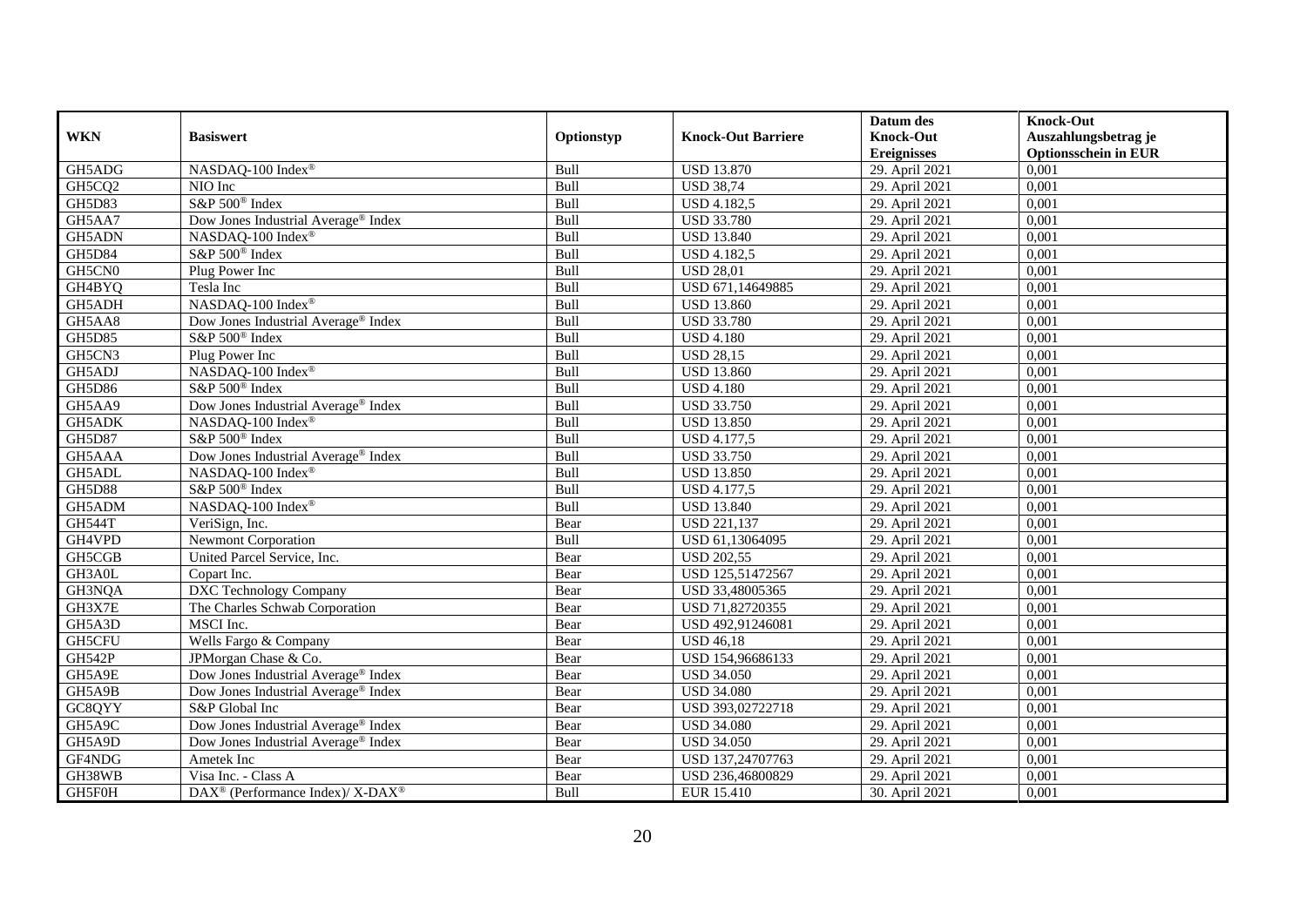|               |                                                                          |            |                           | Datum des          | <b>Knock-Out</b>            |
|---------------|--------------------------------------------------------------------------|------------|---------------------------|--------------------|-----------------------------|
| <b>WKN</b>    | <b>Basiswert</b>                                                         | Optionstyp | <b>Knock-Out Barriere</b> | <b>Knock-Out</b>   | Auszahlungsbetrag je        |
|               |                                                                          |            |                           | <b>Ereignisses</b> | <b>Optionsschein in EUR</b> |
| GH5F1K        | DAX <sup>®</sup> (Performance Index)/X-DAX <sup>®</sup>                  | Bull       | EUR 15.345                | 30. April 2021     | 0,001                       |
| GH5F1L        | $\text{DAX}^{\circledast}$ (Performance Index)/ X-DAX <sup>®</sup>       | Bull       | EUR 15.555                | 30. April 2021     | 0,001                       |
| GH5F2M        | $\text{DAX}^{\circledast}$ (Performance Index)/ X-DAX <sup>®</sup>       | Bear       | EUR 15.115                | 30. April 2021     | 0,001                       |
| GH5F2N        | DAX <sup>®</sup> (Performance Index)/X-DAX <sup>®</sup>                  | Bull       | EUR 15.585                | 30. April 2021     | 0,001                       |
| GH5F3P        | DAX <sup>®</sup> (Performance Index)/ X-DAX <sup>®</sup>                 | Bear       | <b>EUR 15.080</b>         | 30. April 2021     | 0,001                       |
| <b>GH1KWT</b> | Arista Networks, Inc.                                                    | Bear       | USD 323,13285733          | 29. April 2021     | 0,001                       |
| GH5F3Q        | DAX <sup>®</sup> (Performance Index)/ X-DAX <sup>®</sup>                 | Bear       | EUR 15.090                | 30. April 2021     | 0,001                       |
| GH5CHJ        | <b>Bank of America Corporation</b>                                       | Bear       | <b>USD 41,11</b>          | 29. April 2021     | 0,001                       |
| GH5F00        | DAX <sup>®</sup> (Performance Index)/ X-DAX <sup>®</sup>                 | Bull       | EUR 15.325                | 30. April 2021     | 0,001                       |
| GH5F12        | DAX <sup>®</sup> (Performance Index)/X-DAX <sup>®</sup>                  | Bull       | EUR 15.475                | 30. April 2021     | 0,001                       |
| GH5F0E        | $\text{DAX}^{\circledast}$ (Performance Index)/ X-DAX <sup>®</sup>       | Bull       | EUR 15.405                | 30. April 2021     | 0.001                       |
| GH5F1F        | DAX <sup>®</sup> (Performance Index)/ X-DAX <sup>®</sup>                 | Bull       | EUR 15.565                | 30. April 2021     | 0,001                       |
| GH5F2J        | $\text{DAX}^{\circledast}$ (Performance Index)/ X-DAX <sup>®</sup>       | Bull       | <b>EUR 15.600</b>         | 30. April 2021     | 0,001                       |
| GH5F3L        | $\text{DAX}^{\circledR}$ (Performance Index)/ X-DAX <sup>®</sup>         | Bear       | EUR 15.075                | 30. April 2021     | 0,001                       |
| GH5F09        | DAX <sup>®</sup> (Performance Index)/ X-DAX <sup>®</sup>                 | Bull       | <b>EUR 15.300</b>         | 30. April 2021     | 0,001                       |
| GH5F0A        | DAX <sup>®</sup> (Performance Index)/ X-DAX <sup>®</sup>                 | Bull       | EUR 15.330                | 30. April 2021     | 0,001                       |
| GH5F1B        | DAX <sup>®</sup> (Performance Index)/ X-DAX <sup>®</sup>                 | Bull       | EUR 15.420                | 30. April 2021     | 0,001                       |
| GH5F1C        | $\text{DAX}^{\circledast}$ (Performance Index)/ X-DAX <sup>®</sup>       | Bull       | EUR 15.415                | 30. April 2021     | 0,001                       |
| GH5F3F        | DAX <sup>®</sup> (Performance Index)/ X-DAX <sup>®</sup>                 | Bear       | EUR 15.055                | 30. April 2021     | 0,001                       |
| GH5F10        | $\text{DAX}^{\circledast}$ (Performance Index)/ X-DAX <sup>®</sup>       | Bull       | EUR 15.490                | 30. April 2021     | 0,001                       |
| GH5F21        | DAX <sup>®</sup> (Performance Index)/ X-DAX <sup>®</sup>                 | Bull       | EUR 15.470                | 30. April 2021     | 0,001                       |
| GH5F33        | $\text{DAX}^{\circledast}$ (Performance Index)/ X-DAX <sup>®</sup>       | Bear       | EUR 15.160                | 30. April 2021     | 0,001                       |
| GH5F0R        | DAX <sup>®</sup> (Performance Index)/X-DAX <sup>®</sup>                  | Bull       | EUR 15.370                | 30. April 2021     | 0,001                       |
| GH5F0S        | DAX <sup>®</sup> (Performance Index)/ X-DAX <sup>®</sup>                 | Bull       | EUR 15.355                | 30. April 2021     | 0,001                       |
| GH5F0T        | $\text{DAX}^{\circledast}$ (Performance Index)/ X-DAX <sup>®</sup>       | Bull       | EUR 15.350                | 30. April 2021     | 0.001                       |
| GH5F1T        | $\text{DAX}^{\circledast}$ (Performance Index)/ X-DAX <sup>®</sup>       | Bull       | <b>EUR 15.520</b>         | 30. April 2021     | 0,001                       |
| GH5F1V        | DAX <sup>®</sup> (Performance Index)/ X-DAX <sup>®</sup>                 | Bull       | EUR 15.515                | 30. April 2021     | 0,001                       |
| GH5F2V        | DAX <sup>®</sup> (Performance Index)/ X-DAX <sup>®</sup>                 | Bear       | <b>EUR 15.150</b>         | 30. April 2021     | 0,001                       |
| GH5F2X        | DAX <sup>®</sup> (Performance Index)/ X-DAX <sup>®</sup>                 | Bear       | EUR 15.155                | 30. April 2021     | 0,001                       |
| GH5F3X        | $\text{DAX}^{\otimes}$ (Performance Index)/X-DAX <sup>®</sup>            | Bear       | EUR 15.125                | 30. April 2021     | 0,001                       |
| GH5F3Y        | $\text{DAX}^{\circledast}$ (Performance Index)/ X-DAX <sup>®</sup>       | Bear       | EUR 15.105                | 30. April 2021     | 0,001                       |
| GH5F0K        | $\overline{\text{DAX}^{\otimes}}$ (Performance Index)/X-DAX <sup>®</sup> | Bull       | EUR 15.390                | 30. April 2021     | 0.001                       |
| GH5F0L        | $\text{DAX}^{\circledast}$ (Performance Index)/ X-DAX <sup>®</sup>       | Bull       | <b>EUR 15.380</b>         | 30. April 2021     | 0,001                       |
| GH5F1M        | $\text{DAX}^{\circledR}$ (Performance Index)/ X-DAX <sup>®</sup>         | Bull       | EUR 15.550                | 30. April 2021     | 0,001                       |
| GH5F1N        | $\text{DAX}^{\circledR}$ (Performance Index)/ X-DAX <sup>®</sup>         | Bull       | EUR 15.545                | 30. April 2021     | 0,001                       |
| GH5F2P        | $\text{DAX}^{\otimes}$ (Performance Index)/X-DAX <sup>®</sup>            | Bear       | EUR 15.130                | 30. April 2021     | 0,001                       |
| GH5F2Q        | DAX <sup>®</sup> (Performance Index)/ X-DAX <sup>®</sup>                 | Bear       | EUR 15.135                | 30. April 2021     | 0,001                       |
| GH5F3R        | $\text{DAX}^{\circledast}$ (Performance Index)/ X-DAX <sup>®</sup>       | Bear       | EUR 15.100                | 30. April 2021     | 0,001                       |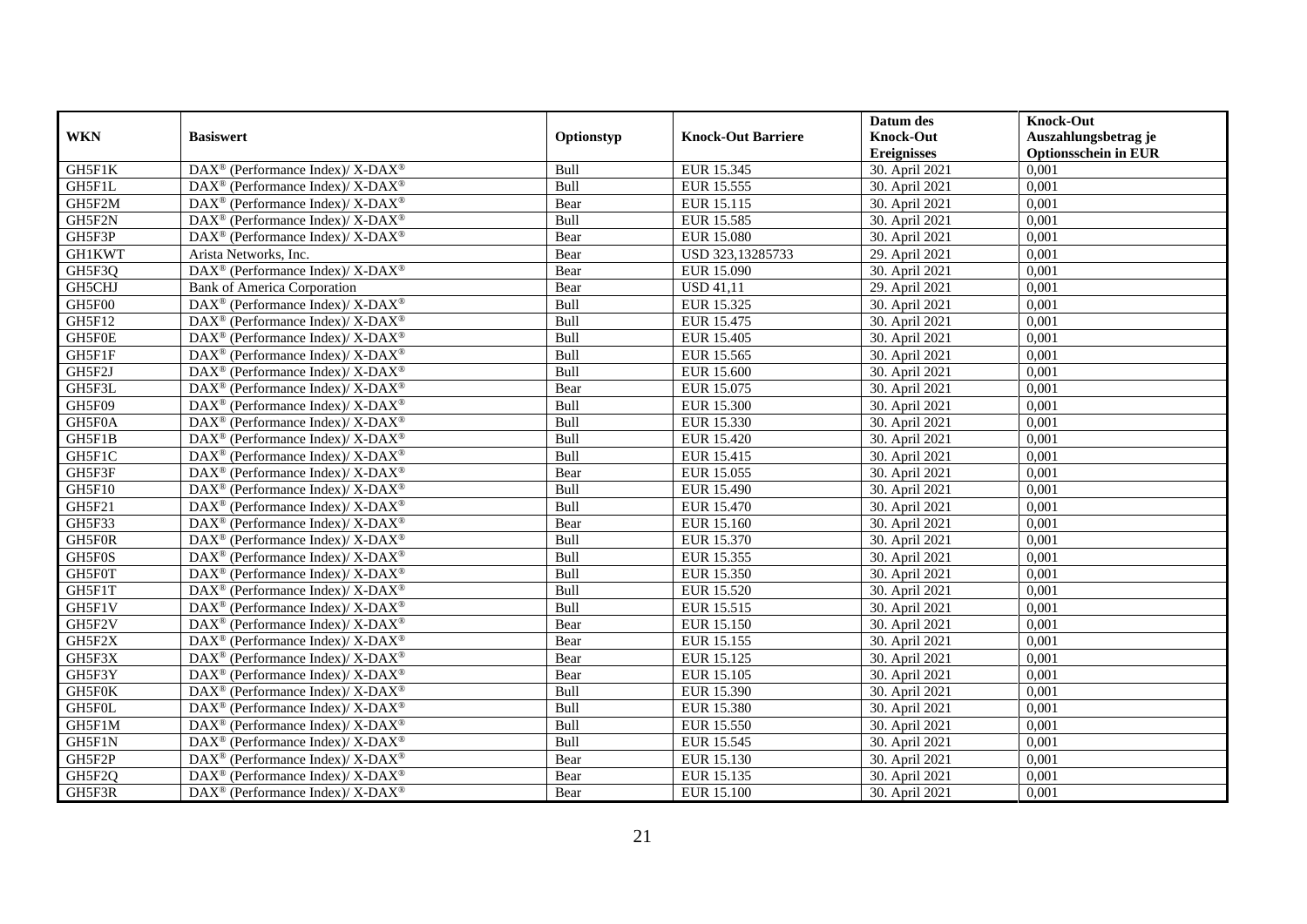|               |                                                                          |            |                           | Datum des          | <b>Knock-Out</b>            |
|---------------|--------------------------------------------------------------------------|------------|---------------------------|--------------------|-----------------------------|
| <b>WKN</b>    | <b>Basiswert</b>                                                         | Optionstyp | <b>Knock-Out Barriere</b> | <b>Knock-Out</b>   | Auszahlungsbetrag je        |
|               |                                                                          |            |                           | <b>Ereignisses</b> | <b>Optionsschein in EUR</b> |
| GH5F3S        | DAX <sup>®</sup> (Performance Index)/X-DAX <sup>®</sup>                  | Bear       | EUR 15.110                | 30. April 2021     | 0,001                       |
| GH5F0F        | $\text{DAX}^{\circledast}$ (Performance Index)/ X-DAX <sup>®</sup>       | Bull       | <b>EUR 15.400</b>         | 30. April 2021     | 0,001                       |
| GH5F0G        | $\text{DAX}^{\circledast}$ (Performance Index)/ X-DAX <sup>®</sup>       | Bull       | EUR 15.395                | 30. April 2021     | 0,001                       |
| GH5F1H        | DAX <sup>®</sup> (Performance Index)/X-DAX <sup>®</sup>                  | Bull       | EUR 15.560                | 30. April 2021     | 0,001                       |
| GH5F1J        | DAX <sup>®</sup> (Performance Index)/ X-DAX <sup>®</sup>                 | Bull       | <b>EUR 15.570</b>         | 30. April 2021     | 0,001                       |
| GH5F2K        | $\text{DAX}^{\circledR}$ (Performance Index)/ X-DAX <sup>®</sup>         | Bull       | EUR 15.590                | 30. April 2021     | 0,001                       |
| GH5F2L        | $\text{DAX}^{\circledR}$ (Performance Index)/ X-DAX <sup>®</sup>         | Bear       | EUR 15.120                | 30. April 2021     | 0,001                       |
| GH5F3M        | $\text{DAX}^{\otimes}$ (Performance Index)/X-DAX <sup>®</sup>            | Bear       | EUR 15.060                | 30. April 2021     | 0,001                       |
| GH5F3N        | $\text{DAX}^{\circledast}$ (Performance Index)/ X-DAX <sup>®</sup>       | Bear       | EUR 15.070                | 30. April 2021     | 0,001                       |
| GH5F13        | DAX <sup>®</sup> (Performance Index)/ X-DAX <sup>®</sup>                 | Bull       | EUR 15.485                | 30. April 2021     | 0,001                       |
| GH5F14        | $\text{DAX}^{\circledast}$ (Performance Index)/ X-DAX <sup>®</sup>       | Bull       | EUR 15.465                | 30. April 2021     | 0,001                       |
| GH5F26        | $\text{DAX}^{\circledR}$ (Performance Index)/ X-DAX <sup>®</sup>         | Bull       | EUR 15.435                | 30. April 2021     | 0,001                       |
| GH5F37        | $\text{DAX}^{\circledast}$ (Performance Index)/ X-DAX <sup>®</sup>       | Bear       | <b>EUR 15.180</b>         | 30. April 2021     | 0,001                       |
| GH5F0X        | $\text{DAX}^{\circledR}$ (Performance Index)/ X-DAX <sup>®</sup>         | Bull       | EUR 15.495                | 30. April 2021     | 0,001                       |
| <b>GH5F20</b> | DAX <sup>®</sup> (Performance Index)/ X-DAX <sup>®</sup>                 | Bull       | EUR 15.505                | 30. April 2021     | 0,001                       |
| GH5F32        | DAX <sup>®</sup> (Performance Index)/ X-DAX <sup>®</sup>                 | Bear       | EUR 15.175                | 30. April 2021     | 0,001                       |
| GH5F1E        | DAX <sup>®</sup> (Performance Index)/ X-DAX <sup>®</sup>                 | Bull       | EUR 15.575                | 30. April 2021     | 0,001                       |
| GH5F2G        | $\text{DAX}^{\circledast}$ (Performance Index)/ X-DAX <sup>®</sup>       | Bull       | EUR 15.595                | 30. April 2021     | 0,001                       |
| GH5F3H        | $\text{DAX}^{\circledR}$ (Performance Index)/ X-DAX <sup>®</sup>         | Bear       | <b>EUR 15.050</b>         | 30. April 2021     | 0,001                       |
| GH5F3J        | $\text{DAX}^{\circledast}$ (Performance Index)/ X-DAX <sup>®</sup>       | Bear       | EUR 15.035                | 30. April 2021     | 0,001                       |
| GH5F08        | $\text{DAX}^{\circledR}$ (Performance Index)/ X-DAX <sup>®</sup>         | Bull       | <b>EUR 15.305</b>         | 30. April 2021     | 0,001                       |
| GH5F19        | $\text{DAX}^{\circledast}$ (Performance Index)/ X-DAX <sup>®</sup>       | Bull       | EUR 15.425                | 30. April 2021     | 0,001                       |
| GH5F1A        | DAX <sup>®</sup> (Performance Index)/X-DAX <sup>®</sup>                  | Bull       | EUR 15.445                | 30. April 2021     | 0,001                       |
| GH5F3E        | $\text{DAX}^{\circledR}$ (Performance Index)/ X-DAX <sup>®</sup>         | Bear       | EUR 15.045                | 30. April 2021     | 0,001                       |
| GH5F0U        | $\text{DAX}^{\circledast}$ (Performance Index)/ X-DAX <sup>®</sup>       | Bull       | EUR 15.340                | 30. April 2021     | 0.001                       |
| GH5F0V        | $\text{DAX}^{\circledast}$ (Performance Index)/ X-DAX <sup>®</sup>       | Bull       | EUR 15.335                | 30. April 2021     | 0,001                       |
| GH5F0W        | DAX <sup>®</sup> (Performance Index)/ X-DAX <sup>®</sup>                 | Bull       | <b>EUR 15.500</b>         | 30. April 2021     | 0,001                       |
| GH5F1W        | $\text{DAX}^{\circledR}$ (Performance Index)/ X-DAX <sup>®</sup>         | Bull       | EUR 15.510                | 30. April 2021     | 0,001                       |
| GH5F1Y        | $\text{DAX}^{\circledR}$ (Performance Index)/ X-DAX <sup>®</sup>         | Bull       | <b>EUR 15.480</b>         | 30. April 2021     | 0,001                       |
| GH5F2Y        | $\text{DAX}^{\otimes}$ (Performance Index)/X-DAX <sup>®</sup>            | Bear       | EUR 15.165                | 30. April 2021     | 0,001                       |
| GH5F2Z        | $\text{DAX}^{\circledast}$ (Performance Index)/ X-DAX <sup>®</sup>       | Bear       | EUR 15.170                | 30. April 2021     | 0,001                       |
| GH5F40        | $\overline{\text{DAX}^{\otimes}}$ (Performance Index)/X-DAX <sup>®</sup> | Bear       | EUR 15.040                | 30. April 2021     | 0.001                       |
| GH5F41        | $\text{DAX}^{\circledast}$ (Performance Index)/ X-DAX <sup>®</sup>       | Bear       | EUR 15.065                | 30. April 2021     | 0,001                       |
| GH5F42        | $\text{DAX}^{\circledR}$ (Performance Index)/ X-DAX <sup>®</sup>         | Bear       | <b>EUR 15.085</b>         | 30. April 2021     | 0,001                       |
| GH5F0M        | $\text{DAX}^{\circledR}$ (Performance Index)/ X-DAX <sup>®</sup>         | Bull       | <b>EUR 15.385</b>         | 30. April 2021     | 0,001                       |
| GH5F0N        | $\text{DAX}^{\otimes}$ (Performance Index)/X-DAX <sup>®</sup>            | Bull       | EUR 15.365                | 30. April 2021     | 0,001                       |
| GH5F1P        | DAX <sup>®</sup> (Performance Index)/ X-DAX <sup>®</sup>                 | Bull       | EUR 15.535                | 30. April 2021     | 0,001                       |
| GH5F1Q        | DAX <sup>®</sup> (Performance Index)/X-DAX <sup>®</sup>                  | Bull       | EUR 15.540                | 30. April 2021     | 0,001                       |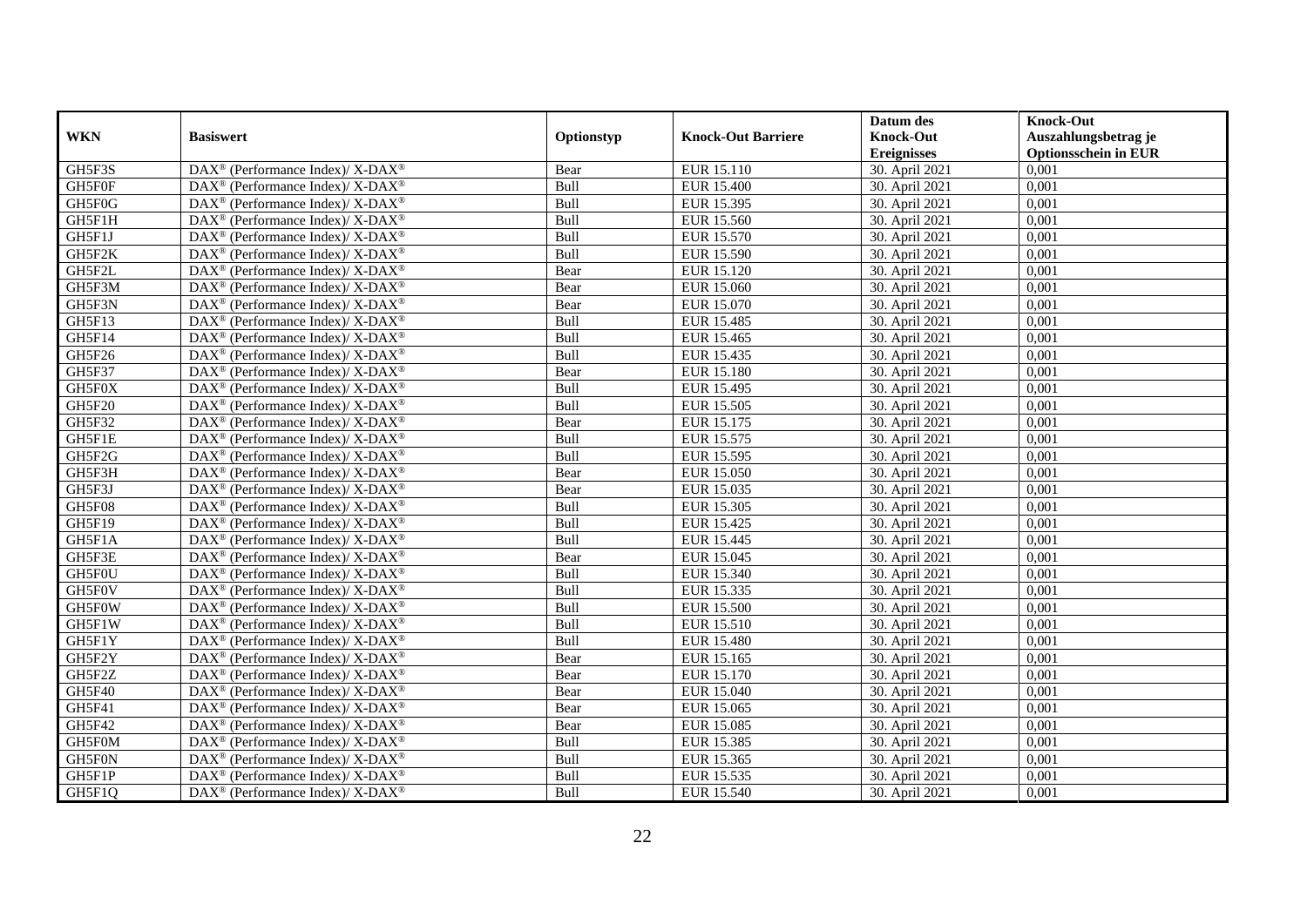|               |                                                                                         |            |                           | Datum des          | <b>Knock-Out</b>            |
|---------------|-----------------------------------------------------------------------------------------|------------|---------------------------|--------------------|-----------------------------|
| <b>WKN</b>    | <b>Basiswert</b>                                                                        | Optionstyp | <b>Knock-Out Barriere</b> | <b>Knock-Out</b>   | Auszahlungsbetrag je        |
|               |                                                                                         |            |                           | <b>Ereignisses</b> | <b>Optionsschein in EUR</b> |
| GH5F2R        | DAX <sup>®</sup> (Performance Index)/X-DAX <sup>®</sup>                                 | Bull       | EUR 15.580                | 30. April 2021     | 0,001                       |
| GH5F2S        | $\text{DAX}^{\circledast}$ (Performance Index)/ X-DAX <sup>®</sup>                      | Bear       | <b>EUR 15.140</b>         | 30. April 2021     | 0,001                       |
| GH5F3T        | $\text{DAX}^{\circledast}$ (Performance Index)/ X-DAX <sup>®</sup>                      | Bear       | EUR 15.095                | 30. April 2021     | 0,001                       |
| GH5F3U        | DAX <sup>®</sup> (Performance Index)/X-DAX <sup>®</sup>                                 | Bear       | EUR 15.010                | 30. April 2021     | 0,001                       |
| GH5F05        | DAX <sup>®</sup> (Performance Index)/ X-DAX <sup>®</sup>                                | Bull       | EUR 15.315                | 30. April 2021     | 0,001                       |
| GH5F17        | $\text{DAX}^{\circledR}$ (Performance Index)/ X-DAX <sup>®</sup>                        | Bull       | EUR 15.440                | 30. April 2021     | 0,001                       |
| GH5F18        | $DAX^{\circledcirc}$ (Performance Index)/ X-DAX <sup>®</sup>                            | Bull       | <b>EUR 15.450</b>         | 30. April 2021     | 0,001                       |
| GH5F29        | $\text{DAX}^{\otimes}$ (Performance Index)/X-DAX <sup>®</sup>                           | Bull       | EUR 15.430                | 30. April 2021     | 0,001                       |
| GH5F3B        | $\text{DAX}^{\circledast}$ (Performance Index)/ X-DAX <sup>®</sup>                      | Bear       | EUR 15.020                | 30. April 2021     | 0,001                       |
| GH5F3C        | DAX <sup>®</sup> (Performance Index)/X-DAX <sup>®</sup>                                 | Bear       | EUR 15.025                | 30. April 2021     | 0,001                       |
| GH5F0P        | $\text{DAX}^{\circledast}$ (Performance Index)/ X-DAX <sup>®</sup>                      | Bull       | EUR 15.375                | 30. April 2021     | 0.001                       |
| GH5F0Q        | $\text{DAX}^{\circledR}$ (Performance Index)/ X-DAX <sup>®</sup>                        | Bull       | EUR 15.360                | 30. April 2021     | 0,001                       |
| GH5F1R        | $\text{DAX}^{\circledast}$ (Performance Index)/ X-DAX <sup>®</sup>                      | Bull       | EUR 15.530                | 30. April 2021     | 0,001                       |
| GH5F1S        | $\text{DAX}^{\circledR}$ (Performance Index)/ X-DAX <sup>®</sup>                        | Bull       | EUR 15.525                | 30. April 2021     | 0,001                       |
| GH5F2T        | DAX <sup>®</sup> (Performance Index)/ X-DAX <sup>®</sup>                                | Bear       | EUR 15.145                | 30. April 2021     | 0,001                       |
| GH5F3V        | DAX <sup>®</sup> (Performance Index)/ X-DAX <sup>®</sup>                                | Bear       | <b>EUR 15.000</b>         | 30. April 2021     | 0,001                       |
| GH5F3W        | $\text{DAX}^{\circledR}$ (Performance Index)/ X-DAX <sup>®</sup>                        | Bear       | EUR 15.005                | 30. April 2021     | 0,001                       |
| GH5F03        | $DAX^{\circledcirc}$ (Performance Index)/X-DAX <sup>®</sup>                             | Bull       | EUR 15.320                | 30. April 2021     | 0,001                       |
| GH5F04        | $\text{DAX}^{\circledR}$ (Performance Index)/ X-DAX <sup>®</sup>                        | Bull       | EUR 15.310                | 30. April 2021     | 0,001                       |
| GH5F15        | $\text{DAX}^{\circledast}$ (Performance Index)/ X-DAX <sup>®</sup>                      | Bull       | EUR 15.460                | 30. April 2021     | 0,001                       |
| GH5F16        | $\text{DAX}^{\circledR}$ (Performance Index)/ X-DAX <sup>®</sup>                        | Bull       | EUR 15.455                | 30. April 2021     | 0,001                       |
| GH5F39        | $\text{DAX}^{\otimes}$ (Performance Index)/X-DAX <sup>®</sup>                           | Bear       | EUR 15.015                | 30. April 2021     | 0,001                       |
| GH5F3A        | $\text{DAX}^{\circledast}$ (Performance Index)/ $\overline{\text{X-DAX}^{\circledast}}$ | Bear       | EUR 15.030                | 30. April 2021     | 0,001                       |
| GH5E9E        | 1 Feinunze Palladium, Feinheit mind. 0,9995                                             | Bear       | USD 2.969,756             | 30. April 2021     | 0,001                       |
| GH5F30        | $DAX^{\circledcirc}$ (Performance Index)/X-DAX <sup>®</sup>                             | Bear       | <b>EUR 15.185</b>         | 30. April 2021     | 0.001                       |
| GH5F35        | $\text{DAX}^{\circledR}$ (Performance Index)/ X-DAX <sup>®</sup>                        | Bear       | <b>EUR 15.200</b>         | 30. April 2021     | 0,001                       |
| GH5F34        | DAX <sup>®</sup> (Performance Index)/ X-DAX <sup>®</sup>                                | Bear       | EUR 15.195                | 30. April 2021     | 0,001                       |
| GH5F38        | $\text{DAX}^{\circledR}$ (Performance Index)/ X-DAX <sup>®</sup>                        | Bear       | <b>EUR 15.205</b>         | 30. April 2021     | 0,001                       |
| GH5F31        | $\text{DAX}^{\circledR}$ (Performance Index)/ X-DAX <sup>®</sup>                        | Bear       | EUR 15.190                | 30. April 2021     | 0,001                       |
| GH5F3D        | DAX <sup>®</sup> (Performance Index)/X-DAX <sup>®</sup>                                 | Bear       | EUR 15.210                | 30. April 2021     | 0,001                       |
| GH5EV9        | $\text{DAX}^{\textcircled{n}}$ (Performance Index)                                      | Bull       | <b>EUR 15.250</b>         | 30. April 2021     | 0,001                       |
| GH5EV1        | $DAX^{\circledR}$ (Performance Index)                                                   | Bull       | EUR 15.260                | 30. April 2021     | 0.001                       |
| GH5EW2        | $\overline{\text{DAX}^{\otimes}}$ (Performance Index)                                   | Bull       | <b>EUR 15.210</b>         | 30. April 2021     | 0,001                       |
| <b>GH5EUP</b> | DAX <sup>®</sup> (Performance Index)                                                    | Bull       | EUR 15.275                | 30. April 2021     | 0,001                       |
| GH5EW3        | DAX <sup>®</sup> (Performance Index)                                                    | Bull       | EUR 15.210                | 30. April 2021     | 0,001                       |
| GH5EVG        | DAX <sup>®</sup> (Performance Index)                                                    | Bull       | <b>EUR 15.240</b>         | 30. April 2021     | 0,001                       |
| GH5EVS        | $\text{DAX}^{\otimes}$ (Performance Index)                                              | Bull       | EUR 15.225                | 30. April 2021     | 0,001                       |
| GH5EVH        | DAX <sup>®</sup> (Performance Index)                                                    | Bull       | EUR 15.240                | 30. April 2021     | 0,001                       |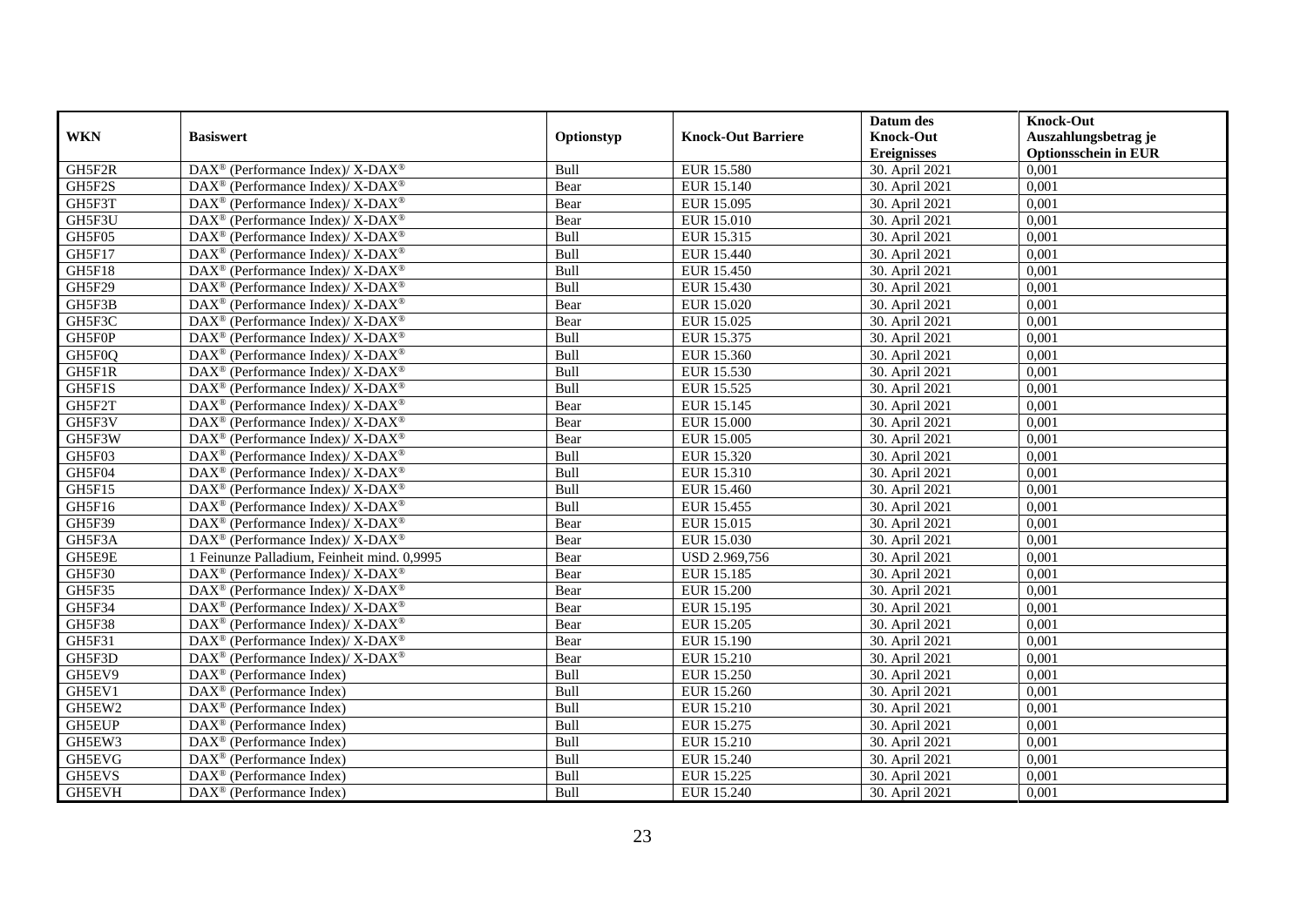|               |                                                              |            |                           | Datum des          | <b>Knock-Out</b>            |
|---------------|--------------------------------------------------------------|------------|---------------------------|--------------------|-----------------------------|
| <b>WKN</b>    | <b>Basiswert</b>                                             | Optionstyp | <b>Knock-Out Barriere</b> | <b>Knock-Out</b>   | Auszahlungsbetrag je        |
|               |                                                              |            |                           | <b>Ereignisses</b> | <b>Optionsschein in EUR</b> |
| GH5EVT        | DAX <sup>®</sup> (Performance Index)                         | Bull       | EUR 15.225                | 30. April 2021     | 0,001                       |
| GH5EVJ        | $\text{DAX}^{\textcircled{p}}$ (Performance Index)           | Bull       | EUR 15.240                | 30. April 2021     | 0,001                       |
| GH5EWA        | DAX <sup>®</sup> (Performance Index)                         | Bull       | <b>EUR 15.200</b>         | 30. April 2021     | 0,001                       |
| GH5EVA        | $\text{DAX}^{\otimes}$ (Performance Index)                   | Bull       | <b>EUR 15.250</b>         | 30. April 2021     | 0,001                       |
| GH5EW6        | DAX <sup>®</sup> (Performance Index)                         | Bull       | <b>EUR 15.200</b>         | 30. April 2021     | 0,001                       |
| <b>GH5EVB</b> | $\text{DAX}^{\textcircled{n}}$ (Performance Index)           | Bull       | EUR 15.250                | 30. April 2021     | 0,001                       |
| GH5EX3        | $\text{DAX}^{\textcircled{n}}$ (Performance Index)           | Bull       | EUR 15.550                | 30. April 2021     | 0,001                       |
| GH5EW7        | $DAX^{\otimes}$ (Performance Index)                          | Bull       | <b>EUR 15.200</b>         | 30. April 2021     | 0,001                       |
| GH5EV7        | $\text{DAX}^{\textcircled{p}}$ (Performance Index)           | Bull       | <b>EUR 15.250</b>         | 30. April 2021     | 0,001                       |
| GH5EX4        | DAX <sup>®</sup> (Performance Index)                         | Bull       | EUR 15.345                | 30. April 2021     | 0,001                       |
| <b>GH5EVN</b> | DAX <sup>®</sup> (Performance Index)                         | Bull       | EUR 15.230                | 30. April 2021     | 0,001                       |
| GH5EY5        | $\overline{\text{DAX}^{\otimes}}$ (Performance Index)        | Bull       | EUR 15.350                | 30. April 2021     | 0,001                       |
| GH5EVP        | $\text{DAX}^{\textcircled{n}}$ (Performance Index)           | Bull       | <b>EUR 15.225</b>         | 30. April 2021     | 0,001                       |
| <b>GH5EUK</b> | DAX <sup>®</sup> (Performance Index)                         | Bull       | <b>EUR 15.280</b>         | 30. April 2021     | 0,001                       |
| GH5EY6        | DAX <sup>®</sup> (Performance Index)                         | Bear       | EUR 15.185                | 30. April 2021     | 0,001                       |
| GH5EVK        | DAX <sup>®</sup> (Performance Index)                         | Bull       | EUR 15.230                | 30. April 2021     | 0,001                       |
| GH5EZ7        | DAX <sup>®</sup> (Performance Index)                         | Bull       | EUR 15.490                | 30. April 2021     | 0,001                       |
| GH5EVM        | $\overline{\text{DAX}}^{\textcirc}$ (Performance Index)      | Bull       | EUR 15.230                | 30. April 2021     | 0,001                       |
| GH5EZ8        | $\overline{\text{DAX}}^{\textcircled{}}$ (Performance Index) | Bull       | EUR 15.370                | 30. April 2021     | 0,001                       |
| <b>GH5EVC</b> | DAX <sup>®</sup> (Performance Index)                         | Bull       | EUR 15.250                | 30. April 2021     | 0,001                       |
| <b>GH5EXV</b> | DAX <sup>®</sup> (Performance Index)                         | Bull       | EUR 15.390                | 30. April 2021     | 0,001                       |
| GH5EVD        | $\overline{\text{DAX}^{\otimes}}$ (Performance Index)        | Bull       | <b>EUR 15.240</b>         | 30. April 2021     | 0,001                       |
| GH5EXW        | DAX <sup>®</sup> (Performance Index)                         | Bear       | <b>EUR 15.140</b>         | 30. April 2021     | 0,001                       |
| <b>GH5EUD</b> | DAX <sup>®</sup> (Performance Index)                         | Bull       | EUR 15.290                | 30. April 2021     | 0,001                       |
| GH5EYX        | $\text{DAX}^{\textcircled{n}}$ (Performance Index)           | Bull       | <b>EUR 15.500</b>         | 30. April 2021     | 0,001                       |
| GH5EVF        | $\text{DAX}^{\otimes}$ (Performance Index)                   | Bull       | EUR 15.240                | 30. April 2021     | 0,001                       |
| GH5EYY        | $\text{DAX}^{\circledast}$ (Performance Index)               | Bull       | EUR 15.380                | 30. April 2021     | 0,001                       |
| <b>GH5EUV</b> | $\text{DAX}^{\textcircled{p}}$ (Performance Index)           | Bull       | EUR 15.270                | 30. April 2021     | 0.001                       |
| GH5EZZ        | $\text{DAX}^{\textcircled{p}}$ (Performance Index)           | Bear       | EUR 15.065                | 30. April 2021     | 0,001                       |
| <b>GH5EVR</b> | $DAX^{\otimes}$ (Performance Index)                          | Bull       | EUR 15.225                | 30. April 2021     | 0,001                       |
| GH5EW8        | DAX <sup>®</sup> (Performance Index)                         | Bull       | <b>EUR 15.200</b>         | 30. April 2021     | 0,001                       |
| GH5F11        | DAX <sup>®</sup> (Performance Index)                         | Bull       | <b>EUR 15.480</b>         | 30. April 2021     | 0.001                       |
| GH5EW9        | $\overline{\text{DAX}^{\otimes}}$ (Performance Index)        | Bull       | <b>EUR 15.200</b>         | 30. April 2021     | 0,001                       |
| GH5EXB        | DAX <sup>®</sup> (Performance Index)                         | Bull       | EUR 15.530                | 30. April 2021     | 0,001                       |
| GH5EW4        | $\text{DAX}^{\textcircled{n}}$ (Performance Index)           | Bull       | <b>EUR 15.210</b>         | 30. April 2021     | 0,001                       |
| GH5EXC        | $\text{DAX}^{\textcircled{n}}$ (Performance Index)           | Bull       | EUR 15.535                | 30. April 2021     | 0,001                       |
| GH5EW5        | $\text{DAX}^{\otimes}$ (Performance Index)                   | Bull       | EUR 15.210                | 30. April 2021     | 0,001                       |
| GH5EZF        | $\overline{\text{DAX}}^{\textcirc}$ (Performance Index)      | Bull       | EUR 15.485                | 30. April 2021     | 0,001                       |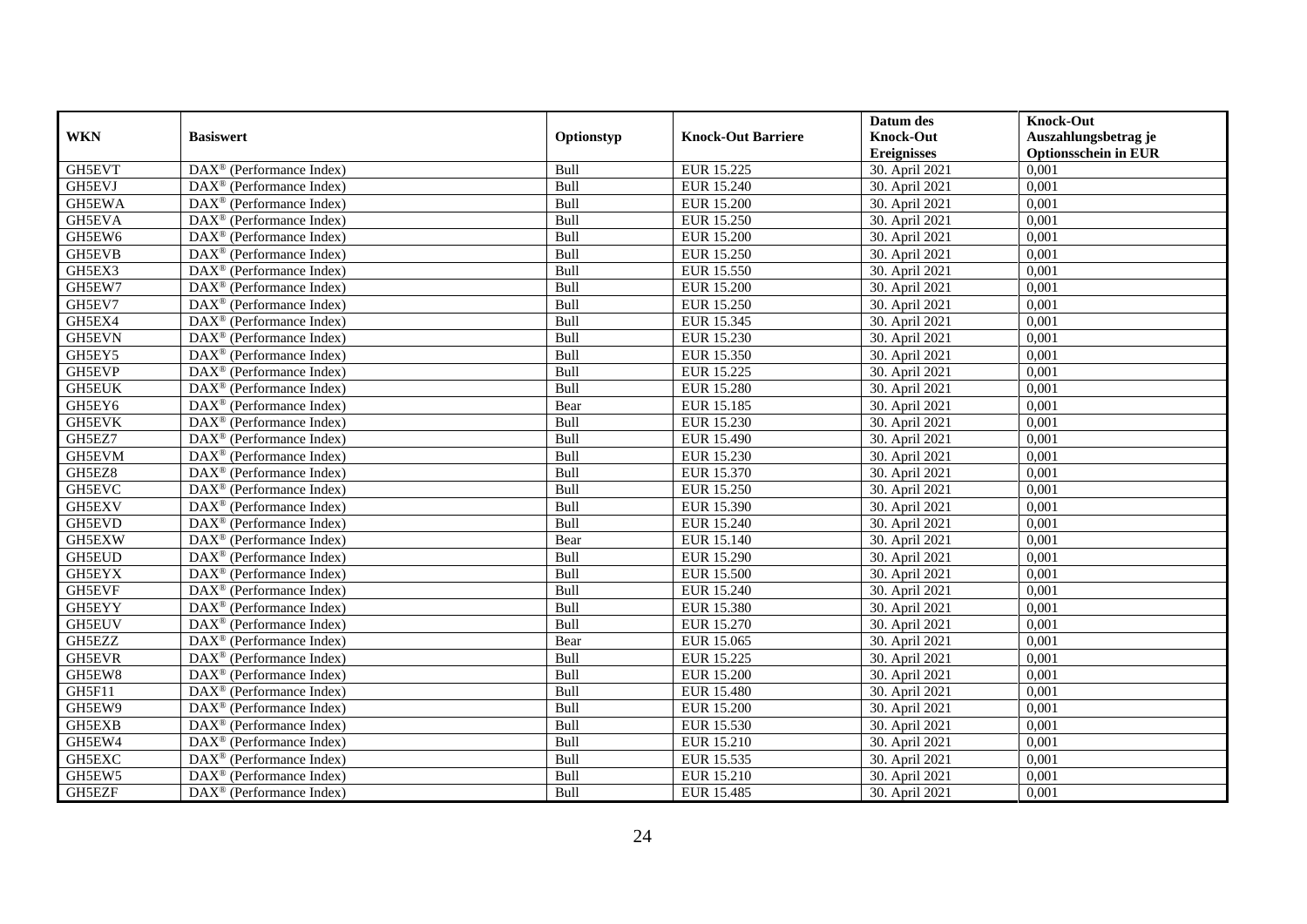|               |                                                              |            |                           | Datum des          | <b>Knock-Out</b>            |
|---------------|--------------------------------------------------------------|------------|---------------------------|--------------------|-----------------------------|
| <b>WKN</b>    | <b>Basiswert</b>                                             | Optionstyp | <b>Knock-Out Barriere</b> | <b>Knock-Out</b>   | Auszahlungsbetrag je        |
|               |                                                              |            |                           | <b>Ereignisses</b> | <b>Optionsschein in EUR</b> |
| GH5EVU        | DAX <sup>®</sup> (Performance Index)                         | Bull       | EUR 15.225                | 30. April 2021     | 0,001                       |
| GH5EZG        | $\text{DAX}^{\textcircled{p}}$ (Performance Index)           | Bull       | <b>EUR 15.590</b>         | 30. April 2021     | 0,001                       |
| GH5EVV        | DAX <sup>®</sup> (Performance Index)                         | Bull       | <b>EUR 15.220</b>         | 30. April 2021     | 0,001                       |
| GH5F0J        | $\text{DAX}^{\otimes}$ (Performance Index)                   | Bear       | EUR 15.075                | 30. April 2021     | 0,001                       |
| GH5EW0        | DAX <sup>®</sup> (Performance Index)                         | Bull       | EUR 15.220                | 30. April 2021     | 0,001                       |
| GH5EX7        | $\text{DAX}^{\textcircled{n}}$ (Performance Index)           | Bull       | EUR 15.415                | 30. April 2021     | 0,001                       |
| GH5EW1        | $\text{DAX}^{\textcircled{n}}$ (Performance Index)           | Bull       | EUR 15.210                | 30. April 2021     | 0,001                       |
| GH5EX8        | $DAX^{\otimes}$ (Performance Index)                          | Bull       | EUR 15.425                | 30. April 2021     | 0,001                       |
| GH5EVY        | $\text{DAX}^{\textcircled{p}}$ (Performance Index)           | Bull       | <b>EUR 15.220</b>         | 30. April 2021     | 0,001                       |
| GH5EY9        | $DAX^{\otimes}$ (Performance Index)                          | Bear       | EUR 15.190                | 30. April 2021     | 0,001                       |
| GH5EVZ        | DAX <sup>®</sup> (Performance Index)                         | Bull       | EUR 15.220                | 30. April 2021     | 0,001                       |
| GH5EYA        | $\overline{\text{DAX}^{\otimes}}$ (Performance Index)        | Bear       | EUR 15.195                | 30. April 2021     | 0,001                       |
| GH5EVX        | $\text{DAX}^{\textcircled{n}}$ (Performance Index)           | Bull       | <b>EUR 15.220</b>         | 30. April 2021     | 0,001                       |
| GH5EZB        | DAX <sup>®</sup> (Performance Index)                         | Bull       | EUR 15.310                | 30. April 2021     | 0,001                       |
| GH5EZC        | DAX <sup>®</sup> (Performance Index)                         | Bull       | EUR 15.540                | 30. April 2021     | 0,001                       |
| GH5F0D        | DAX <sup>®</sup> (Performance Index)                         | Bear       | EUR 15.010                | 30. April 2021     | 0,001                       |
| GH5F1G        | DAX <sup>®</sup> (Performance Index)                         | Bear       | EUR 15.210                | 30. April 2021     | 0,001                       |
| GH5EXK        | $\overline{\text{DAX}}^{\textcirc}$ (Performance Index)      | Bear       | EUR 15.110                | 30. April 2021     | 0,001                       |
| <b>GH5EXL</b> | $\overline{\text{DAX}}^{\textcircled{}}$ (Performance Index) | Bear       | EUR 15.115                | 30. April 2021     | 0,001                       |
| GH5EXM        | DAX <sup>®</sup> (Performance Index)                         | Bear       | EUR 15.125                | 30. April 2021     | 0,001                       |
| <b>GH5EZP</b> | DAX <sup>®</sup> (Performance Index)                         | Bear       | <b>EUR 15.100</b>         | 30. April 2021     | 0,001                       |
| GH5EZQ        | $\overline{\text{DAX}^{\otimes}}$ (Performance Index)        | Bear       | EUR 15.020                | 30. April 2021     | 0,001                       |
| <b>GH5EZR</b> | $\text{DAX}^{\circledast}$ (Performance Index)               | Bear       | EUR 15.025                | 30. April 2021     | 0,001                       |
| GH5F1U        | DAX <sup>®</sup> (Performance Index)                         | Bull       | EUR 15.330                | 30. April 2021     | 0,001                       |
| GH5F2W        | $\text{DAX}^{\textcircled{n}}$ (Performance Index)           | Bear       | EUR 15.070                | 30. April 2021     | 0,001                       |
| GH5EXT        | $\text{DAX}^{\otimes}$ (Performance Index)                   | Bull       | <b>EUR 15.600</b>         | 30. April 2021     | 0,001                       |
| <b>GH5EXU</b> | $\text{DAX}^{\circledast}$ (Performance Index)               | Bull       | EUR 15.575                | 30. April 2021     | 0,001                       |
| GH5EYV        | $\text{DAX}^{\textcircled{p}}$ (Performance Index)           | Bull       | EUR 15.545                | 30. April 2021     | 0.001                       |
| GH5EYW        | $\text{DAX}^{\textcircled{p}}$ (Performance Index)           | Bull       | EUR 15.555                | 30. April 2021     | 0,001                       |
| GH5EZX        | $DAX^{\otimes}$ (Performance Index)                          | Bear       | EUR 15.055                | 30. April 2021     | 0,001                       |
| GH5EZY        | DAX <sup>®</sup> (Performance Index)                         | Bear       | EUR 15.060                | 30. April 2021     | 0,001                       |
| GH5F0Z        | DAX <sup>®</sup> (Performance Index)                         | Bear       | <b>EUR 15.000</b>         | 30. April 2021     | 0.001                       |
| GH5EXD        | $\overline{\text{DAX}^{\otimes}}$ (Performance Index)        | Bull       | <b>EUR 15.520</b>         | 30. April 2021     | 0,001                       |
| GH5EXE        | DAX <sup>®</sup> (Performance Index)                         | Bull       | EUR 15.455                | 30. April 2021     | 0,001                       |
| GH5EZJ        | $\text{DAX}^{\textcircled{n}}$ (Performance Index)           | Bear       | EUR 15.085                | 30. April 2021     | 0,001                       |
| GH5EXR        | $\text{DAX}^{\textcircled{n}}$ (Performance Index)           | Bull       | <b>EUR 15.580</b>         | 30. April 2021     | 0,001                       |
| GH5EXS        | $\text{DAX}^{\otimes}$ (Performance Index)                   | Bull       | EUR 15.460                | 30. April 2021     | 0,001                       |
| GH5EYT        | DAX <sup>®</sup> (Performance Index)                         | Bull       | EUR 15.445                | 30. April 2021     | 0,001                       |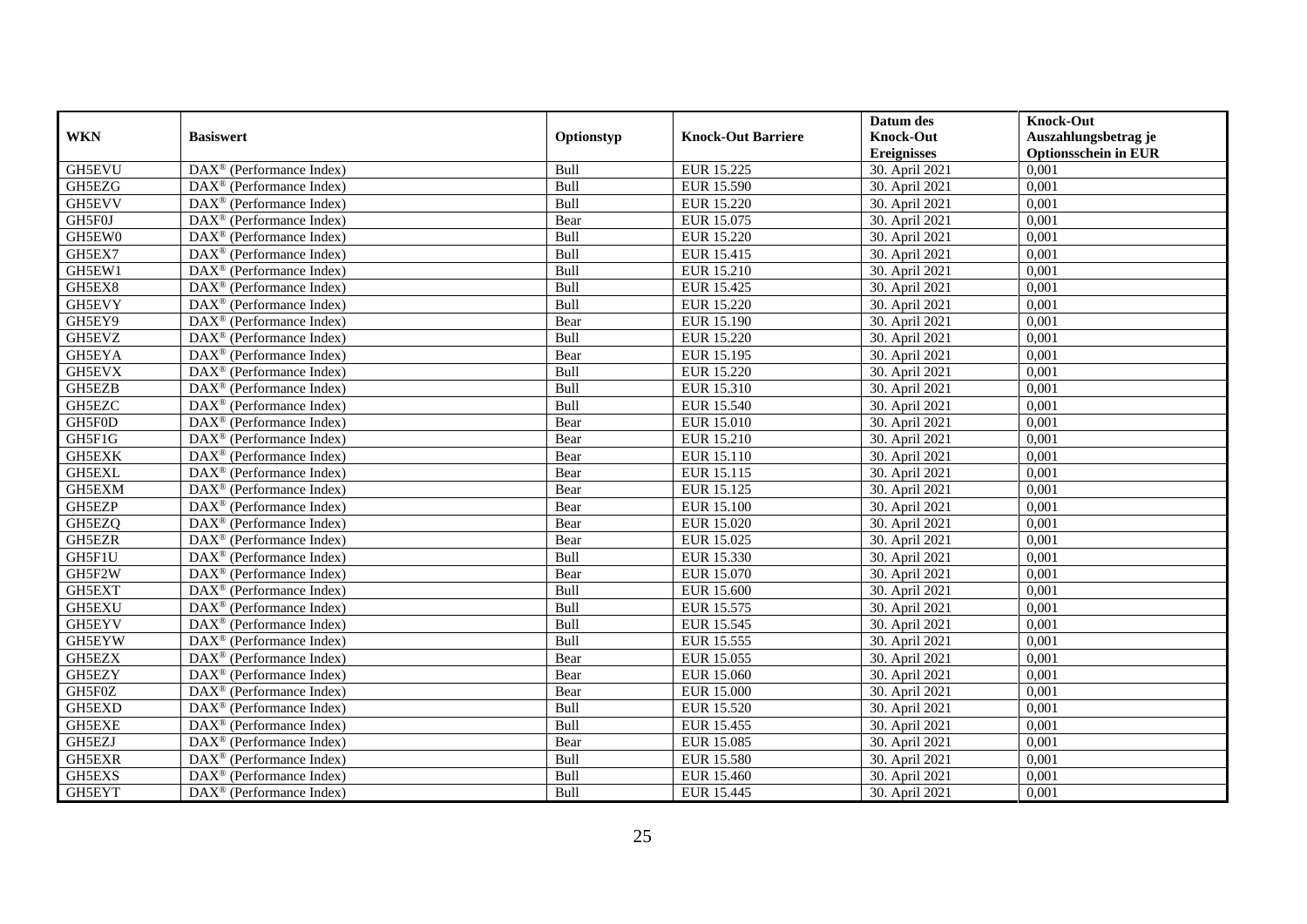|               |                                                              |            |                           | Datum des          | <b>Knock-Out</b>            |
|---------------|--------------------------------------------------------------|------------|---------------------------|--------------------|-----------------------------|
| <b>WKN</b>    | <b>Basiswert</b>                                             | Optionstyp | <b>Knock-Out Barriere</b> | <b>Knock-Out</b>   | Auszahlungsbetrag je        |
|               |                                                              |            |                           | <b>Ereignisses</b> | <b>Optionsschein in EUR</b> |
| GH5EZV        | DAX <sup>®</sup> (Performance Index)                         | Bear       | EUR 15.040                | 30. April 2021     | 0,001                       |
| GH5EZW        | $\text{DAX}^{\textcircled{p}}$ (Performance Index)           | Bear       | <b>EUR 15.050</b>         | 30. April 2021     | 0,001                       |
| GH5F0Y        | DAX <sup>®</sup> (Performance Index)                         | Bull       | EUR 15.335                | 30. April 2021     | 0,001                       |
| GH5EX9        | $\text{DAX}^{\otimes}$ (Performance Index)                   | Bull       | EUR 15.355                | 30. April 2021     | 0,001                       |
| GH5EXA        | DAX <sup>®</sup> (Performance Index)                         | Bull       | EUR 15.315                | 30. April 2021     | 0,001                       |
| GH5EYB        | $\text{DAX}^{\textcircled{n}}$ (Performance Index)           | Bear       | <b>EUR 15.200</b>         | 30. April 2021     | 0,001                       |
| GH5EYC        | $\text{DAX}^{\textcircled{n}}$ (Performance Index)           | Bear       | EUR 15.205                | 30. April 2021     | 0,001                       |
| GH5EZD        | $DAX^{\otimes}$ (Performance Index)                          | Bull       | EUR 15.565                | 30. April 2021     | 0,001                       |
| <b>GH5EZE</b> | $\text{DAX}^{\textcircled{D}}$ (Performance Index)           | Bull       | EUR 15.435                | 30. April 2021     | 0,001                       |
| GH5EX5        | $DAX^{\otimes}$ (Performance Index)                          | Bull       | <b>EUR 15.560</b>         | 30. April 2021     | 0,001                       |
| GH5EX6        | DAX <sup>®</sup> (Performance Index)                         | Bull       | EUR 15.510                | 30. April 2021     | 0,001                       |
| GH5EY7        | $\overline{\text{DAX}^{\otimes}}$ (Performance Index)        | Bull       | EUR 15.515                | 30. April 2021     | 0,001                       |
| GH5EY8        | $\text{DAX}^{\textcircled{n}}$ (Performance Index)           | Bear       | <b>EUR 15.180</b>         | 30. April 2021     | 0,001                       |
| GH5EZ9        | DAX <sup>®</sup> (Performance Index)                         | Bull       | EUR 15.585                | 30. April 2021     | 0,001                       |
| GH5EZA        | DAX <sup>®</sup> (Performance Index)                         | Bull       | EUR 15.325                | 30. April 2021     | 0,001                       |
| GH5F0B        | DAX <sup>®</sup> (Performance Index)                         | Bear       | EUR 15.015                | 30. April 2021     | 0,001                       |
| GH5F0C        | DAX <sup>®</sup> (Performance Index)                         | Bear       | EUR 15.005                | 30. April 2021     | 0,001                       |
| GH5F1D        | $\overline{\text{DAX}}^{\textcirc}$ (Performance Index)      | Bull       | EUR 15.450                | 30. April 2021     | 0,001                       |
| <b>GH5EXH</b> | $\overline{\text{DAX}}^{\textcircled{}}$ (Performance Index) | Bear       | EUR 15.105                | 30. April 2021     | 0,001                       |
| GH5EXJ        | DAX <sup>®</sup> (Performance Index)                         | Bear       | EUR 15.120                | 30. April 2021     | 0,001                       |
| GH5EZM        | DAX <sup>®</sup> (Performance Index)                         | Bear       | <b>EUR 15.090</b>         | 30. April 2021     | 0,001                       |
| GH5EVW        | $\overline{\text{DAX}^{\otimes}}$ (Performance Index)        | Bear       | <b>EUR 15.220</b>         | 30. April 2021     | 0,001                       |
| GH5EZN        | $\text{DAX}^{\circledast}$ (Performance Index)               | Bull       | EUR 15.430                | 30. April 2021     | 0,001                       |
| GH5F2U        | DAX <sup>®</sup> (Performance Index)                         | Bull       | EUR 15.305                | 30. April 2021     | 0,001                       |
| GH5EXX        | $\text{DAX}^{\textcircled{n}}$ (Performance Index)           | Bear       | EUR 15.135                | 30. April 2021     | 0,001                       |
| GH5EXY        | $\text{DAX}^{\otimes}$ (Performance Index)                   | Bear       | EUR 15.150                | 30. April 2021     | 0,001                       |
| GH5EYZ        | $\text{DAX}^{\circledast}$ (Performance Index)               | Bull       | EUR 15.570                | 30. April 2021     | 0,001                       |
| GH5EZ0        | $\text{DAX}^{\textcircled{D}}$ (Performance Index)           | Bull       | <b>EUR 15.595</b>         | 30. April 2021     | 0.001                       |
| GH5F01        | $\text{DAX}^{\textcircled{D}}$ (Performance Index)           | Bull       | EUR 15.475                | 30. April 2021     | 0,001                       |
| GH5F02        | $\text{DAX}^{\textcircled{D}}$ (Performance Index)           | Bull       | EUR 15.375                | 30. April 2021     | 0,001                       |
| <b>GH5EXN</b> | DAX <sup>®</sup> (Performance Index)                         | Bear       | EUR 15.130                | 30. April 2021     | 0,001                       |
| GH5EXP        | DAX <sup>®</sup> (Performance Index)                         | Bull       | <b>EUR 15.385</b>         | 30. April 2021     | 0.001                       |
| GH5EXQ        | $\overline{\text{DAX}^{\otimes}}$ (Performance Index)        | Bull       | <b>EUR 15.405</b>         | 30. April 2021     | 0,001                       |
| <b>GH5EZS</b> | DAX <sup>®</sup> (Performance Index)                         | Bear       | EUR 15.030                | 30. April 2021     | 0,001                       |
| GH5EZT        | $\text{DAX}^{\textcircled{n}}$ (Performance Index)           | Bear       | EUR 15.035                | 30. April 2021     | 0,001                       |
| GH5EZU        | $\text{DAX}^{\textcircled{n}}$ (Performance Index)           | Bear       | EUR 15.045                | 30. April 2021     | 0,001                       |
| GH5EX1        | $\text{DAX}^{\otimes}$ (Performance Index)                   | Bull       | EUR 15.395                | 30. April 2021     | 0,001                       |
| GH5EX2        | $\overline{\text{DAX}}^{\textcirc}$ (Performance Index)      | Bull       | EUR 15.495                | 30. April 2021     | 0,001                       |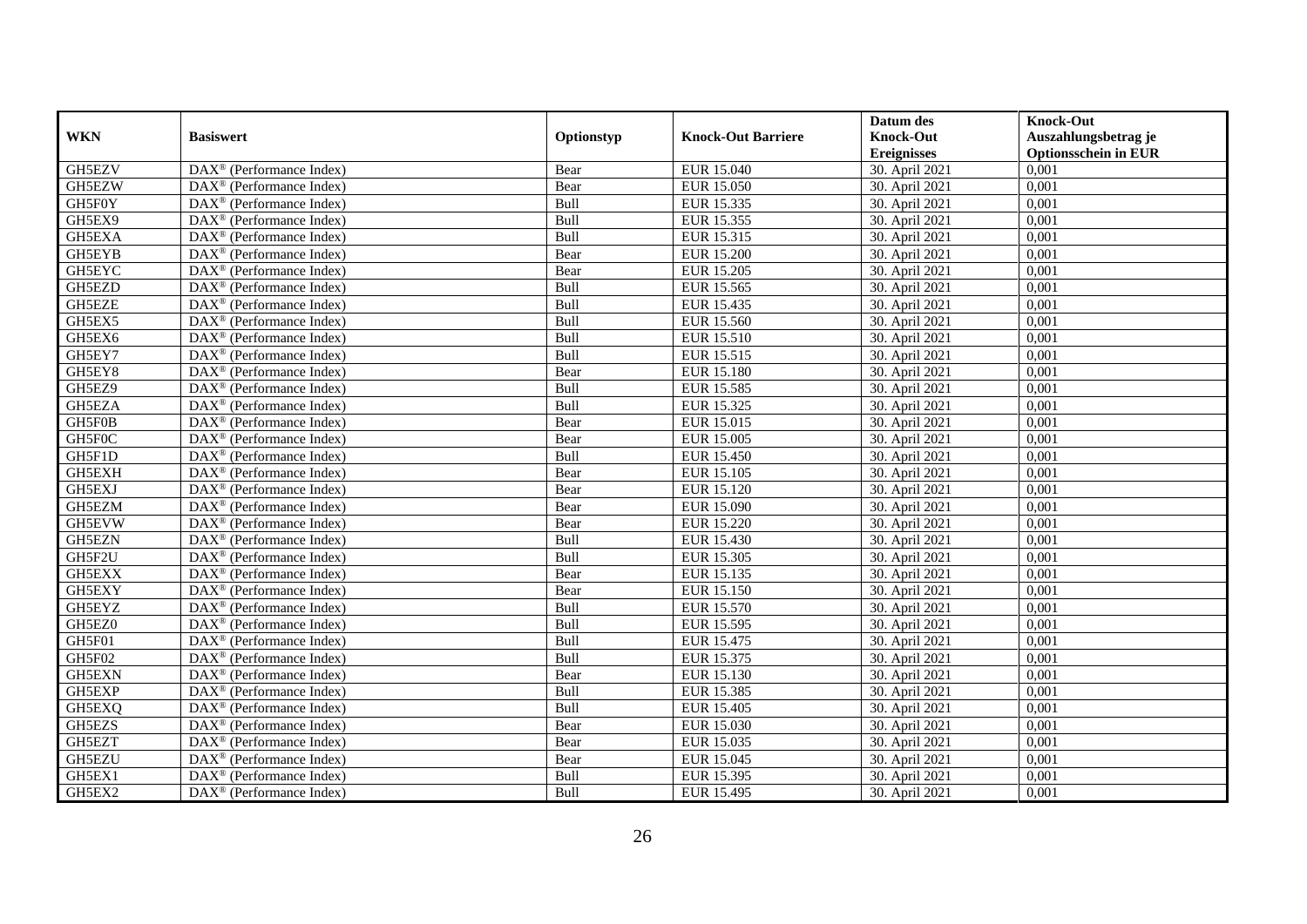|               |                                                                    |            |                           | Datum des          | <b>Knock-Out</b>            |
|---------------|--------------------------------------------------------------------|------------|---------------------------|--------------------|-----------------------------|
| <b>WKN</b>    | <b>Basiswert</b>                                                   | Optionstyp | <b>Knock-Out Barriere</b> | <b>Knock-Out</b>   | Auszahlungsbetrag je        |
|               |                                                                    |            |                           | <b>Ereignisses</b> | <b>Optionsschein in EUR</b> |
| GH5EY3        | DAX <sup>®</sup> (Performance Index)                               | Bear       | EUR 15.175                | 30. April 2021     | 0,001                       |
| GH5EY4        | $\text{DAX}^{\textcircled{n}}$ (Performance Index)                 | Bear       | EUR 15.160                | 30. April 2021     | 0,001                       |
| GH5EZ5        | DAX <sup>®</sup> (Performance Index)                               | Bull       | EUR 15.505                | 30. April 2021     | 0,001                       |
| GH5EZ6        | $\text{DAX}^{\otimes}$ (Performance Index)                         | Bull       | EUR 15.525                | 30. April 2021     | 0,001                       |
| GH5F07        | DAX <sup>®</sup> (Performance Index)                               | Bull       | EUR 15.340                | 30. April 2021     | 0,001                       |
| <b>GH5EXF</b> | $\text{DAX}^{\textcircled{p}}$ (Performance Index)                 | Bull       | EUR 15.420                | 30. April 2021     | 0,001                       |
| GH5EXG        | $DAX^{\otimes}$ (Performance Index)                                | Bull       | <b>EUR 15.300</b>         | 30. April 2021     | 0,001                       |
| GH5EZK        | DAX <sup>®</sup> (Performance Index)                               | Bear       | <b>EUR 15.080</b>         | 30. April 2021     | 0,001                       |
| GH5EZL        | $\text{DAX}^{\textcircled{n}}$ (Performance Index)                 | Bear       | EUR 15.095                | 30. April 2021     | 0,001                       |
| GH5EWZ        | $\text{DAX}^{\otimes}$ (Performance Index)                         | Bull       | <b>EUR 15.400</b>         | 30. April 2021     | 0,001                       |
| GH5EX0        | $\text{DAX}^{\textcircled{n}}$ (Performance Index)                 | Bull       | EUR 15.320                | 30. April 2021     | 0.001                       |
| GH5EY1        | DAX <sup>®</sup> (Performance Index)                               | Bear       | EUR 15.145                | 30. April 2021     | 0,001                       |
| GH5EY2        | DAX <sup>®</sup> (Performance Index)                               | Bear       | EUR 15.170                | 30. April 2021     | 0,001                       |
| GH5EZ3        | $\text{DAX}^{\textcircled{D}}$ (Performance Index)                 | Bull       | EUR 15.360                | 30. April 2021     | 0,001                       |
| GH5EZ4        | $\text{DAX}^{\otimes}$ (Performance Index)                         | Bull       | EUR 15.365                | 30. April 2021     | 0,001                       |
| GH5F06        | $\overline{\text{DAX}}^{\textcircled{}}$ (Performance Index)       | Bull       | EUR 15.465                | 30. April 2021     | 0,001                       |
| GH5F2A        | DAX <sup>®</sup> (Performance Index)                               | Bull       | EUR 15.440                | 30. April 2021     | 0,001                       |
| GH5EXZ        | $DAX^{\circledR}$ (Performance Index)                              | Bear       | EUR 15.155                | 30. April 2021     | 0,001                       |
| GH5EY0        | $\overline{\text{DAX}}^{\textcircled{}}$ (Performance Index)       | Bear       | EUR 15.165                | 30. April 2021     | 0,001                       |
| GH5EZ1        | DAX <sup>®</sup> (Performance Index)                               | Bull       | EUR 15.470                | 30. April 2021     | 0,001                       |
| GH5EZ2        | $\overline{\text{DAX}^{\otimes}}$ (Performance Index)              | Bull       | <b>EUR 15.410</b>         | 30. April 2021     | 0,001                       |
| GH5F36        | DAX <sup>®</sup> (Performance Index)/ X-DAX <sup>®</sup>           | Bear       | <b>EUR 15.220</b>         | 30. April 2021     | 0,001                       |
| GH5EYD        | DAX <sup>®</sup> (Performance Index)                               | Bear       | EUR 15.215                | 30. April 2021     | 0,001                       |
| GH5F3K        | DAX <sup>®</sup> (Performance Index)/ X-DAX <sup>®</sup>           | Bear       | EUR 15.215                | 30. April 2021     | 0,001                       |
| GH5EYF        | $DAX^{\circledR}$ (Performance Index)                              | Bear       | <b>EUR 15.220</b>         | 30. April 2021     | 0.001                       |
| GH4XT5        | Telefonica S.A.                                                    | Bear       | EUR 3,89503897            | 30. April 2021     | 0,001                       |
| GH5F3G        | DAX <sup>®</sup> (Performance Index)/ X-DAX <sup>®</sup>           | Bear       | EUR 15.225                | 30. April 2021     | 0,001                       |
| GH5EVQ        | $\text{DAX}^{\textcircled{p}}$ (Performance Index)                 | Bear       | <b>EUR 15.225</b>         | 30. April 2021     | 0,001                       |
| GH5EYE        | DAX <sup>®</sup> (Performance Index)                               | Bear       | <b>EUR 15.225</b>         | 30. April 2021     | 0,001                       |
| GH5F1X        | $\text{DAX}^{\circledast}$ (Performance Index)/ X-DAX <sup>®</sup> | Bear       | EUR 15.230                | 30. April 2021     | 0,001                       |
| GH5EVL        | $\text{DAX}^{\textcircled{n}}$ (Performance Index)                 | Bear       | EUR 15.230                | 30. April 2021     | 0,001                       |
| GH5F2H        | $\text{DAX}^{\circledast}$ (Performance Index)                     | Bear       | EUR 15.230                | 30. April 2021     | 0.001                       |
| GH45CE        | Lonza Group AG                                                     | Bear       | CHF 574,97446588          | 30. April 2021     | 0,001                       |
| GH3NGV        | Banco Santander S.A.                                               | Bear       | EUR 3,18690914            | 30. April 2021     | 0,001                       |
| <b>GH2ZVU</b> | Deutsche Bank AG                                                   | Bear       | EUR 11,68718654           | 30. April 2021     | 0,001                       |
| GH5F1Z        | DAX <sup>®</sup> (Performance Index)/ X-DAX <sup>®</sup>           | Bear       | EUR 15.235                | 30. April 2021     | 0,001                       |
| GH5EYG        | $\text{DAX}^{\circledast}$ (Performance Index)                     | Bear       | EUR 15.235                | 30. April 2021     | 0,001                       |
| GH5E92        | 1 Feinunze Palladium, Feinheit mind. 0,9995                        | Bear       | USD 2.977,051             | 30. April 2021     | 0,001                       |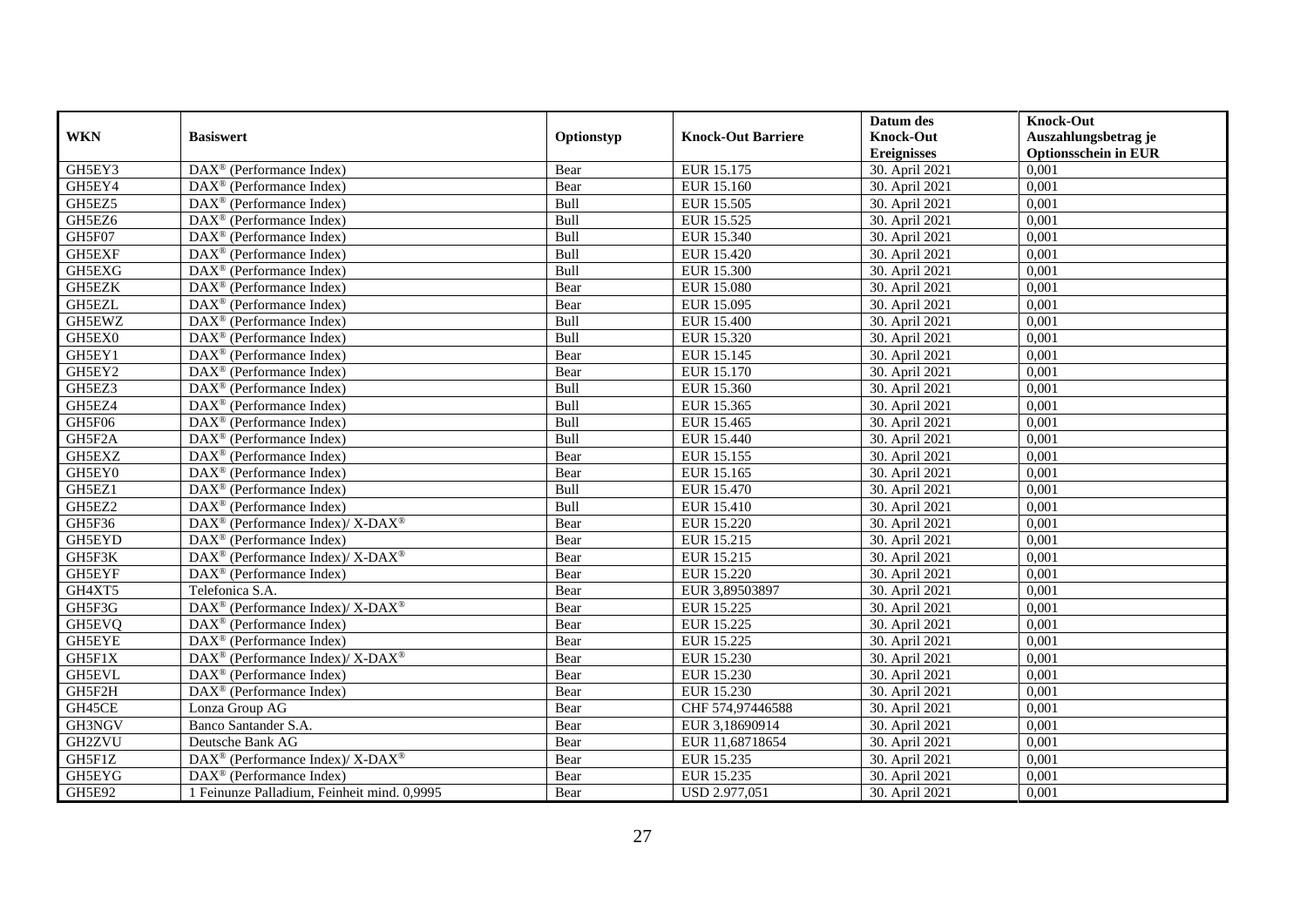| <b>WKN</b>    | <b>Basiswert</b>                                                    | Optionstyp | <b>Knock-Out Barriere</b> | Datum des<br><b>Knock-Out</b> | <b>Knock-Out</b><br>Auszahlungsbetrag je |
|---------------|---------------------------------------------------------------------|------------|---------------------------|-------------------------------|------------------------------------------|
|               |                                                                     |            |                           | <b>Ereignisses</b>            | <b>Optionsschein in EUR</b>              |
| GH59EK        | 1 Feinunze Palladium, Feinheit mind. 0,9995                         | Bear       | USD 2.988,712             | 30. April 2021                | 0,001                                    |
| GH5E8N        | Baver AG                                                            | Bear       | <b>EUR 54</b>             | 30. April 2021                | 0,001                                    |
| GH51G8        | Shop Apotheke Europe NV                                             | Bull       | EUR 173,364               | 30. April 2021                | 0,001                                    |
| GC9X4D        | Grupo Ferrovial SA                                                  | Bear       | EUR 23,768                | 30. April 2021                | 0,001                                    |
| GH4T2D        | Shop Apotheke Europe NV                                             | Bull       | EUR 172,302               | 30. April 2021                | 0,001                                    |
| GH3044        | Prosus NV                                                           | Bull       | EUR 89,75667136           | 30. April 2021                | 0,001                                    |
| GH0Y3Q        | Fresenius Medical Care AG & Co. KGaA                                | Bear       | EUR 66,29968496           | 30. April 2021                | 0,001                                    |
| GH5489        | Zalando SE                                                          | Bull       | EUR 87,20459918           | 30. April 2021                | 0,001                                    |
| GH4BX3        | <b>RWE AG</b>                                                       | Bull       | EUR 31,48687322           | 30. April 2021                | 0,001                                    |
| GH5488        | Zalando SE                                                          | Bull       | EUR 87,65519132           | 30. April 2021                | 0,001                                    |
| GC57H8        | Kering                                                              | Bear       | EUR 669,64913157          | 30. April 2021                | 0,001                                    |
| GF6LDD        | Fresenius SE & Co KGaA                                              | Bear       | EUR 40,63104542           | 30. April 2021                | 0,001                                    |
| GH3X9Q        | Schindler Holding AG                                                | Bull       | CHF 267,59306689          | 30. April 2021                | 0,001                                    |
| GH5A5K        | <b>SAP SE</b>                                                       | Bull       | EUR 117,36343573          | 30. April 2021                | 0,001                                    |
| GH3X9N        | Schindler Holding AG                                                | Bull       | CHF 263,47424621          | 30. April 2021                | 0,001                                    |
| GH5EWB        | DAX <sup>®</sup> (Performance Index)                                | Bull       | EUR 15.190                | 30. April 2021                | 0,001                                    |
| GH5EWC        | DAX <sup>®</sup> (Performance Index)                                | Bull       | EUR 15.190                | 30. April 2021                | 0,001                                    |
| GH5EWD        | DAX <sup>®</sup> (Performance Index)                                | Bull       | EUR 15.190                | 30. April 2021                | 0,001                                    |
| <b>GH547U</b> | MTU Aero Engines AG                                                 | Bear       | EUR 207,09901351          | 30. April 2021                | 0,001                                    |
| GH4VTX        | AtoS                                                                | Bull       | EUR 56,53350768           | 30. April 2021                | 0,001                                    |
| GH5EWE        | DAX <sup>®</sup> (Performance Index)                                | Bull       | EUR 15.190                | 30. April 2021                | 0,001                                    |
| <b>GH547W</b> | MTU Aero Engines AG                                                 | Bear       | EUR 208,06802631          | 30. April 2021                | 0.001                                    |
| GH5EWF        | DAX <sup>®</sup> (Performance Index)                                | Bull       | EUR 15.190                | 30. April 2021                | 0,001                                    |
| GH5E93        | 1 Feinunze Palladium, Feinheit mind. 0,9995                         | Bear       | USD 2.998,949             | 30. April 2021                | 0,001                                    |
| GH5483        | MTU Aero Engines AG                                                 | Bear       | EUR 210,00605192          | 30. April 2021                | 0,001                                    |
| GH5E97        | 1 Feinunze Palladium, Feinheit mind. 0,9995                         | Bear       | USD 3.006,246             | 30. April 2021                | 0,001                                    |
| <b>GH547A</b> | MTU Aero Engines AG                                                 | Bear       | EUR 211,94407751          | 30. April 2021                | 0,001                                    |
| GH1B6B        | MTU Aero Engines AG                                                 | Bear       | EUR 212,5393912           | 30. April 2021                | 0,001                                    |
| GH5478        | MTU Aero Engines AG                                                 | Bear       | EUR 210,97506471          | 30. April 2021                | 0,001                                    |
| GH3KUQ        | Roche Holding AG                                                    | Bull       | CHF 299,06840797          | 30. April 2021                | 0.001                                    |
| <b>GH549D</b> | MTU Aero Engines AG                                                 | Bear       | EUR 209,0370391           | 30. April 2021                | 0,001                                    |
| GH45D9        | <b>Unilever PLC</b>                                                 | Bear       | GBP 42,48599238           | 30. April 2021                | 0,001                                    |
| GH5E9K        | NYMEX Light, Sweet Crude Oil Future (Generic Front<br>Month Future) | Bull       | <b>USD 63,83</b>          | 30. April 2021                | 0,001                                    |
| GH5E9P        | ICE Brent Crude Oil Future (Generic Front Month<br>Future)          | Bull       | <b>USD 66,97</b>          | 30. April 2021                | 0,001                                    |
| GH1B6C        | MTU Aero Engines AG                                                 | Bear       | EUR 213,54917997          | 30. April 2021                | 0,001                                    |
| <b>GH548D</b> | Zalando SE                                                          | Bull       | EUR 86,73398072           | 30. April 2021                | 0,001                                    |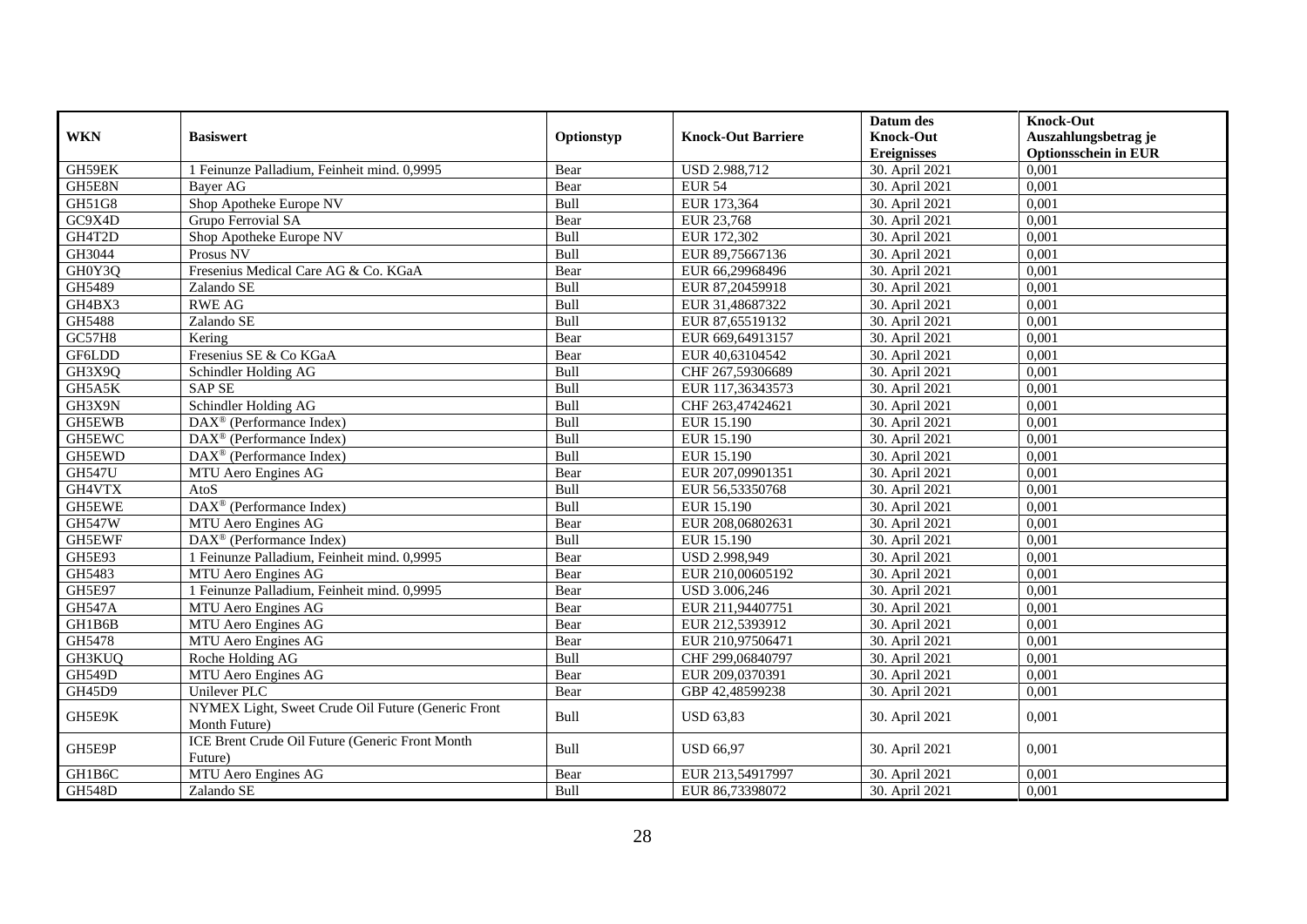|               |                                                                     |            |                           | Datum des                              | <b>Knock-Out</b>                                    |
|---------------|---------------------------------------------------------------------|------------|---------------------------|----------------------------------------|-----------------------------------------------------|
| <b>WKN</b>    | <b>Basiswert</b>                                                    | Optionstyp | <b>Knock-Out Barriere</b> | <b>Knock-Out</b><br><b>Ereignisses</b> | Auszahlungsbetrag je<br><b>Optionsschein in EUR</b> |
| GH5A39        | Givaudan SA                                                         | Bull       | CHF 3.816,67042176        | 30. April 2021                         | 0,001                                               |
| GH51GB        | Shop Apotheke Europe NV                                             | Bull       | EUR 170,156               | 30. April 2021                         | 0,001                                               |
| GH5E4V        | <b>Starbucks Corporation</b>                                        | Bear       | <b>USD 114,81</b>         | 30. April 2021                         | 0,001                                               |
| GH5E5S        | Centene Corp                                                        | Bear       | <b>USD 60,23</b>          | 30. April 2021                         | 0,001                                               |
| GH51GW        | Shop Apotheke Europe NV                                             | Bull       | EUR 168,836               | 30. April 2021                         | 0,001                                               |
| GH5E63        | <b>Starbucks Corporation</b>                                        | Bear       | <b>USD 114,25</b>         | 30. April 2021                         | 0,001                                               |
| GF9X8E        | Deutsche Bank AG                                                    | Bear       | EUR 11,75323387           | 30. April 2021                         | 0,001                                               |
| GH45CF        | Lonza Group AG                                                      | Bear       | CHF 580,75210255          | 30. April 2021                         | 0,001                                               |
| GH3UTU        | $K+SAG$                                                             | Bear       | EUR 9,35349611            | 30. April 2021                         | 0.001                                               |
| GC774M        | Aon PLC                                                             | Bear       | USD 245,41587069          | 30. April 2021                         | 0,001                                               |
| GH2PSH        | Aon PLC                                                             | Bear       | USD 243,28836919          | 30. April 2021                         | 0,001                                               |
| GC77TU        | Marsh & McLennan Companies Inc                                      | Bear       | USD 136,48163181          | 30. April 2021                         | 0,001                                               |
| GC9X9K        | Aon PLC                                                             | Bear       | USD 240,26058712          | 30. April 2021                         | 0,001                                               |
| GH2V20        | Aon PLC                                                             | Bear       | USD 247,61920204          | 30. April 2021                         | 0,001                                               |
| GH2PSF        | Aon PLC                                                             | Bear       | USD 249,33032448          | 30. April 2021                         | 0,001                                               |
| GH4BX9        | Tesla Inc                                                           | Bull       | USD 667,8172649           | 30. April 2021                         | 0,001                                               |
| GH5E9Q        | ICE Brent Crude Oil Future (Generic Front Month<br>Future)          | Bull       | <b>USD 66,47</b>          | 30. April 2021                         | 0,001                                               |
| GH5E9L        | NYMEX Light, Sweet Crude Oil Future (Generic Front<br>Month Future) | Bull       | <b>USD 63,33</b>          | 30. April 2021                         | 0,001                                               |
| GH5E7V        | Kinder Morgan Inc.                                                  | Bull       | <b>USD 17,17</b>          | 30. April 2021                         | 0.001                                               |
| GH4T7B        | Illinois Tool Works Inc.                                            | Bear       | USD 234,43298556          | 30. April 2021                         | 0,001                                               |
| GH4JZT        | Twitter, Inc.                                                       | Bull       | USD 59,56982735           | 30. April 2021                         | 0,001                                               |
| GH5CMY        | Plug Power Inc                                                      | Bull       | USD 27,86818214           | 30. April 2021                         | 0,001                                               |
| GH3A4W        | The Clorox Company                                                  | Bull       | USD 180,00026528          | 30. April 2021                         | 0,001                                               |
| GH5ET6        | Dow Jones Industrial Average <sup>®</sup> Index                     | Bear       | <b>USD 33.950</b>         | 30. April 2021                         | 0,001                                               |
| GH5CMA        | Plug Power Inc                                                      | Bull       | USD 27,72814102           | 30. April 2021                         | 0.001                                               |
| GH4K0G        | Twitter, Inc.                                                       | Bull       | USD 60,11237595           | 30. April 2021                         | 0,001                                               |
| GH5ET7        | Dow Jones Industrial Average® Index                                 | Bear       | <b>USD 33.950</b>         | 30. April 2021                         | 0,001                                               |
| GH3A4V        | The Clorox Company                                                  | Bull       | USD 178,00155259          | 30. April 2021                         | 0,001                                               |
| GH5CLJ        | BioNTech SE - ADR                                                   | Bear       | USD 185,00925173          | 30. April 2021                         | 0,001                                               |
| GH5CP2        | NIO Inc                                                             | Bull       | USD 38,33125411           | 30. April 2021                         | 0,001                                               |
| <b>GH5ETA</b> | Dow Jones Industrial Average <sup>®</sup> Index                     | Bear       | USD 33.840                | 30. April 2021                         | 0.001                                               |
| GH4K09        | Twitter, Inc.                                                       | Bull       | USD 62,17205123           | 30. April 2021                         | 0,001                                               |
| <b>GH5CLK</b> | <b>BioNTech SE - ADR</b>                                            | Bear       | USD 185,87906015          | 30. April 2021                         | 0,001                                               |
| GH5ETB        | Dow Jones Industrial Average <sup>®</sup> Index                     | Bear       | <b>USD 33.840</b>         | 30. April 2021                         | 0,001                                               |
| GH3NP2        | Eiffage S.A.                                                        | Bear       | EUR 91,606                | 30. April 2021                         | 0,001                                               |
| GH5CNZ        | NIO Inc                                                             | Bull       | USD 38,54131578           | 30. April 2021                         | 0,001                                               |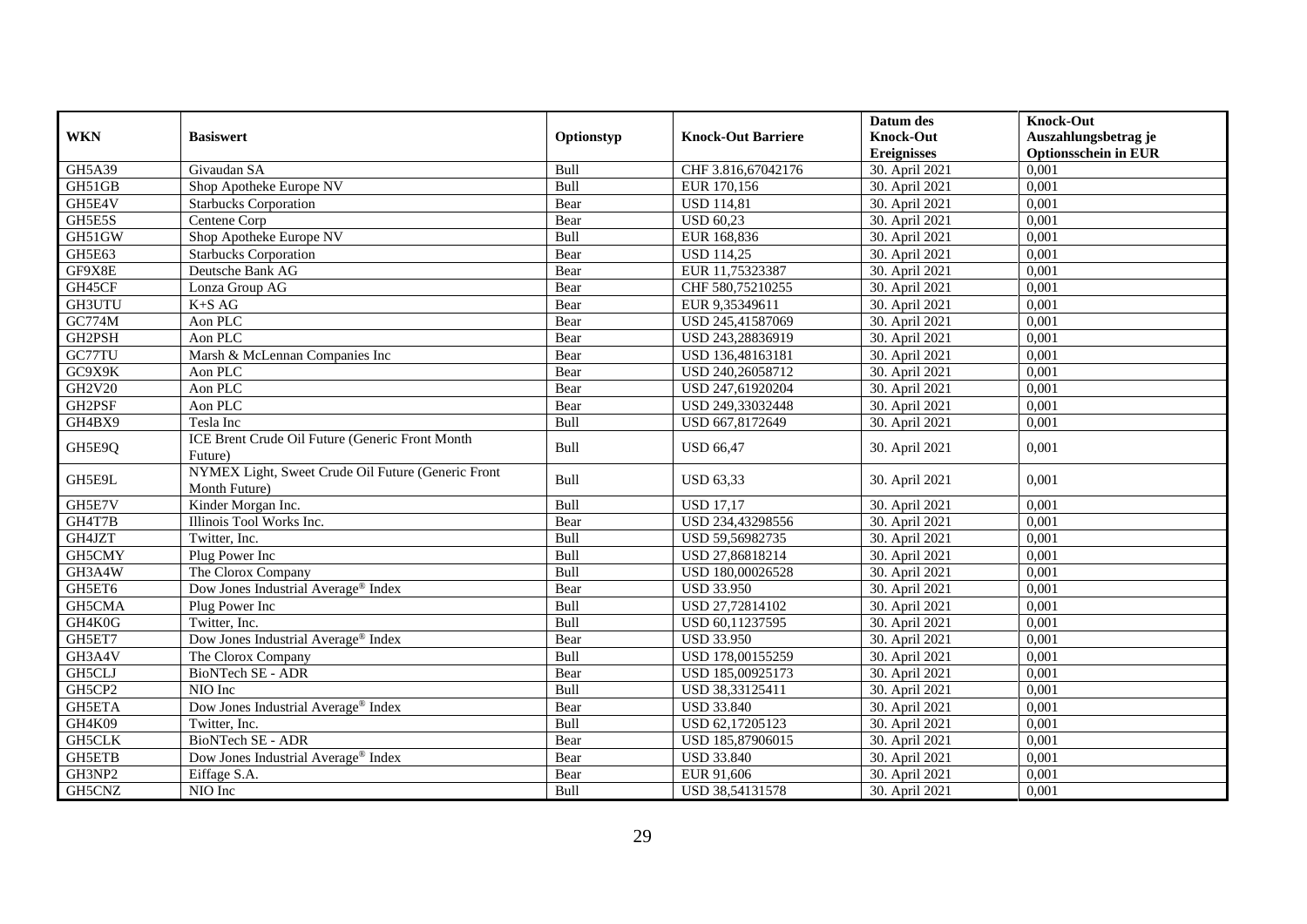|               |                                          |            |                           | Datum des                              | <b>Knock-Out</b>                                    |
|---------------|------------------------------------------|------------|---------------------------|----------------------------------------|-----------------------------------------------------|
| <b>WKN</b>    | <b>Basiswert</b>                         | Optionstyp | <b>Knock-Out Barriere</b> | <b>Knock-Out</b><br><b>Ereignisses</b> | Auszahlungsbetrag je<br><b>Optionsschein in EUR</b> |
| GH4K0A        | Twitter, Inc.                            | Bull       | USD 61,01662365           | 30. April 2021                         | 0,001                                               |
| GH5ET8        | Dow Jones Industrial Average® Index      | Bear       | <b>USD 33.850</b>         | 30. April 2021                         | 0,001                                               |
| GH5CP4        | NIO Inc                                  | Bull       | USD 37,9211337            | 30. April 2021                         | 0,001                                               |
| GH5ET9        | Dow Jones Industrial Average® Index      | Bear       | <b>USD 33.850</b>         | 30. April 2021                         | 0,001                                               |
| GH4K1P        | Twitter, Inc.                            | Bull       | USD 63,337526             | 30. April 2021                         | 0,001                                               |
| GH5CPA        | NIO Inc                                  | Bull       | USD 37,71107202           | 30. April 2021                         | 0,001                                               |
| GH1676        | Twitter, Inc.                            | Bull       | USD 56,62960989           | 30. April 2021                         | 0,001                                               |
| GH5CP6        | NIO Inc                                  | Bull       | USD 38,12119244           | 30. April 2021                         | 0,001                                               |
| GH5EWN        | NASDAQ-100 Index®                        | Bull       | <b>USD 13.900</b>         | 30. April 2021                         | 0,001                                               |
| GH1677        | Twitter, Inc.                            | Bull       | USD 55,87604201           | 30. April 2021                         | 0,001                                               |
| GH5EWP        | NASDAQ-100 Index®                        | Bull       | <b>USD 13.900</b>         | 30. April 2021                         | 0,001                                               |
| GH4K0B        | Twitter, Inc.                            | Bull       | USD 61,79025776           | 30. April 2021                         | 0,001                                               |
| GH4K0C        | Twitter, Inc.                            | Bull       | USD 60,5845942            | 30. April 2021                         | 0,001                                               |
| GH5EWV        | S&P 500 <sup>®</sup> Index               | Bear       | <b>USD 4.197,5</b>        | 30. April 2021                         | 0,001                                               |
| GH4K0D        | Twitter, Inc.                            | Bull       | USD 61,3984171            | 30. April 2021                         | 0,001                                               |
| GH5EWW        | S&P 500 <sup>®</sup> Index               | Bear       | $USD\,4.197,5$            | 30. April 2021                         | 0,001                                               |
| <b>GH5E98</b> | 1 Feinunze Platin, Feinheit mind. 0,9995 | Bear       | USD 1.226,375             | 30. April 2021                         | 0,001                                               |
| GH5EWX        | $S\&P 500^{\circ}$ Index                 | Bear       | <b>USD 4.195</b>          | 30. April 2021                         | 0,001                                               |
| GH4K05        | Twitter, Inc.                            | Bull       | USD 63,71931948           | 30. April 2021                         | 0,001                                               |
| GH5EWY        | S&P 500 <sup>®</sup> Index               | Bear       | <b>USD 4.195</b>          | 30. April 2021                         | 0,001                                               |
| GH27EF        | Twitter, Inc.                            | Bull       | USD 58,70666716           | 30. April 2021                         | 0,001                                               |
| GH4K06        | Twitter, Inc.                            | Bull       | USD 62,94568533           | 30. April 2021                         | 0,001                                               |
| GH4K07        | Twitter, Inc.                            | Bull       | USD 62,56389188           | 30. April 2021                         | 0,001                                               |
| GH1673        | Twitter, Inc.                            | Bull       | USD 56,25282597           | 30. April 2021                         | 0,001                                               |
| GF6LB7        | Fresenius SE & Co KGaA                   | Bear       | EUR 40,82681052           | 30. April 2021                         | 0,001                                               |
| GH55RL        | AstraZeneca Plc                          | Bear       | GBP 78,41498845           | 30. April 2021                         | 0,001                                               |
| GH1KW7        | Alexion Pharmaceuticals, Inc.            | Bear       | USD 171,85173315          | 30. April 2021                         | 0,001                                               |
| GH0J3P        | Amazon.com, Inc.                         | Bear       | USD 3.531,32209984        | 30. April 2021                         | 0,001                                               |
| GH5EWJ        | NASDAQ-100 Index®                        | Bear       | <b>USD 13.920</b>         | 30. April 2021                         | 0,001                                               |
| GH5EVE        | DAX <sup>®</sup> (Performance Index)     | Bear       | EUR 15.240                | 30. April 2021                         | 0,001                                               |
| GH5EWK        | NASDAQ-100 Index®                        | Bear       | <b>USD 13.920</b>         | 30. April 2021                         | 0,001                                               |
| GH5EWL        | NASDAQ-100 Index®                        | Bear       | <b>USD 13.910</b>         | 30. April 2021                         | 0,001                                               |
| GH5EWM        | NASDAQ-100 Index®                        | Bear       | <b>USD 13.910</b>         | 30. April 2021                         | 0,001                                               |
| GH4BS0        | Zoetis Inc                               | Bear       | USD 174,81257302          | 30. April 2021                         | 0,001                                               |
| GH3UNJ        | MorphoSys AG                             | Bear       | EUR 78,56099447           | 30. April 2021                         | 0,001                                               |
| GH55U4        | Southwest Airlines Co                    | Bear       | USD 62,88971819           | 30. April 2021                         | 0,001                                               |
| <b>GF0YYC</b> | Amazon.com, Inc.                         | Bear       | USD 3.550,86864642        | 30. April 2021                         | 0,001                                               |
| GH5CLM        | BioNTech SE - ADR                        | Bear       | USD 189,34829605          | 30. April 2021                         | 0,001                                               |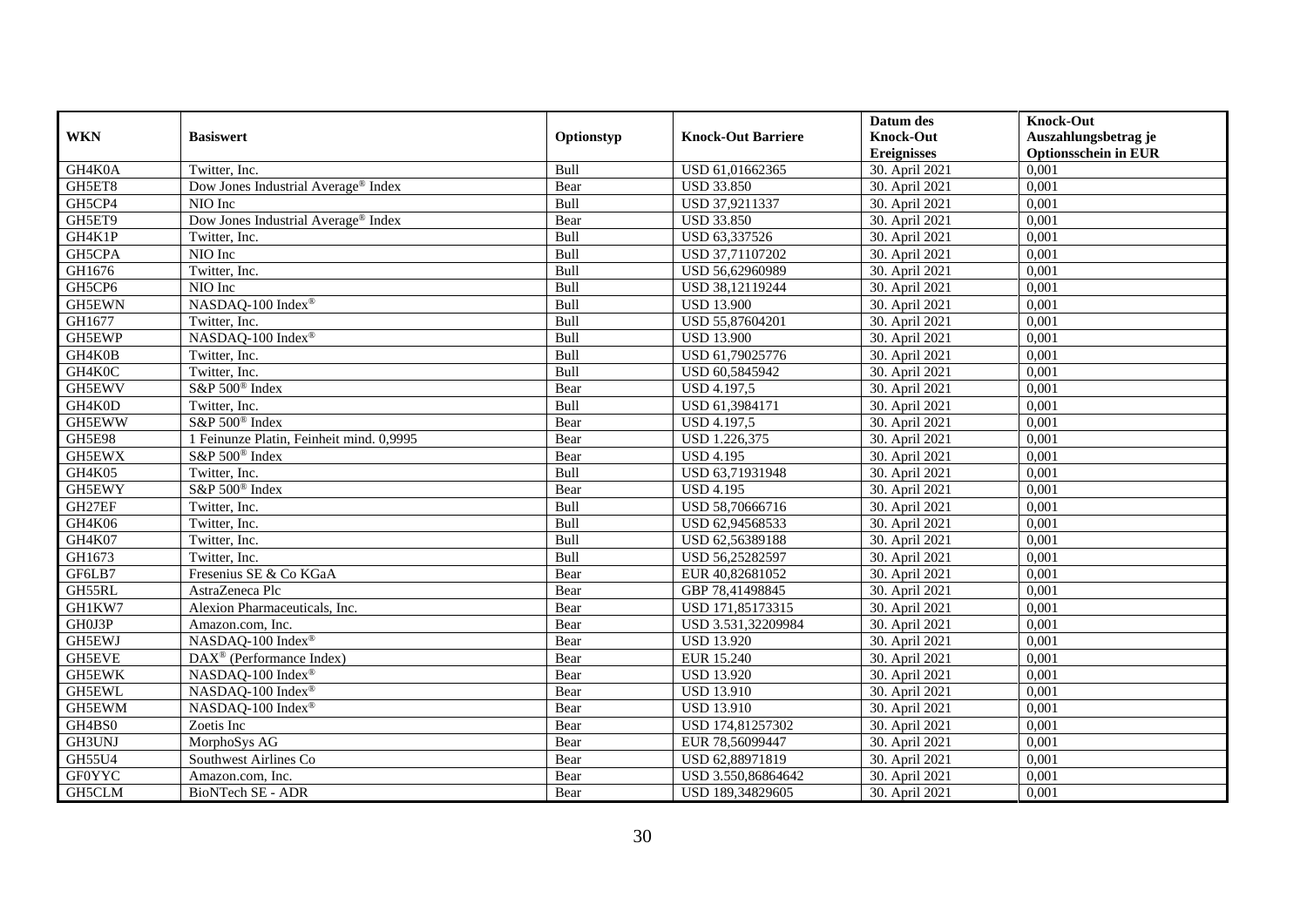|               |                                                          |            |                           | Datum des          | <b>Knock-Out</b>            |
|---------------|----------------------------------------------------------|------------|---------------------------|--------------------|-----------------------------|
| <b>WKN</b>    | <b>Basiswert</b>                                         | Optionstyp | <b>Knock-Out Barriere</b> | <b>Knock-Out</b>   | Auszahlungsbetrag je        |
|               |                                                          |            |                           | <b>Ereignisses</b> | <b>Optionsschein in EUR</b> |
| GH4K44        | BioNTech SE - ADR                                        | Bear       | USD 188,35687639          | 30. April 2021     | 0,001                       |
| <b>GH5CLP</b> | BioNTech SE - ADR                                        | Bear       | USD 187,6086792           | 30. April 2021     | 0,001                       |
| GH5CQV        | BioNTech SE - ADR                                        | Bear       | USD 188,47848763          | 30. April 2021     | 0,001                       |
| GH5CLL        | BioNTech SE - ADR                                        | Bear       | USD 186,74886858          | 30. April 2021     | 0,001                       |
| GH5CH6        | Lockheed Martin Corporation                              | Bear       | USD 381,88833515          | 30. April 2021     | 0,001                       |
| GH47RT        | Northrop Grumman Corporation                             | Bear       | USD 356,03577285          | 30. April 2021     | 0,001                       |
| GH5E4F        | Centene Corp                                             | Bear       | <b>USD 60.56</b>          | 30. April 2021     | 0,001                       |
| GH5F3Z        | DAX <sup>®</sup> (Performance Index)/ X-DAX <sup>®</sup> | Bear       | EUR 15.240                | 30. April 2021     | 0,001                       |
| GH5EYH        | DAX <sup>®</sup> (Performance Index)                     | Bear       | <b>EUR 15.240</b>         | 30. April 2021     | 0,001                       |
| GH2PLE        | Evotec AG                                                | Bear       | EUR 34,89440336           | 30. April 2021     | 0,001                       |
| <b>GH5E52</b> | Centene Corp                                             | Bear       | <b>USD 60,88</b>          | 30. April 2021     | 0,001                       |
| GH5CLN        | BioNTech SE - ADR                                        | Bear       | USD 191,06791731          | 30. April 2021     | 0,001                       |
| <b>GH5ETC</b> | Dow Jones Industrial Average® Index                      | Bull       | <b>USD 33.820</b>         | 30. April 2021     | 0,001                       |
| GH5EWG        | NASDAO-100 Index <sup>®</sup>                            | Bear       | <b>USD 13.930</b>         | 30. April 2021     | 0.001                       |
| GH3UNE        | MorphoSys AG                                             | Bear       | EUR 78,93850051           | 30. April 2021     | 0,001                       |
| <b>GH5CKS</b> | <b>BioNTech SE - ADR</b>                                 | Bear       | USD 193,0974703           | 30. April 2021     | 0,001                       |
| GH5ETD        | Dow Jones Industrial Average® Index                      | Bull       | <b>USD 33.820</b>         | 30. April 2021     | 0,001                       |
| GH5CSZ        | Netflix, Inc.                                            | Bear       | USD 513,52543625          | 30. April 2021     | 0,001                       |
| <b>GH5EWH</b> | NASDAQ-100 Index®                                        | Bear       | <b>USD 13.930</b>         | 30. April 2021     | 0,001                       |
| GH5CLQ        | BioNTech SE - ADR                                        | Bear       | USD 190,20810668          | 30. April 2021     | 0,001                       |
| GH3UNF        | MorphoSys AG                                             | Bear       | EUR 79,32594094           | 30. April 2021     | 0,001                       |
| <b>GH5CLR</b> | <b>BioNTech SE - ADR</b>                                 | Bear       | USD 192,02770591          | 30. April 2021     | 0,001                       |
| GH5CT3        | Netflix, Inc.                                            | Bear       | USD 510,9958528           | 30. April 2021     | 0,001                       |
| GH5A4J        | Kone OYJ                                                 | Bull       | EUR 65,73598953           | 30. April 2021     | 0,001                       |
| GH50X4        | GBP/USD (WM-Fixing)                                      | Bull       | USD 1,38216               | 30. April 2021     | 0,001                       |
| <b>GH5E48</b> | Centene Corp                                             | Bear       | <b>USD 61,2</b>           | 30. April 2021     | 0,001                       |
| <b>GH5A71</b> | <b>SAP SE</b>                                            | Bull       | EUR 116,76326474          | 30. April 2021     | 0,001                       |
| GF3SXB        | Aon PLC                                                  | Bear       | USD 253,99297806          | 30. April 2021     | 0,001                       |
| <b>GFOMSJ</b> | adidas AG                                                | Bull       | EUR 256,71556819          | 30. April 2021     | 0,001                       |
| GH3X1H        | Temenos Group AG                                         | Bull       | CHF 134,21255346          | 30. April 2021     | 0,001                       |
| GH5E4J        | United Parcel Service, Inc.                              | Bear       | <b>USD 203,77</b>         | 30. April 2021     | 0,001                       |
| GH4MLA        | TAL Education Group                                      | Bull       | USD 56,78214013           | 30. April 2021     | 0,001                       |
| GH5E4N        | United Parcel Service, Inc.                              | Bear       | <b>USD 204,78</b>         | 30. April 2021     | 0,001                       |
| GH4BPB        | Waste Management, Inc.                                   | Bear       | USD 137,91602717          | 30. April 2021     | 0,001                       |
| GH5E61        | Centene Corp                                             | Bear       | <b>USD 61,52</b>          | 30. April 2021     | 0,001                       |
| GH5E5X        | Centene Corp                                             | Bear       | <b>USD 61,84</b>          | 30. April 2021     | 0,001                       |
| GH5CKT        | Duke Energy Corporation                                  | Bear       | USD 100,31323606          | 30. April 2021     | 0,001                       |
| <b>GH5D89</b> | S&P 500 <sup>®</sup> Index                               | Bull       | <b>USD 4.175</b>          | 30. April 2021     | 0,001                       |